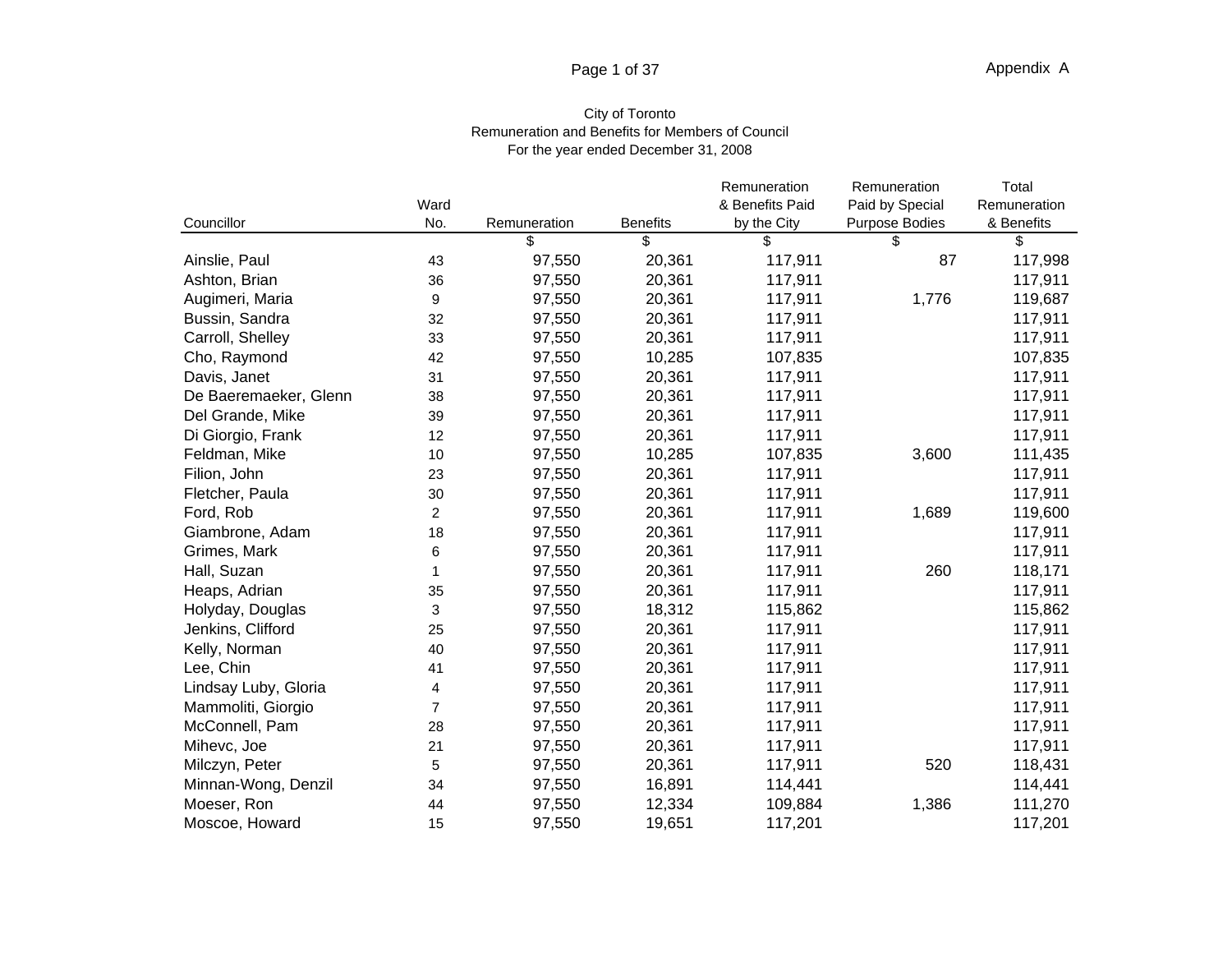#### Page 2 of 37 Page 2 of 37 **Appendix A** Appendix A

## City of Toronto Remuneration and Benefits for Members of Council For the year ended December 31, 2008

|                   |       |              |                 | Remuneration    | Remuneration    | Total        |
|-------------------|-------|--------------|-----------------|-----------------|-----------------|--------------|
|                   | Ward  |              |                 | & Benefits Paid | Paid by Special | Remuneration |
| Councillor        | No.   | Remuneration | <b>Benefits</b> | by the City     | Purpose Bodies  | & Benefits   |
|                   |       |              |                 |                 |                 |              |
| Nunziata, Frances | 11    | 97,550       | 20,361          | 117,911         |                 | 117,911      |
| Ootes, Case       | 29    | 97,550       | 18,312          | 115,862         |                 | 115,862      |
| Palacio Cesar     | 17    | 97,550       | 20,361          | 117,911         |                 | 117,911      |
| Pantalone, Joe    | 19    | 97,550       | 20,361          | 117,911         |                 | 117,911      |
| Parker, John      | 26    | 97,550       | 20,361          | 117,911         | 780             | 118,691      |
| Perks, Gord       | 14    | 97,550       | 20,361          | 117,911         |                 | 117,911      |
| Perruzza, Anthony |       | 97,550       | 16,891          | 114,441         | 1,256           | 115,697      |
| Rae, Kyle         | 27    | 97,550       | 20,361          | 117,911         |                 | 117,911      |
| Saundercook, Bill | 13    | 97,550       | 20,361          | 117,911         |                 | 117,911      |
| Shiner, David     | 24    | 97,550       | 20,361          | 117,911         |                 | 117,911      |
| Stintz, Karen     | 16    | 97,550       | 20,361          | 117,911         |                 | 117,911      |
| Thompson, Michael | 37    | 97,550       | 20,361          | 117,911         |                 | 117,911      |
| Vaughan, Adam     | 20    | 97,550       | 20,361          | 117,911         |                 | 117,911      |
| Walker, Michael   | 22    | 97,550       | 18,312          | 115,862         |                 | 115,862      |
|                   |       | 4,292,200    | 853,908         | 5,146,108       | 11,354          | 5,157,462    |
| Miller, David     | Mayor | 164,290      | 29,940          | 194,230         |                 | 194,230      |
| Total             |       | 4,456,490    | 883,848         | 5,340,338       | 11,354          | 5,351,692    |
|                   |       |              | (Note 1)        |                 | (Note 2)        |              |

### <u>Notes:</u> which is a set of the set of the set of the set of the set of the set of the set of the set of the set of the set of the set of the set of the set of the set of the set of the set of the set of the set of the set

- 1. The benefits for certain Councillors are lower than others owing to age and marital status.
- 2. Remuneration was paid by the following organizations:
	- Toronto and Region Conservation Authority, being a per diem of \$86.62 per meeting attended per twenty-four hour period: \$ 7,754;
	- Social Housing Services Corporation: \$3,600, being a per diem of \$400 for attendance at Board and Committee meetings.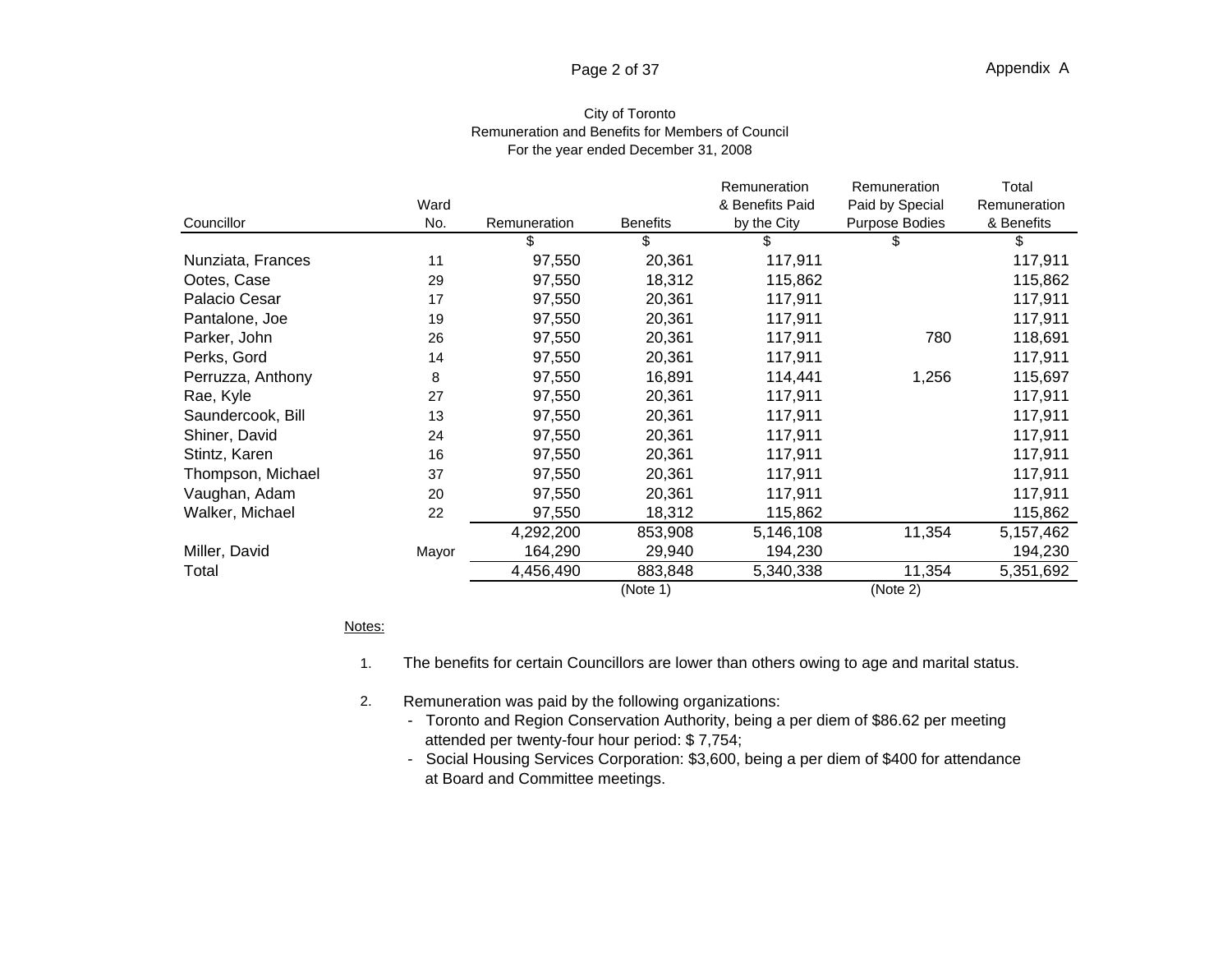#### Page 3 of 37

### City of Toronto Councillors' Office Expenses For the year ended December 31, 2008

|                                            |                 |                          |                |            |                 |                        |                                                  | City Hall/          |                         |              |                                   |                |                |                  |                                                  |
|--------------------------------------------|-----------------|--------------------------|----------------|------------|-----------------|------------------------|--------------------------------------------------|---------------------|-------------------------|--------------|-----------------------------------|----------------|----------------|------------------|--------------------------------------------------|
|                                            |                 | Staff                    |                |            |                 |                        |                                                  | <b>Civic Centre</b> |                         |              |                                   |                |                |                  | Community                                        |
|                                            |                 | Salaries                 |                |            |                 |                        | Constituency                                     | Rent &              |                         |              | Office                            |                |                |                  | Expenses Event                                   |
|                                            |                 | & Benefits               | Office         | Transp.    | Printing        |                        | & Business Constituency Advertising Professional |                     |                         |              | Travel                            |                |                |                  | Paid by<br>Expenses                              |
|                                            | Ward            | Budget                   | Equipment      | Metrage    |                 | Postage & Telecom      | Meeting                                          | Office              | and                     | & Technical  | (See                              | Other          | Other          |                  | Personal Funded by                               |
| Councillor                                 | No.             | Overage                  |                | & Parking  | Courier         | Services               | Expenses                                         | Expenses            | Promotion               | Services     | Appendix C) Expenses Recoveries   |                |                | Total            | Funds Donations                                  |
|                                            | 43              |                          |                |            |                 | 2,561                  | 2,240                                            | 2,400               | 4,764                   | 131          |                                   |                |                |                  |                                                  |
| Ainslie, Paul<br>Ashton, Brian             | 36              | $\sim 100$<br>6,801      | 2,262<br>1,865 | 2,798      | 14,374<br>6,884 | 1,323                  | 476                                              | 4,800               | 8,272                   |              | <b>Contract Contract</b>          | 1,247<br>2,113 |                | 29,979<br>35,332 |                                                  |
|                                            |                 |                          | 1,363          | 1,078      | 20,782          | 3,463                  | 2,779                                            | 2,616               | 2,701                   | 85           | 6,292                             | 4,821          |                | 45,980           |                                                  |
| Augimeri, Maria                            | 32              | $\sim 100$<br>12,422     | 3,028          | 1,341      | 7,930           | 5,887                  | 2,499                                            |                     | 9,207                   | 1,726        | 390                               | 4,419          | (540)          | 48,309           |                                                  |
| Bussin, Sandra<br>Carroll, Shelley         | 33              | $\sim$ $-$               | 2,015          | 352        | 21.597          | 3,555                  | 3,058                                            | 4,800               | 1,243                   | 2,056        | 1,337                             | 2,344          |                | 42,357           |                                                  |
| Cho, Raymond                               | 42              | $\sim 100$               | 1,224          | 4,462      | 16,483          | 1,541                  | 2,800                                            | 1,440               | 2,052                   | $\sim 100$   | 3,367                             | 1,747          | (500)          | 34,616           |                                                  |
| Davis, Janet                               | 31              | $\sim$ $-$               | 979            | 417        |                 | 5,787                  | 2,659                                            | 2,712               | 5,637                   | 4,990        | 175                               | 307            | (134)          | 45,547           |                                                  |
| De Baeremaeker, Glenn                      | 38              |                          | 2.064          | 924        | 22.551          | 1,600                  | 18.732                                           | $\sim$ $-$          | 3.215                   | 234          | <b>Contract Contract</b>          | 1,249          | (978)          | 49,591           | 18,721                                           |
| Del Grande, Mike                           | -39             | $\sim$ 100 $\pm$         | 2.562          | 2.347      | 15,592          | 492                    | 554                                              | 2,004               | 1,590                   |              |                                   | 268            | (598)          | 24,811           |                                                  |
| Di Giorgio, Frank                          | 12              | 7,143                    | 766            | 47         | 3,663           | 1,429                  | 1,098                                            | 2,796               | 1,090                   | 1,234        |                                   | 3,391          |                | 22,657           |                                                  |
| Feldman, Mike                              | 10 <sup>1</sup> | $\sim$ 100 $\sim$        | 3,336          | 619        | 1,240           | 2,860                  | 1,211                                            | 3,919               | 343                     | 234          |                                   | 285            |                | 14,047           |                                                  |
| Filion, John                               | 23              | 20.764                   | 1.484          | 690        | 3,737           | 1,929                  | 2,274                                            | 3,910               | 198                     | 234          | 570                               | 1,081          |                | 36,871           |                                                  |
| Fletcher, Paula                            | 30              |                          | 1,834          | 878        | 18,057          | 6,961                  | 6,409                                            | $\sim$ $-$          | 6,481                   | 1,635        | 1,483                             | 3,770          | (250)          | 47,258           |                                                  |
| Ford, Rob                                  |                 | $\sim$ 100 $\pm$         |                |            |                 | <b>Contract</b>        |                                                  |                     |                         |              |                                   |                |                | $\sim$ 100 $\mu$ | 649                                              |
| Giambrone, Adam                            | 18              | 33                       | 6480           | 1.866      |                 | 4,462                  | 1.505                                            | 13,597              | 483                     | 1,342        | 1,232                             | 6,964          | (7, 314)       | 52,751           |                                                  |
| Grimes, Mark                               |                 | $\sim 100$               | 1,375          | 312        | 12,087          | 5,954                  | 6,888                                            |                     | 6,569                   | 5,859        |                                   | 1,413          |                | 40,457           |                                                  |
| Hall, Suzan                                |                 | <b>Contract Contract</b> | 2,318          | 3,232      | 9,276           | 1,273                  | 1,848                                            | 18,339              | 945                     | 1,600        | <b>Contract Contract</b>          | 999            |                | 39,830           |                                                  |
| Heaps, Adrian                              | 35              | $\sim 100$ km s $^{-1}$  | 572            | 599        | 18,701          | 1,374                  | 1,346                                            | 9,768               | 5,052                   | 20           | 1,958                             | 1,959          |                | 41,349           |                                                  |
| Holyday, Douglas                           |                 | $\sim 100$               | 363            | 35         | 375             | 429                    |                                                  | 1,548               | 110                     |              |                                   | 65             |                | 2,925            |                                                  |
| Jenkins, Cliff                             | 25              | 4,372                    | 449            | 1,740      | 10,751          | 220                    | 1,140                                            | 3,672               | 2,422                   | 234          |                                   | 330            |                | 25,330           |                                                  |
| Kelly, Norman                              | 40              |                          | 3.094          | 7,098      | 10,175          | 1,656                  | 6,026                                            |                     | 313                     | 5,480        | 5,254                             | 2,273          |                | 41,369           |                                                  |
| Lee, Chin                                  | 41              |                          | 909            | 3,397      | 18,409          | 1,955                  | 1,122                                            | 2,004               | 591                     | 1,079        |                                   | 1,923          | (250)          | 31,139           |                                                  |
| Lindsay Luby, Gloria<br>Mammoliti, Giorgio |                 | $\sim$ 100 $\sim$        | 1.484          | 134        | 15,221          | 2,215                  | 1,084                                            | $\sim$              | 2,083                   | 29           | 3,049                             | 1,126          |                | 26,425           |                                                  |
|                                            |                 | $\sim 100$               | 5,892          | 1.331      | 16.455          | 15,583                 | 2,270                                            | 6,553               | 448                     | 918          |                                   | 144            |                | 49,594           |                                                  |
| McConnell, Pam                             | 28              | 12,822                   | 2,148          | 1,422      | 17,732          | 1,514                  | 2,816                                            | 2,004               | 1,413                   | 2,600        | $\sim 100$                        | 1,770          | (500)          | 45,741           |                                                  |
| Mihevc, Joe                                | 21              | $\sim$ 100 $\sim$        | 8,124<br>505   | 984<br>.34 | 9,997           | 7,106                  | 2,176                                            | 8,260               | 931<br>2.946            | 4,319        |                                   | 7,208          |                | 49,105           |                                                  |
| Milczyn, Peter<br>Minnan-Wong, Denzil      |                 |                          | 5.880          | 945        | 14.834<br>7,343 | 3,827<br>5,006         | 1,250<br>1,510                                   | $\sim$ $-$<br>4,800 | 843                     | 874<br>2,825 | 1,246<br>4,523                    | 352<br>1,700   |                | 25,868<br>34,875 |                                                  |
| Moeser, Ron                                | 44              | <b>Contract</b>          | 2,012          | 1,454      | 14,894          | 2,652                  | 1,595                                            | 20,137              | 1,801                   | 309          | $\sim 100$ km s $^{-1}$           | 2,731          | (500)<br>(470) | 47,115           |                                                  |
| Moscoe, Howard                             | 15              | 22,611                   | 6.961          | 1,579      | 3,632           | 1,673                  | 95                                               |                     |                         | 4,003        | 2,636                             | 1,031          |                | 44,221           |                                                  |
| Nunziata, Frances                          | 11              |                          | 554            |            | 3,358           |                        | - 20                                             |                     | 2,722                   |              |                                   | 18             |                | 6,672            |                                                  |
| Ootes, Case                                | 29              | $\sim$ 100 $\pm$         | 1,221          | 161        | 11,366          | 1,862                  | 1,030                                            | 2,856               | 2,588                   |              |                                   | 1,023          |                | 22,107           |                                                  |
| Palacio, Cesar                             | 17              | $\sim 100$               | 1,116          | 21         | 18,473          | 3,124                  | 272                                              | 2,992               | 4,667                   | 587          |                                   | 5,746          | (125)          | 36,873           |                                                  |
| Pantalone, Joe                             | 19              | 6,181                    | 2.137          | 95         | 12,304          | 2,392                  | 1,125                                            | 1,200               | 5,741                   | 640          |                                   | 3,638          | (1,000)        | 34,453           |                                                  |
| Parker, John                               | 26              | $\sim 100$               | 526            | 49         | 17,042          | 2,348                  | 2,606                                            | 7,365               | 9,718                   | 369          | <b>Contract Contract</b>          | 6,185          |                | 46,208           |                                                  |
| Perks, Gord                                | 14              | 5,165                    | 2,580          | 978        | 10,983          | 4,101                  | 959                                              | 1,486               | 2,298                   | 650          | <b>Contract Contract</b>          | 2,820          |                | 32,020           |                                                  |
| Perruzza, Anthony                          |                 | 3,207                    | 4,530          | 3,673      | 14,478          | 4,281                  | 5,776                                            | 2,616               | 3,898                   | 688          | $\sim 100$ m $^{-1}$              | 3,969          |                | 47,116           | 1,250                                            |
| Rae, Kyle                                  | 27              | $\sim$ 100 $\sim$        | 799,ا          | 1,934      | 10,012          | 3,722                  | 884                                              | 2,796               | 3,643                   | 3,889        | 7,706                             | 3,225          | (500)          | 39,110           |                                                  |
| Saundercook, Bill                          | 13              |                          | 569            | 90         | 9,109           | 3,892                  | 292                                              | 17,636              | 5,509                   | 1,169        | 4,371                             | 3,729          |                | 46,366           |                                                  |
| Shiner, David                              |                 |                          | 1.209          | 2,063      | 19,987          | 3,308                  | 727                                              | 2,640               | 984                     | 259          |                                   | 3,304          | (375)          | 34,106           |                                                  |
| Stintz, Karen                              | 16              | $\sim$                   | 1,141          | 744        | 7,655           | 3,814                  | 1,561                                            | $\sim$ $-$          | 1,081                   | 12,193       | 997                               | 12,361         |                | 41,547           |                                                  |
| Thompson, Michael                          | 37              | $\sim 100$               | 6.072          | 8.127      | 10,019          | 3,343                  | 3,585                                            | $\sim 100$          | 4,089                   | 6,533        | $\sim 100$ km s $^{-1}$           | 1,519          |                | 43,287           |                                                  |
| Vaughan, Adam                              | 20              | 11,501                   | 4,063          | 1,838      | 11,974          | 2,543                  | 2,307                                            | $\sim$ $-$          | $\overline{\mathbf{2}}$ | 9,315        | 150                               | 3,095          | (514)          | 46,274           |                                                  |
| Walker, Michael                            | 22              | 5,285                    | 1.992          | 662        | 14.144          | 152                    | 2.114                                            |                     | 952                     | 11.563       |                                   | 3.263          |                | 40.127           |                                                  |
| Total                                      |                 | 118,307  102,857         |                |            |                 | 62,550 547,795 135,169 | 102,718                                          | 163,666 121,635     |                         | 91,905       | 46,736 112,925 (14,548) 1,591,715 |                |                |                  | 649 19,971                                       |
|                                            |                 |                          |                |            |                 |                        |                                                  |                     |                         |              |                                   |                |                |                  | (Note 3) (Note 4) (Notes 1, 2) (Note 5) (Note 6) |

Appendix B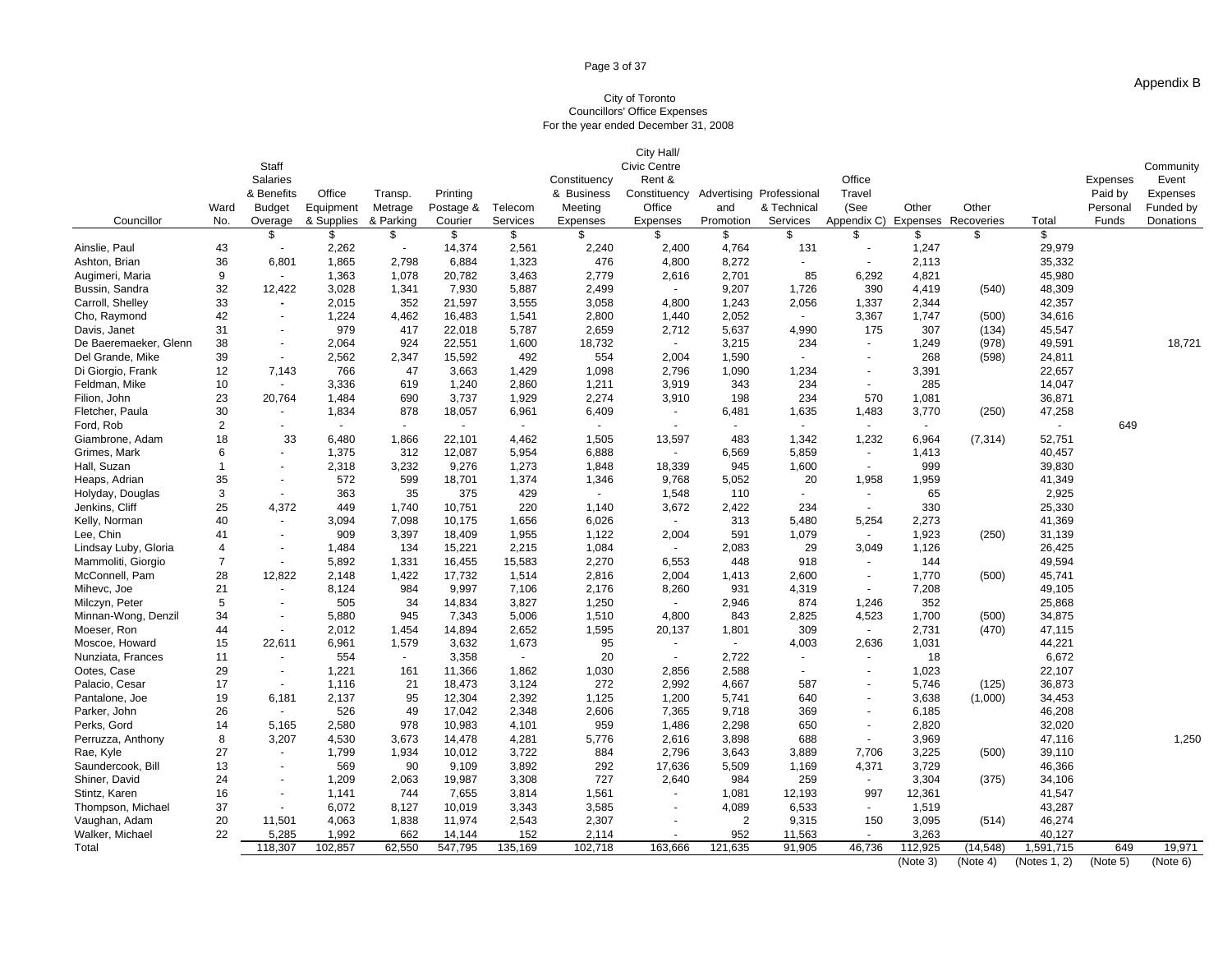#### Page 4 of 37

### City of Toronto Councillors' Office Expenses For the year ended December 31, 2008

|                                                          |                     | Civic Centre                                            |                                                                   | Community                              |
|----------------------------------------------------------|---------------------|---------------------------------------------------------|-------------------------------------------------------------------|----------------------------------------|
|                                                          | <b>Constituency</b> | Rent &                                                  |                                                                   | xpenses Event                          |
| & Benefits Office Transp. Printing                       |                     | & Business Constituency Advertising Professional Travel |                                                                   | Paid by Expenses<br>Personal Funded by |
| Ward Budget Equipment Metrage Postage & Telecom          | Meeting             | Office                                                  | and & Technical (See Other Other                                  |                                        |
| o Overage & Supplies & Parking Courier Services Expenses |                     |                                                         | Expenses Promotion Services Appendix C) Expenses Recoveries Total | Funds Donations                        |
|                                                          |                     |                                                         |                                                                   |                                        |

#### Notes:

1. For 2008, each Councillor has an office expense budget of \$53,100 to pay for allowable expenses as per the Councillor Expense Policy, approved by Council at its meeting on July 15, 16 and 17, 2008.

2. Each Councillor has been provided with a report of expenses charged to his/her Office Expenses budget. The reports were reviewed and approved by the Councillors. The contract of the contract of the contract of the council of the Council or the Council or the contract of the council or the council or the council or the council or the council or the council or the

3. Other Expenses include grants, donations, ticket/admission fees, charges from Solid Waste Management Services for compost and blue boxes re: Environment Day, membership fees and other miscellaneous expenses.

4. Other recoveries pertain to office expenses incurred by Councillor Giambrone as Chair of Toronto Transit Commission and reimbursed by the TTC, an insurance claim for Councillor Moeser's lost camera and reimbursements to Councillors related to Solid Waste Management Services' Environment Day Program.

5. Office Expenses paid by Personal Funds - Not included in Office Expenses Total

Councillors must disclose office expenses using personal funds to the City Clerk's Office. A memo was sent to Councillors to remind them of this requirement. One Councillor has confirmed the use of personal funds as follows: As per Section 4.6 of the Councillor Expense Policy, titled "Using Personal Funds", approved by Toronto City Council at its meeting on July 15, 16 and 17, 2008,

|                 | Office                                       |    |     |
|-----------------|----------------------------------------------|----|-----|
|                 |                                              |    |     |
| Councillor Ward | Equipment & Other<br>Supplies Expenses Total |    |     |
|                 |                                              |    |     |
| Ford            | 586                                          | 63 | 649 |

6. Community Event Expenses funded by Donations - Not included in Office Expenses Total

 December, 2008. In 2008, the expenses funded, per Councillor, are as follows: As per Executive Committee Report 15.4 titled "Donations to Councillor-organized Community Events", approved by Toronto City Council at its meeting on December 11, 12, and 13, 2007 and Executive Committee Report 22.6 titled "Report on Issues Arising Out of Operation of Members Code of Conduct to accept sponsorships and donations for community events up to \$ 5,000 per event. The second report limits such donations to \$ 10,000 for all events per year. As 2008 was a transitional year both policies applied, and the \$ 10,000 annual limit only applied to donations accepted for the period July to and Complaint Protocol", approved by Toronto City Council at its meeting on July 15, 16 and 17, 2008. The first report permits Members of Council

|                |      |           |           | Constituency |          |          | Unused      |
|----------------|------|-----------|-----------|--------------|----------|----------|-------------|
|                |      |           | Printing  | & Business   |          |          | (transf. to |
|                |      | Donations | Postage & | Meeting      | Other    | Total    | Council     |
| Councillor     | Ward | Received  | Courier   | Expenses     | Expenses | Expenses | General)    |
|                |      |           |           |              |          |          |             |
| Perruza        |      | (1,250)   |           | 1,250        |          | 1,250    |             |
| De Baeremaeker | 38   | (18, 726) | 4,586     | 13,835       | 300      | 18,721   | (5)         |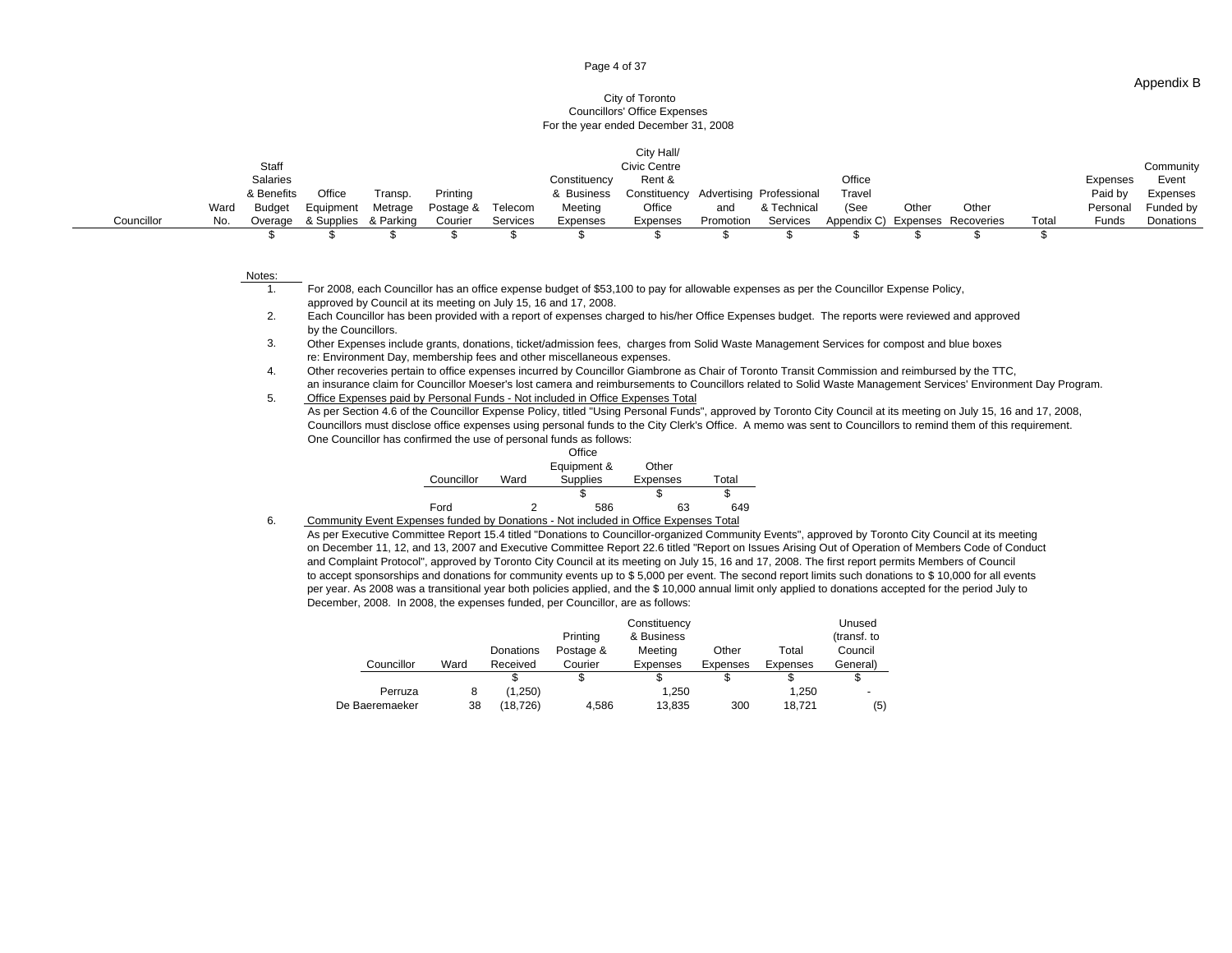#### Page 5 of 37

### Appendix C

|                 |    | Ward Name of Conference/Event<br>No. (Location, Date)                                                                                                                                                       | <b>Council Authority</b><br>(approved under Administration Committee<br>Report No. 4, Clause 8, May 17, 18 & 19, 2005<br>and Executive Committee Report No. 22,<br>Clause 7, July 15, 16 & 17, 2008) |                                                    | Total                                                             |
|-----------------|----|-------------------------------------------------------------------------------------------------------------------------------------------------------------------------------------------------------------|------------------------------------------------------------------------------------------------------------------------------------------------------------------------------------------------------|----------------------------------------------------|-------------------------------------------------------------------|
| Councillor      |    |                                                                                                                                                                                                             | (unless otherwise specified)                                                                                                                                                                         | Source                                             |                                                                   |
| Augimeri, Maria |    | Federation of Canadian Municipalities<br>71st Annual Conference and Municipal Expo<br>Quebec City, Quebec<br>May 30 - June 2, 2008<br>(Hotel deposit only)<br>(Councillor unable to attend due to workload) |                                                                                                                                                                                                      | Council - Corporate Travel                         | 210                                                               |
|                 |    | 2008 Canadian Capital Cities Organization Conference<br>Victoria, British Columbia<br>June 25 - 28, 2008                                                                                                    |                                                                                                                                                                                                      | Council - Office Travel                            | 2,487                                                             |
|                 |    | Emergency return flight from Italy (during vacation) to Toronto<br>due to the explosion of Sunrise Propane<br>Toronto, Ontario<br>August 10, 2008                                                           |                                                                                                                                                                                                      | Council - Office Travel                            | 3,805                                                             |
|                 |    | Total                                                                                                                                                                                                       |                                                                                                                                                                                                      |                                                    | 6,502                                                             |
| Bussin, Sandra  | 32 | Meeting with Speaker of the House of Commons<br>(Speaker to Speaker Professional Development)<br>Ottawa, Ontario<br>May 12, 2008                                                                            |                                                                                                                                                                                                      | Council - Office Travel                            | 390                                                               |
|                 |    | American Public Transport Association (APTA)<br>Conference<br>San Francisco, California, U.S.A.<br>May 30 - June 4, 2008                                                                                    | <b>Commission Approval</b><br>Meeting No. 1894 - Minutes<br>February 27, 2008                                                                                                                        | Local Board -<br><b>Toronto Transit Commission</b> | 2,652                                                             |
|                 |    | Total                                                                                                                                                                                                       |                                                                                                                                                                                                      |                                                    | <u> The Communication of the Communication</u><br>3,042<br>$\sim$ |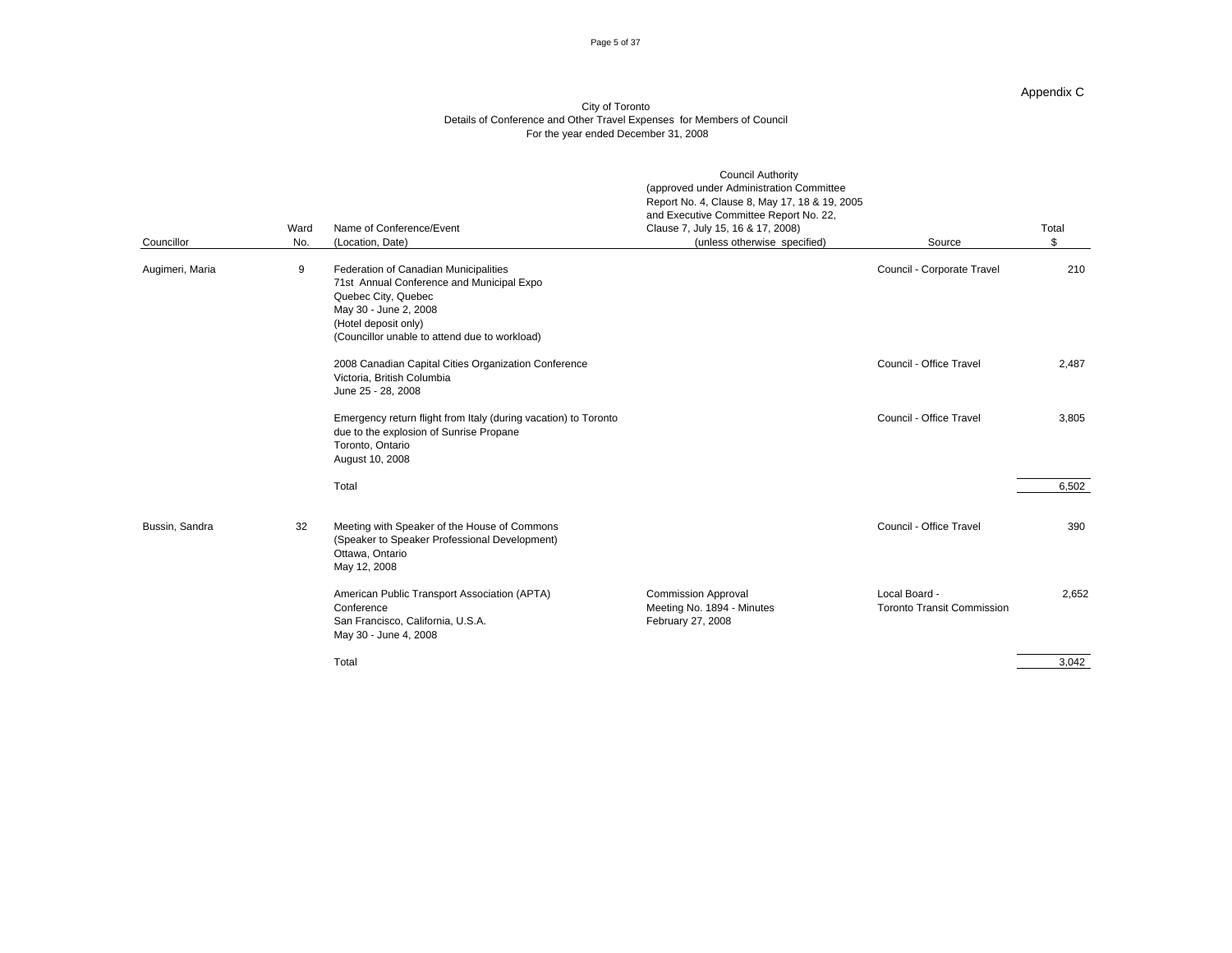#### Page 6 of 37

### Appendix C

|                  |    |                                                                                                                                                                                                                                                 | <b>Council Authority</b><br>(approved under Administration Committee<br>Report No. 4, Clause 8, May 17, 18 & 19, 2005<br>and Executive Committee Report No. 22, |                              |                     |
|------------------|----|-------------------------------------------------------------------------------------------------------------------------------------------------------------------------------------------------------------------------------------------------|-----------------------------------------------------------------------------------------------------------------------------------------------------------------|------------------------------|---------------------|
| Councillor       |    | Ward Name of Conference/Event<br>No. (Location, Date)                                                                                                                                                                                           | Clause 7, July 15, 16 & 17, 2008)<br>(unless otherwise specified)                                                                                               | Source                       | Total<br>$\sqrt{ }$ |
|                  |    |                                                                                                                                                                                                                                                 |                                                                                                                                                                 |                              |                     |
| Carroll, Shelley |    | 33 Columbia Institute's Centre for Civic Governance<br>Leadership Matters: A Governance Forum<br>for Local Leaders in Ontario<br>Huntsville, Ontario<br>May 9 - 10, 2008                                                                        |                                                                                                                                                                 | Council - Office Travel      | 143                 |
|                  |    | Federation of Canadian Municipalities<br>71st Annual Conference and Municipal Expo<br>Quebec City, Quebec<br>May 30 - June 2, 2008                                                                                                              |                                                                                                                                                                 | Council - Corporate Travel   | 2,993               |
|                  |    | Tour of Melbourne's Metlink Transit System<br>Melbourne, Australia<br>October 19 - 22, 2008                                                                                                                                                     |                                                                                                                                                                 | Council - Office Travel      | 1,194               |
|                  |    | 9th World Congress of Metropolis<br>Sydney, Australia<br>October 22 - 25, 2008<br>(Amount is net of \$1,792 for registration fee and portion<br>of accommodation reimbursed by Metropolis Congress<br>Secretariat - New South Wales Government) |                                                                                                                                                                 | Council - Corporate Travel   | 5,062               |
|                  |    | Total                                                                                                                                                                                                                                           |                                                                                                                                                                 |                              | 9,392               |
| Cho, Raymond     | 42 | World City Expo 2009<br>(To explore and discuss the possibility of Toronto's<br>participation in the World City Expo 2009)<br>Incheon. Korea<br>February 17 - 26, 2008                                                                          |                                                                                                                                                                 | Council - Office Travel      | 3,367               |
|                  |    | Tundra Trek Project Research<br>Winnipeg & Churchill, Manitoba<br>October 5 - 11, 2008                                                                                                                                                          | 2008 Budget<br>Approved by Board<br>September 23, 2008                                                                                                          | Local Board -<br>Toronto Zoo | 3,834               |
|                  |    | Total                                                                                                                                                                                                                                           |                                                                                                                                                                 |                              | 7,201               |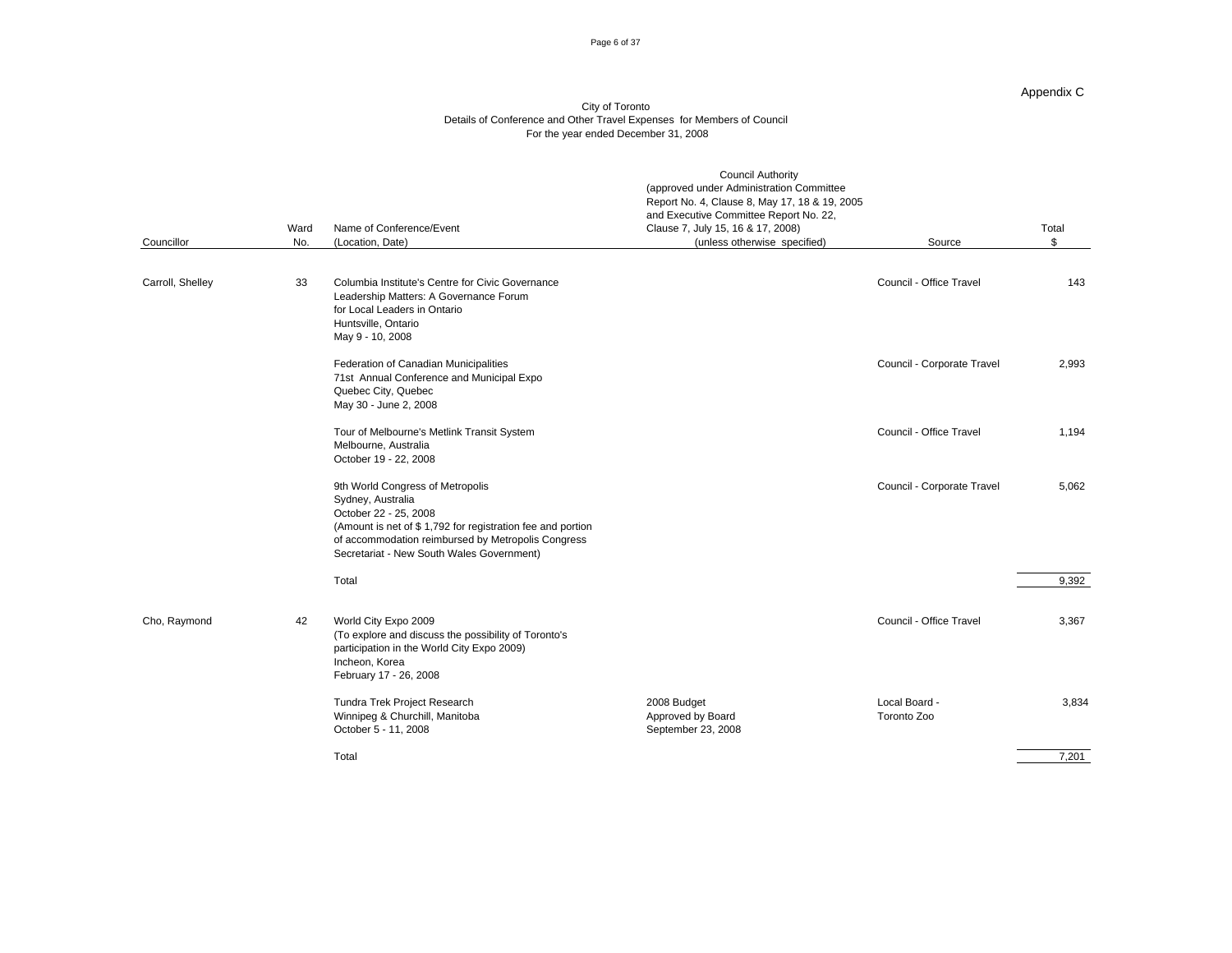#### Page 7 of 37

### Appendix C

| Councillor            |    | Ward Name of Conference/Event<br>No. (Location, Date)                                                                                                                                                          | <b>Council Authority</b><br>(approved under Administration Committee<br>Report No. 4, Clause 8, May 17, 18 & 19, 2005<br>and Executive Committee Report No. 22,<br>Clause 7, July 15, 16 & 17, 2008)<br>(unless otherwise specified) | Source                                  | Total |
|-----------------------|----|----------------------------------------------------------------------------------------------------------------------------------------------------------------------------------------------------------------|--------------------------------------------------------------------------------------------------------------------------------------------------------------------------------------------------------------------------------------|-----------------------------------------|-------|
| Davis, Janet          | 31 | Columbia Institute's Centre for Civic Governance<br>Leadership Matters: A Governance Forum for<br>Local Leaders in Ontario<br>Huntsville, Ontario<br>May 9 - 10, 2008                                          |                                                                                                                                                                                                                                      | Council - Office Travel                 | 175   |
|                       |    | Federation of Canadian Municipalities<br>71st Annual Conference and Municipal Expo<br>(Presenter at workshop)<br>Quebec City, Quebec<br>May 29 - 30, 2008                                                      |                                                                                                                                                                                                                                      | Council - Corporate Travel              | 831   |
|                       |    | International Federation of Library Associations<br>and Institutions (IFLA) Conference<br>Quebec City, Quebec<br>August 10 - 14, 2008                                                                          | <b>Board Expense Policy</b>                                                                                                                                                                                                          | Local Board -<br>Toronto Public Library | 3,098 |
|                       |    | Total                                                                                                                                                                                                          |                                                                                                                                                                                                                                      |                                         | 4,104 |
| De Baeremaeker, Glenn | 38 | Federation of Canadian Municipalities<br>71st Annual Conference and Municipal Expo<br>Quebec City, Quebec<br>May 30 - June 2, 2008<br>(Registration fee only)<br>(Councillor unable to attend due to workload) |                                                                                                                                                                                                                                      | Council - Corporate Travel              | 585   |
| Di Giorgio, Frank     |    | 12 Canadian Association of Police Services Board<br>Toronto, Ontario<br>August 14 - 17, 2008                                                                                                                   | Board Minutes No. P43/08<br>(included in Operating Budget)                                                                                                                                                                           | Local Board -<br><b>Toronto Police</b>  | 525   |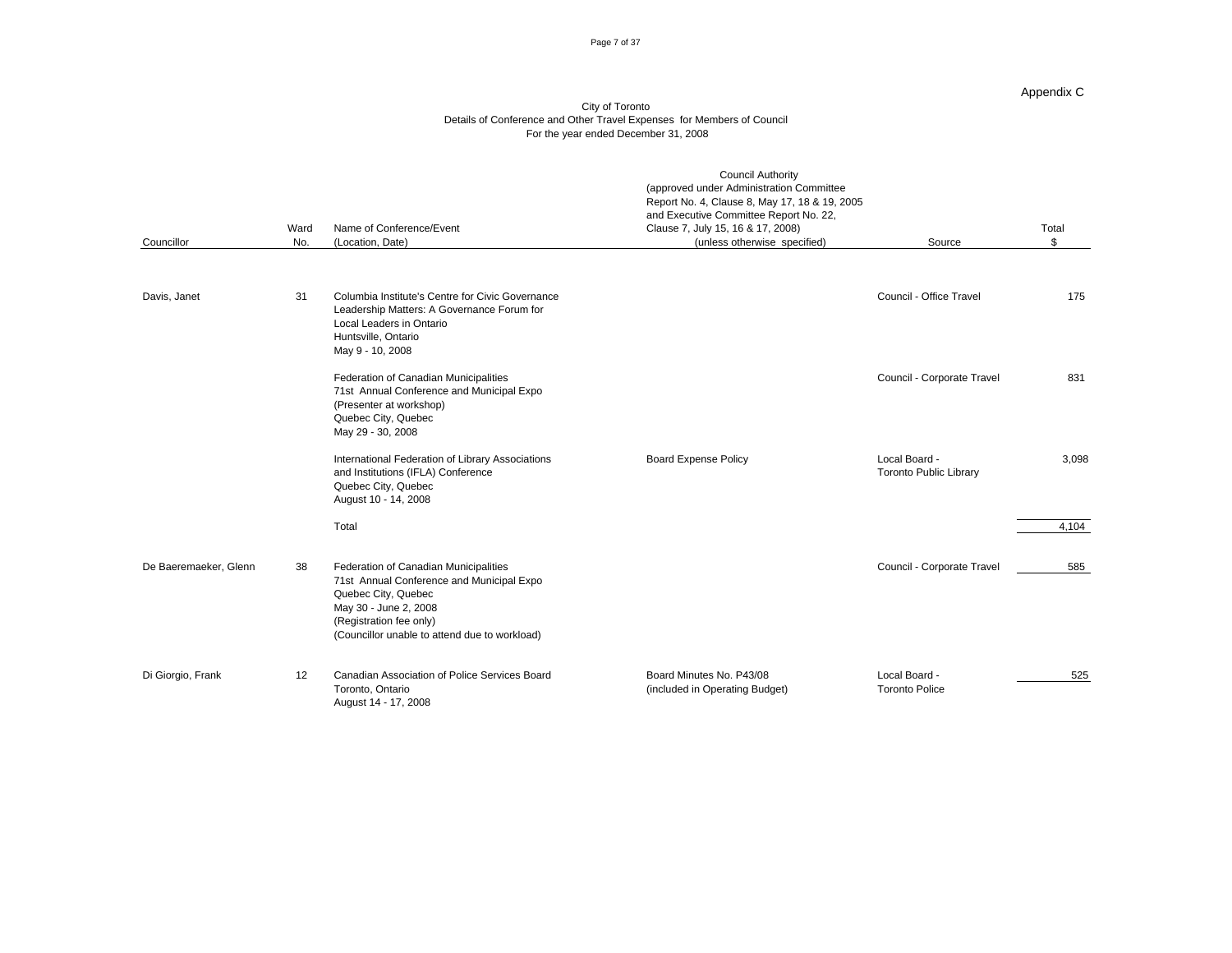#### Page 8 of 37

#### Appendix C

|                 |                 |                                                                                                                                                                                  | <b>Council Authority</b><br>(approved under Administration Committee<br>Report No. 4, Clause 8, May 17, 18 & 19, 2005<br>and Executive Committee Report No. 22, |                                                                  |                    |
|-----------------|-----------------|----------------------------------------------------------------------------------------------------------------------------------------------------------------------------------|-----------------------------------------------------------------------------------------------------------------------------------------------------------------|------------------------------------------------------------------|--------------------|
|                 |                 | Ward Name of Conference/Event                                                                                                                                                    | Clause 7, July 15, 16 & 17, 2008)                                                                                                                               |                                                                  | Total              |
| Councillor      |                 | No. (Location, Date)                                                                                                                                                             | (unless otherwise specified)                                                                                                                                    | Source                                                           |                    |
|                 |                 |                                                                                                                                                                                  |                                                                                                                                                                 |                                                                  |                    |
| Filion, John    |                 | 23 2008 Vendy Awards<br>New York City, New York, U.S.A.<br>October 18 - 20, 2008<br>(Registration fee and airfare only)<br>(Councillor unable to attend due to personal reasons) |                                                                                                                                                                 | Council - Office Travel                                          | 570                |
| Fletcher, Paula | 30 <sup>1</sup> | Federation of Canadian Municipalities<br>Sustainable Communities Conference & Trade Show<br>Ottawa, Ontario<br>February 14 - 16, 2008                                            |                                                                                                                                                                 | Council - Office Travel                                          | 1,235              |
|                 |                 | Columbia Institute's Centre for Civic Governance<br>Leadership Matters: A Governance Forum for<br>Local Leaders in Ontario<br>Huntsville, Ontario<br>May 9 - 10, 2008            |                                                                                                                                                                 | Council - Office Travel                                          | 248                |
|                 |                 | Federation of Canadian Municipalities<br>71st Annual Conference and Municipal Expo<br>Quebec City, Quebec<br>May 30 - June 2, 2008                                               |                                                                                                                                                                 | Council - Corporate Travel                                       | 2,861              |
|                 |                 | Federation of Canadian Municipalities<br>Board of Director's Meeting<br>Jasper, Alberta<br>September 3 - 6, 2008                                                                 |                                                                                                                                                                 | Council - Corporate Travel                                       | 2,510              |
|                 |                 | National Association of Housing & Redevelopment<br>Officials (NAHRO) National Conference<br>San Antonio, Texas, USA<br>October 26 - 28, 2008                                     | Approved by Board<br>February 13, 2008                                                                                                                          | Local Board -<br><b>Toronto Community Housing</b><br>Corporation | 4,704              |
|                 |                 | Federation of Canadian Municipalities<br>Board of Director's Meeting<br>Ottawa, Ontario<br>November 19 - 22, 2008                                                                |                                                                                                                                                                 | Council - Corporate Travel                                       | 1,436              |
|                 |                 | Total                                                                                                                                                                            |                                                                                                                                                                 |                                                                  | $\frac{12,994}{ }$ |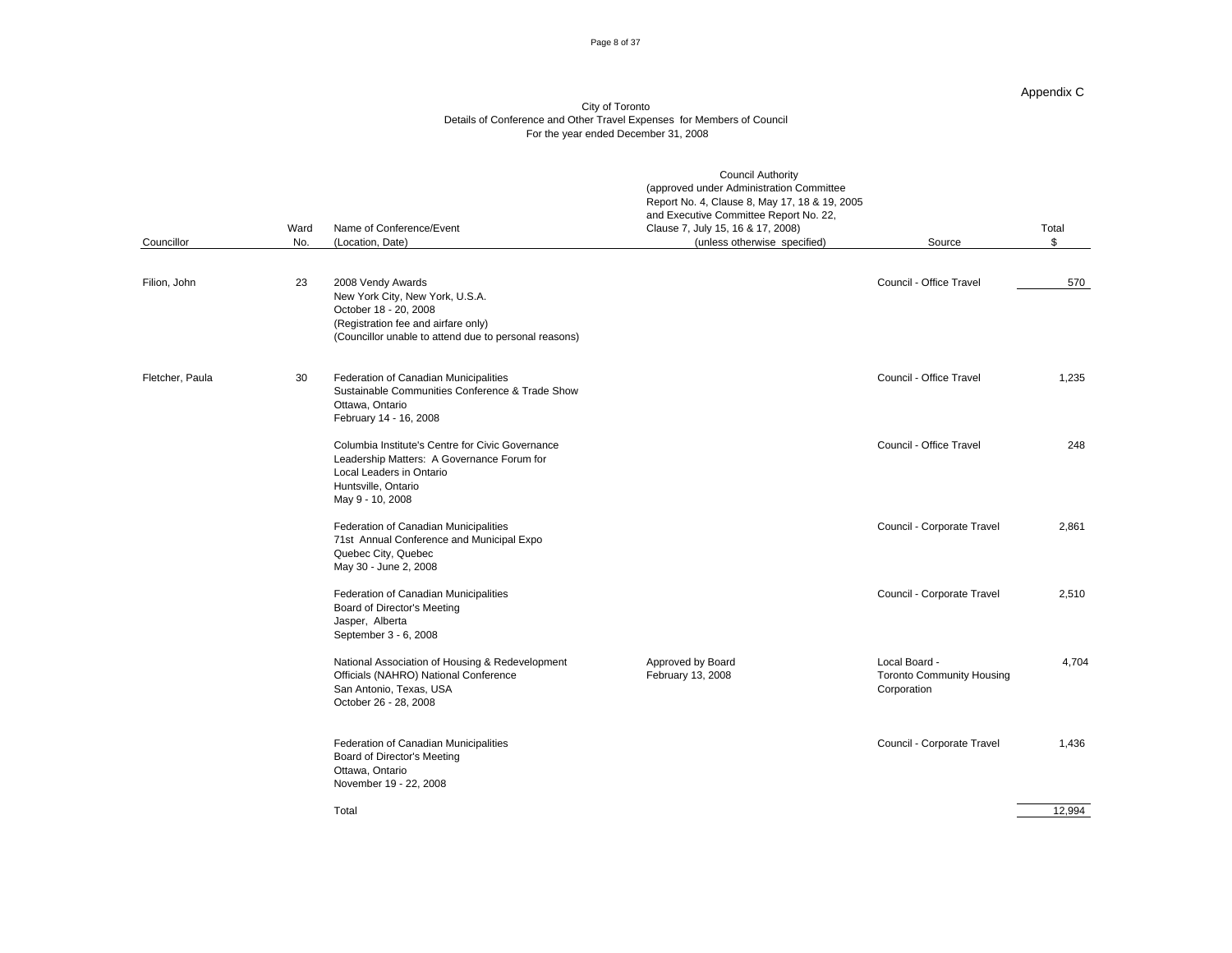#### Page 9 of 37

### Appendix C

| Councillor      | Ward Name of Conference/Event<br>No. (Location, Date)                                                                                                                      | <b>Council Authority</b><br>(approved under Administration Committee<br>Report No. 4, Clause 8, May 17, 18 & 19, 2005<br>and Executive Committee Report No. 22,<br>Clause 7, July 15, 16 & 17, 2008)<br>(unless otherwise specified) | Source                                             | Total |
|-----------------|----------------------------------------------------------------------------------------------------------------------------------------------------------------------------|--------------------------------------------------------------------------------------------------------------------------------------------------------------------------------------------------------------------------------------|----------------------------------------------------|-------|
| Giambrone, Adam | 18 Federation of Canadian Municipalities<br>71st Annual Conference and Municipal Expo                                                                                      |                                                                                                                                                                                                                                      | Council - Corporate Travel                         | 2,202 |
|                 | Quebec City, Quebec<br>May 30 - June 2, 2008                                                                                                                               |                                                                                                                                                                                                                                      |                                                    |       |
|                 | Association of Francophone Municipalities of Ontario<br>18th Annual Conference<br>Cornwall, Ontario<br>September 24 - 25, 2008                                             |                                                                                                                                                                                                                                      | Council - Corporate Travel                         | 1,101 |
|                 | American Public Transport Association (APTA)<br>Conference<br>Los Angeles & San Diego, California, U.S.A.<br>October 5 - 8, 2008                                           | <b>Commission Approval</b><br>Meeting No. 1894 - Minutes<br>February 27, 2008                                                                                                                                                        | Local Board -<br><b>Toronto Transit Commission</b> | 3,770 |
|                 | To represent the Mayor at the AIMF<br>(Association des Maires Francophones) General Meeting<br>on Les Finances Municipales<br>Quebec City, Quebec<br>October 14 - 15, 2008 |                                                                                                                                                                                                                                      | Council - Office Travel                            | 1,232 |
|                 | Canadian Urban Transit Association (CUTA)<br>Conference<br>Windsor, Ontario<br>November 10 - 11, 2008                                                                      | <b>Commission Approval</b><br>Meeting No. 1894 - Minutes<br>February 27, 2008                                                                                                                                                        | Local Board -<br><b>Toronto Transit Commission</b> | 1,282 |
|                 | Total                                                                                                                                                                      |                                                                                                                                                                                                                                      |                                                    | 9,587 |
| Hall, Suzan     | Federation of Canadian Municipalities<br>Board of Director's Meeting<br>Brandon, Manitoba<br>March 5 - 8, 2008                                                             |                                                                                                                                                                                                                                      | Council - Corporate Travel                         | 1.304 |
|                 | Federation of Canadian Municipalities<br>71st Annual Conference and Municipal Expo<br>Quebec City, Quebec<br>May 30 - June 2, 2008                                         |                                                                                                                                                                                                                                      | Council - Corporate Travel                         | 2,750 |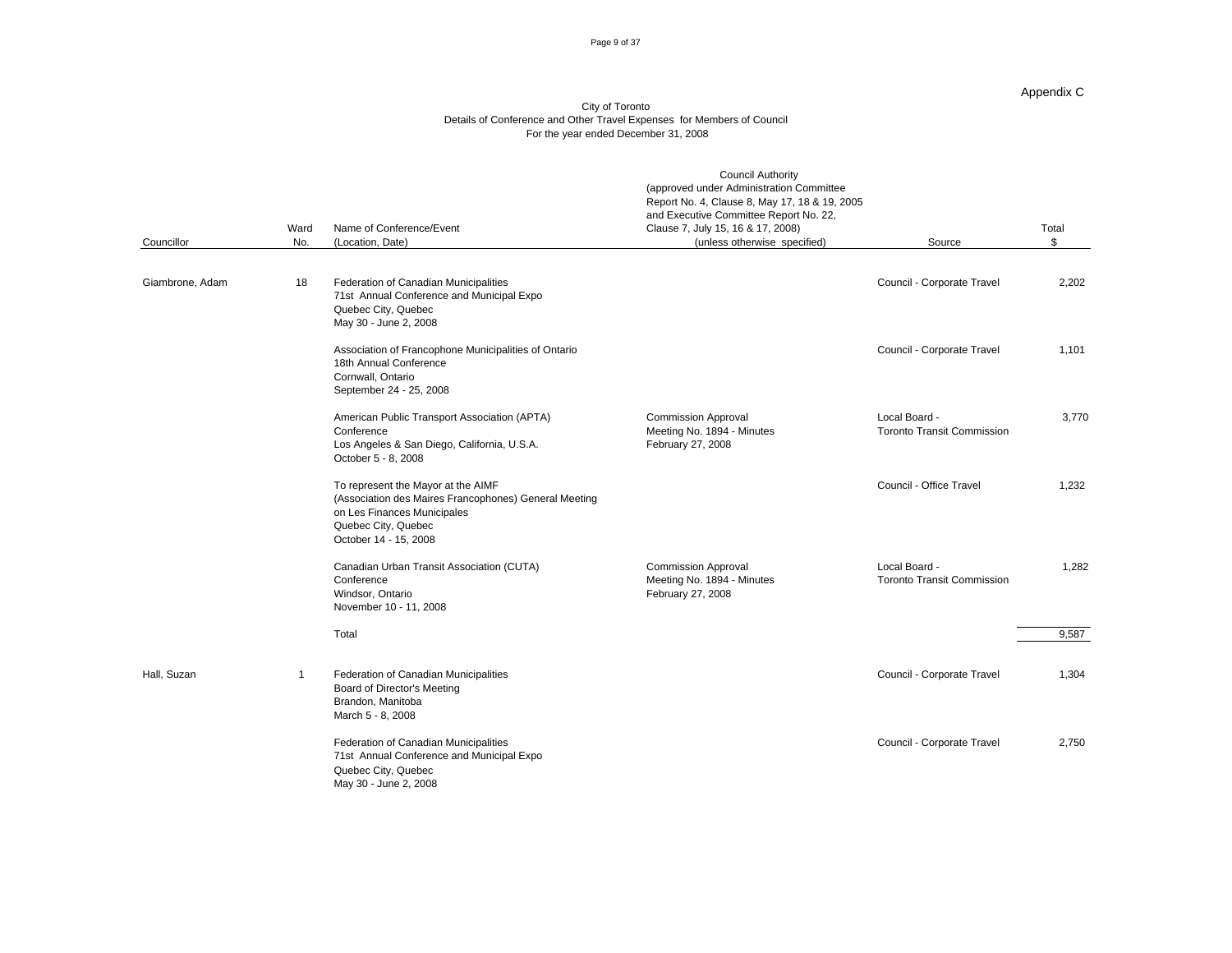#### Page 10 of 37

#### Appendix C

| Councillor    |    | Ward Name of Conference/Event<br>No. (Location, Date)                                                                                                                                                                                                                           | <b>Council Authority</b><br>(approved under Administration Committee<br>Report No. 4, Clause 8, May 17, 18 & 19, 2005<br>and Executive Committee Report No. 22,<br>Clause 7, July 15, 16 & 17, 2008)<br>(unless otherwise specified) | Source                     | Total             |
|---------------|----|---------------------------------------------------------------------------------------------------------------------------------------------------------------------------------------------------------------------------------------------------------------------------------|--------------------------------------------------------------------------------------------------------------------------------------------------------------------------------------------------------------------------------------|----------------------------|-------------------|
|               |    |                                                                                                                                                                                                                                                                                 |                                                                                                                                                                                                                                      |                            |                   |
|               |    | Federation of Canadian Municipalities<br>Board of Director's Meeting<br>Jasper, Alberta<br>September 3 - 6, 2008                                                                                                                                                                |                                                                                                                                                                                                                                      | Council - Corporate Travel | 2,183             |
|               |    | Federation of Canadian Municipalities<br>Board of Director's Meeting<br>Ottawa, Ontario<br>November 19 - 22, 2008                                                                                                                                                               |                                                                                                                                                                                                                                      | Council - Corporate Travel | 1,136             |
|               |    | Total                                                                                                                                                                                                                                                                           |                                                                                                                                                                                                                                      |                            | $\frac{7,373}{ }$ |
| Heaps, Adrian | 35 | <b>Cycling Committee Field Visit</b><br>(To meet with key decision makers of cycling policy in London)<br>London, England<br>September 16 - 22, 2008                                                                                                                            |                                                                                                                                                                                                                                      | Council - Office Travel    | 1,958             |
| Kelly, Norman | 40 | Federation of Canadian Municipalities<br>Sustainable Communities Conference & Trade Show<br>Ottawa, Ontario<br>February 14 - 16, 2008                                                                                                                                           |                                                                                                                                                                                                                                      | Council - Corporate Travel | 1,035             |
|               |    | Visit to Washington, D.C., U.S.A.<br>(To see stand-alone, solar-powered speed monitors<br>and village-style big box development)<br>Washington, District of Columbia, U.S.A.<br>March 21 - 24, 2008<br>(Kilometrage only. Other travel expenses were paid by the<br>Councillor) |                                                                                                                                                                                                                                      | Council - Office Travel    | 931               |
|               |    | Federation of Canadian Municipalities<br>71st Annual Conference and Municipal Expo<br>Quebec City, Quebec<br>May 30 - June 2, 2008                                                                                                                                              |                                                                                                                                                                                                                                      | Council - Corporate Travel | 2,155             |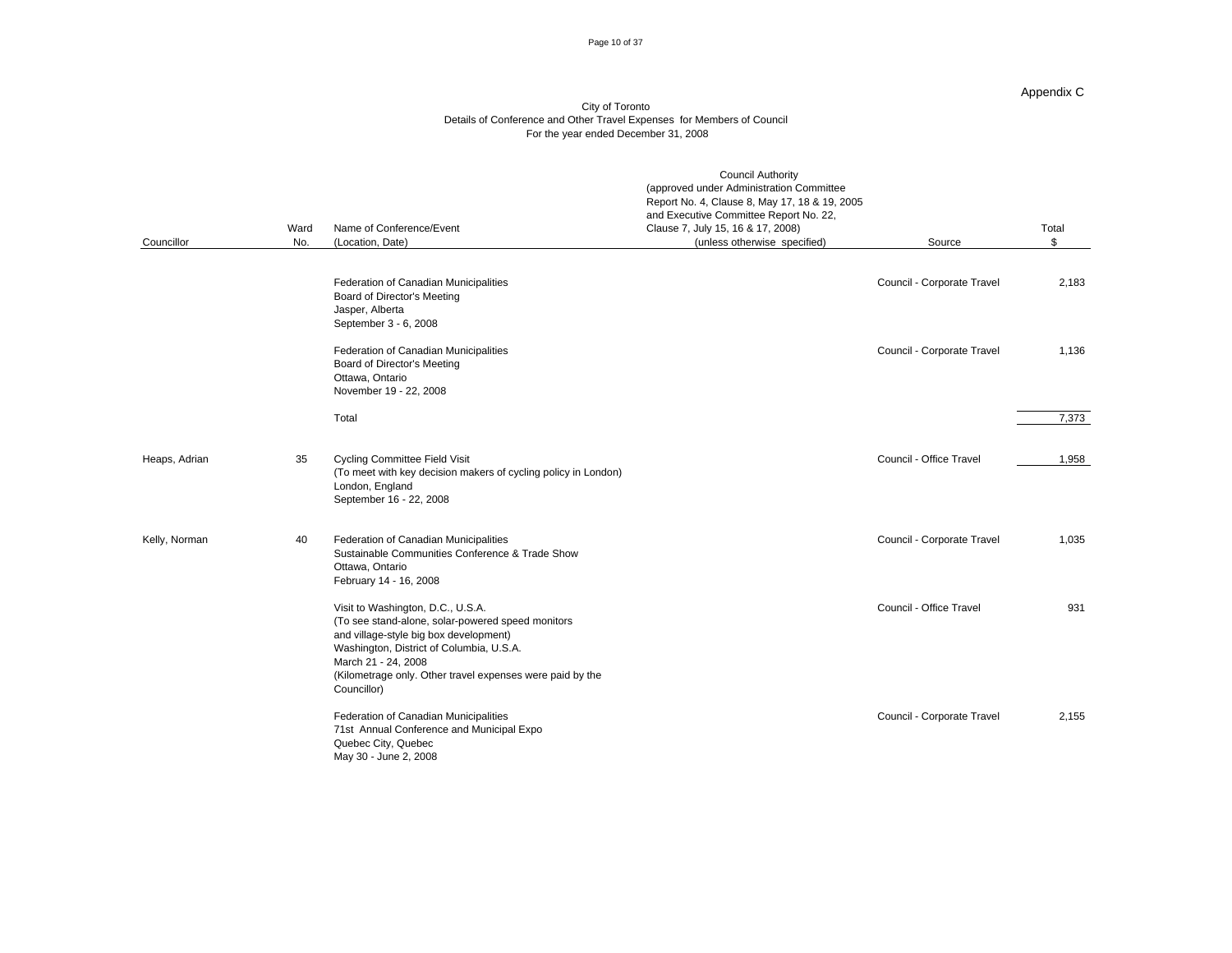#### Page 11 of 37

### Appendix C

|                      |                |                                                                                                                                                                                                                  | <b>Council Authority</b><br>(approved under Administration Committee        |                                                                  |                    |
|----------------------|----------------|------------------------------------------------------------------------------------------------------------------------------------------------------------------------------------------------------------------|-----------------------------------------------------------------------------|------------------------------------------------------------------|--------------------|
|                      |                |                                                                                                                                                                                                                  | Report No. 4, Clause 8, May 17, 18 & 19, 2005                               |                                                                  |                    |
|                      |                | Ward Name of Conference/Event                                                                                                                                                                                    | and Executive Committee Report No. 22,<br>Clause 7, July 15, 16 & 17, 2008) |                                                                  | Total              |
| Councillor           |                | No. (Location, Date)                                                                                                                                                                                             | (unless otherwise specified)                                                | Source                                                           |                    |
|                      |                |                                                                                                                                                                                                                  |                                                                             |                                                                  |                    |
|                      |                | Visit to Madrid, Spain<br>(To tour the subway and mobility hub complex of the<br>City of Madrid and meet with local politicians and<br>planners who created the system)<br>Madrid, Spain<br>October 3 - 13, 2008 |                                                                             | Council - Office Travel                                          | 4,323              |
|                      |                | Federation of Canadian Municipalities<br>Board of Director's Meeting<br>Ottawa, Ontario<br>November 21, 2008                                                                                                     |                                                                             | Council - Corporate Travel                                       | 498                |
|                      |                | Total                                                                                                                                                                                                            |                                                                             |                                                                  | 8,942              |
| Lindsay Luby, Gloria | $\overline{4}$ | 46th International Making Cities Livable Conference<br>on True Urbanism: Designing The Healthy City<br>Sante Fe, New Mexico, U.S.A.<br>June 1 - 5, 2008                                                          |                                                                             | Council - Office Travel                                          | 3,049              |
| Mammoliti, Giorgio   | $\overline{7}$ | Federation of Canadian Municipalities<br><b>Board of Director's Meeting</b><br>Brandon, Manitoba<br>March 5 - 8, 2008                                                                                            |                                                                             | Council - Corporate Travel                                       | 1,912              |
|                      |                | Federation of Canadian Municipalities<br>71st Annual Conference and Municipal Expo<br>Quebec City, Quebec<br>May 30 - June 2, 2008                                                                               |                                                                             | Council - Corporate Travel                                       | 2,961              |
|                      |                | European Network for Housing Research (ENHR)<br><b>International Conference</b><br>Dublin, Ireland<br>July 6 - 9, 2008                                                                                           | Approved by Board<br>February 13, 2008                                      | Local Board -<br><b>Toronto Community Housing</b><br>Corporation | 3,864              |
|                      |                | Federation of Canadian Municipalities<br><b>Board of Director's Meeting</b><br>Ottawa, Ontario<br>November 19 - 22, 2008                                                                                         |                                                                             | Council - Corporate Travel                                       | 1,501              |
|                      |                | Total                                                                                                                                                                                                            |                                                                             |                                                                  | $\frac{10,238}{ }$ |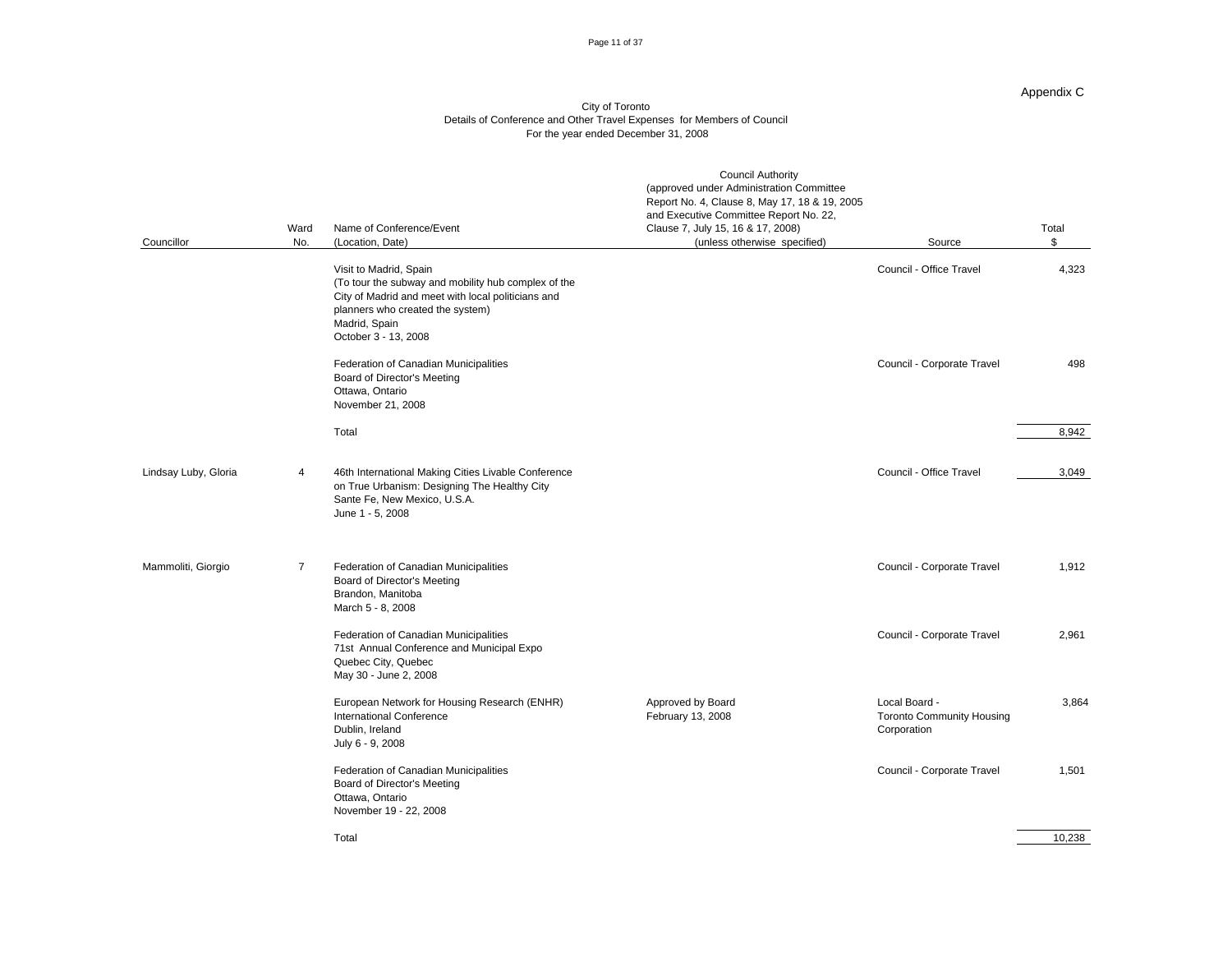#### Page 12 of 37

#### Appendix C

| Councillor     | Ward Name of Conference/Event<br>No. (Location, Date)                                                                              | <b>Council Authority</b><br>(approved under Administration Committee<br>Report No. 4, Clause 8, May 17, 18 & 19, 2005<br>and Executive Committee Report No. 22,<br>Clause 7, July 15, 16 & 17, 2008)<br>(unless otherwise specified) | Source                                 | Total              |
|----------------|------------------------------------------------------------------------------------------------------------------------------------|--------------------------------------------------------------------------------------------------------------------------------------------------------------------------------------------------------------------------------------|----------------------------------------|--------------------|
| McConnell, Pam | 28 Federation of Canadian Municipalities<br>Board of Director's Meeting<br>Ottawa, Ontario<br>February 14 - 16, 2008               |                                                                                                                                                                                                                                      | Council - Corporate Travel             | 2,264              |
|                | Federation of Canadian Municipalities<br><b>Board of Director's Meeting</b><br>Brandon, Manitoba<br>March 5 - 8, 2008              |                                                                                                                                                                                                                                      | Council - Corporate Travel             | 1,673              |
|                | Ontario Association of Police Services Boards<br>Stratford, Ontario<br>April 23 - 27, 2008                                         | Board Minutes No. P43/08                                                                                                                                                                                                             | Local Board -<br><b>Toronto Police</b> | 1,326              |
|                | Federation of Canadian Municipalities<br>71st Annual Conference and Municipal Expo<br>Quebec City, Quebec<br>May 30 - June 2, 2008 |                                                                                                                                                                                                                                      | Council - Corporate Travel             | 3,180              |
|                | <b>Toronto Police Association Negotiations</b><br>New Smyrna Beach, Florida, USA<br>July 15, 2008                                  | Approved by Chair per<br>Board Minutes No. P361/06<br>(Travel Reimbursement Policy)                                                                                                                                                  | Local Board -<br><b>Toronto Police</b> | 212                |
|                | Canadian Association of Police Services Board<br>Toronto, Ontario<br>August 14 - 17, 2008                                          | Board Minutes No. P43/08<br>(included in Operating Budget)                                                                                                                                                                           | Local Board -<br><b>Toronto Police</b> | 1,160              |
|                | Federation of Canadian Municipalities<br><b>Board of Director's Meeting</b><br>Jasper, Alberta<br>September 3 - 6, 2008            |                                                                                                                                                                                                                                      | Council - Corporate Travel             | 2,611              |
|                | Federation of Canadian Municipalities<br><b>Board of Director's Meeting</b><br>Ottawa, Ontario<br>November 19 - 22, 2008           |                                                                                                                                                                                                                                      | Council - Corporate Travel             | 2,145              |
|                | Total                                                                                                                              |                                                                                                                                                                                                                                      |                                        | $\frac{14,571}{ }$ |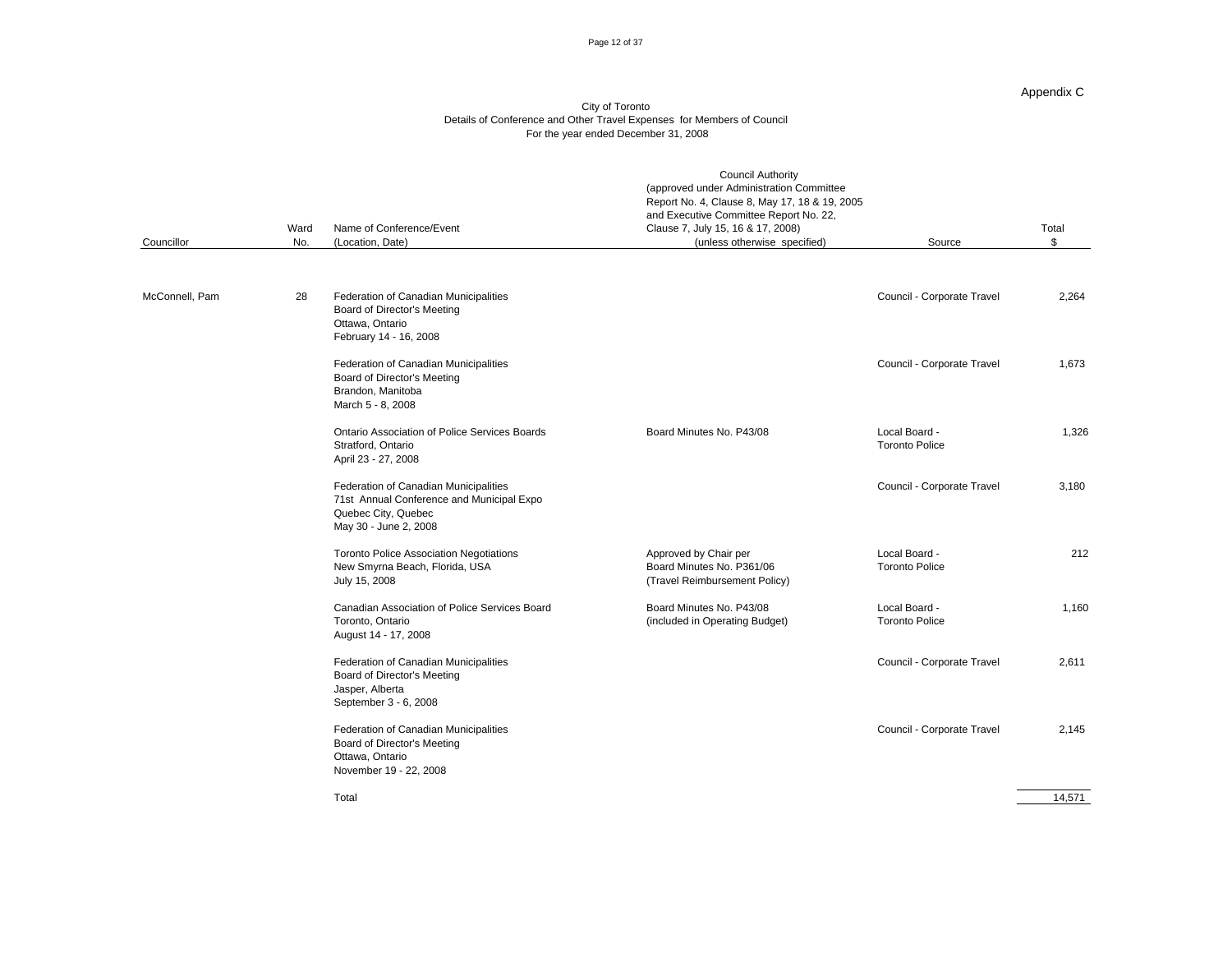#### Page 13 of 37

#### Appendix C

| Councillor          |    | Ward Name of Conference/Event<br>No. (Location, Date)                                                                                         | <b>Council Authority</b><br>(approved under Administration Committee<br>Report No. 4, Clause 8, May 17, 18 & 19, 2005<br>and Executive Committee Report No. 22,<br>Clause 7, July 15, 16 & 17, 2008)<br>(unless otherwise specified) | Source                                             | Total |
|---------------------|----|-----------------------------------------------------------------------------------------------------------------------------------------------|--------------------------------------------------------------------------------------------------------------------------------------------------------------------------------------------------------------------------------------|----------------------------------------------------|-------|
| Mihevc, Joe         | 21 | Meeting with Members of Parliament<br>Ottawa, Ontario<br>February 11 - 13, 2008                                                               | <b>Commission Approval</b><br>Meeting No. 1894 - Minutes<br>February 27, 2008                                                                                                                                                        | Local Board -<br><b>Toronto Transit Commission</b> | 1,060 |
|                     |    | Federation of Canadian Municipalities<br>71st Annual Conference and Municipal Expo<br>Quebec City, Quebec<br>May 30 - June 2, 2008            |                                                                                                                                                                                                                                      | Council - Corporate Travel                         | 2,443 |
|                     |    | Canadian Urban Transit Association (CUTA)<br>Conference<br>Windsor, Ontario<br>November 8 - 11, 2008                                          | <b>Commission Approval</b><br>Meeting No. 1894 - Minutes<br>February 27, 2008                                                                                                                                                        | Local Board -<br><b>Toronto Transit Commission</b> | 1,908 |
|                     |    | Total                                                                                                                                         |                                                                                                                                                                                                                                      |                                                    | 5,411 |
| Milczyn, Peter      |    | Intelligent Community Forum - 2008 Summit<br>Building the Broadband Economy<br>Brooklyn, New York, U.S.A.<br>May 17 - 18, 2008                |                                                                                                                                                                                                                                      | Council - Office Travel                            | 1.246 |
|                     |    | American Public Transport Association (APTA)<br>Conference<br>San Francisco, California, U.S.A.<br>May 31 - June 4, 2008                      | <b>Commission Approval</b><br>Meeting No. 1894 - Minutes<br>February 27, 2008                                                                                                                                                        | Local Board -<br><b>Toronto Transit Commission</b> | 2,044 |
|                     |    | Total                                                                                                                                         |                                                                                                                                                                                                                                      |                                                    | 3,290 |
| Minnan-Wong, Denzil | 34 | Governor General's Canadian Leadership Conference<br>Ottawa, Ontario<br>June 18 - 20, 2008                                                    |                                                                                                                                                                                                                                      | Council - Office Travel                            | 646   |
|                     |    | 21st Annual Conference of the International<br><b>Transportation Regulators</b><br>Los Angeles, California, U.S.A.<br>September 14 - 17, 2008 |                                                                                                                                                                                                                                      | Council - Office Travel                            | 3,052 |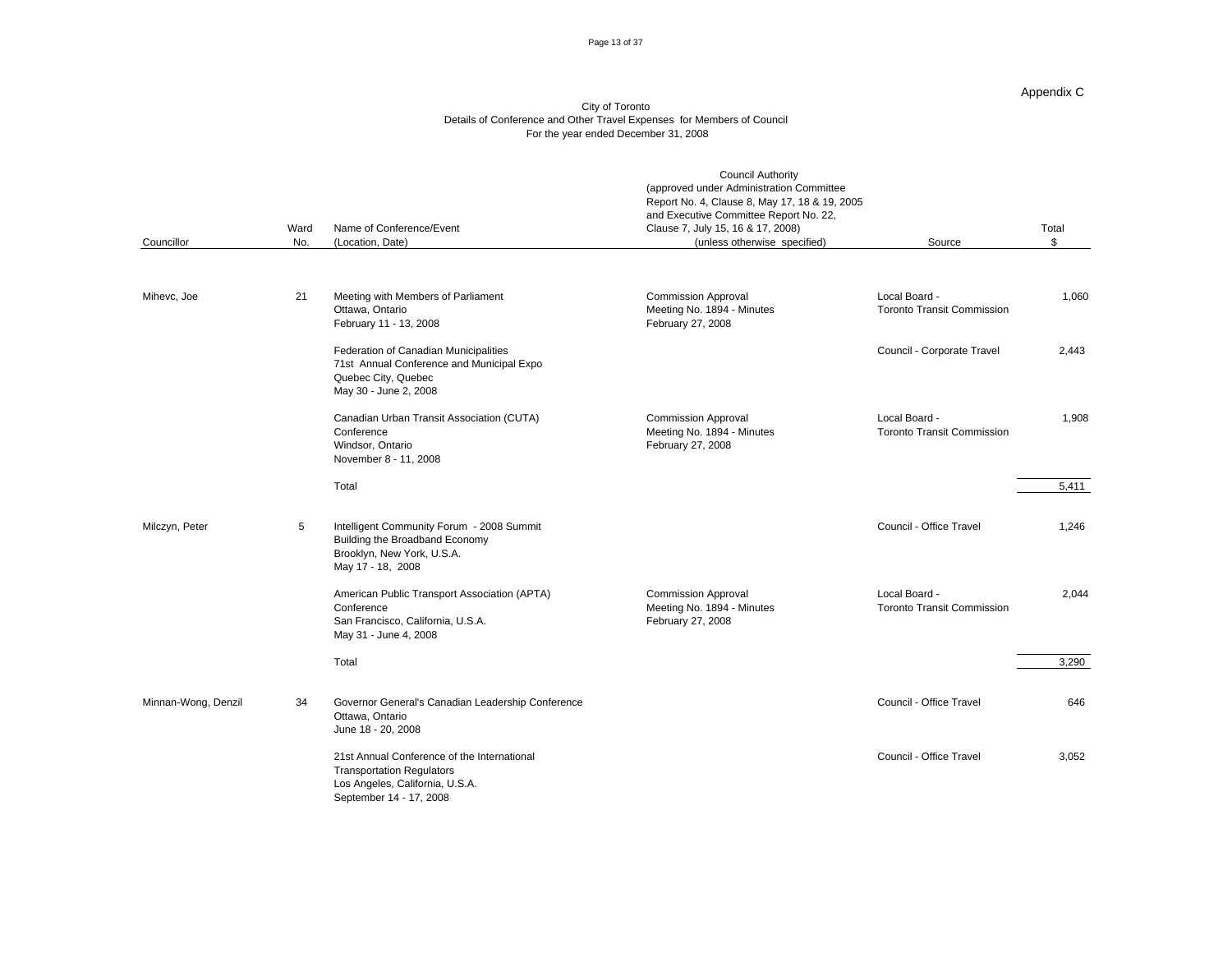#### Page 14 of 37

#### Appendix C

| Councillor     |    | Ward Name of Conference/Event<br>No. (Location, Date)                                                                                                                            | <b>Council Authority</b><br>(approved under Administration Committee<br>Report No. 4, Clause 8, May 17, 18 & 19, 2005<br>and Executive Committee Report No. 22,<br>Clause 7, July 15, 16 & 17, 2008)<br>(unless otherwise specified) | Source                                                | Total                                               |
|----------------|----|----------------------------------------------------------------------------------------------------------------------------------------------------------------------------------|--------------------------------------------------------------------------------------------------------------------------------------------------------------------------------------------------------------------------------------|-------------------------------------------------------|-----------------------------------------------------|
|                |    | Making "The Big Move" with Metrolinx Seminar<br>Vaughan, Ontario<br>October 8, 2008                                                                                              |                                                                                                                                                                                                                                      | Council - Office Travel                               | 81                                                  |
|                |    | Federal Government - Swearing-in Ceremony<br>Bob Dechert, MP - Mississauga-Erindale<br>Peter Van Loan - Minister of Public Safety<br>Ottawa, Ontario<br>November 3, 2008         |                                                                                                                                                                                                                                      | Council - Office Travel                               | 744                                                 |
|                |    | Total                                                                                                                                                                            |                                                                                                                                                                                                                                      |                                                       | 4,523                                               |
| Moscoe, Howard | 15 | Federation of Canadian Municipalities<br>Board of Director's Meeting<br>Brandon, Manitoba<br>March 5 - 8, 2008                                                                   |                                                                                                                                                                                                                                      | Council - Corporate Travel                            | 1,820                                               |
|                |    | Federation of Canadian Municipalities<br>71st Annual Conference and Municipal Expo<br>Quebec City, Quebec<br>May 30 - June 2, 2008                                               |                                                                                                                                                                                                                                      | Council - Corporate Travel                            | 2,739                                               |
|                |    | 2008 Vendy Awards<br>(To meet with the Vendors Association and New York<br>City officials to discuss vending issues)<br>New York City, New York, U.S.A.<br>October 16 - 21, 2008 |                                                                                                                                                                                                                                      | Council - Office Travel                               | 2,338                                               |
|                |    | Federation of Canadian Municipalities<br><b>Board of Director's Meeting</b><br>Ottawa, Ontario<br>November 19 - 22, 2008                                                         |                                                                                                                                                                                                                                      | Council - Corporate Travel<br>Council - Office Travel | 1,955<br>298                                        |
|                |    | Total                                                                                                                                                                            |                                                                                                                                                                                                                                      |                                                       | <b>Contract Contract Contract Contract</b><br>9,150 |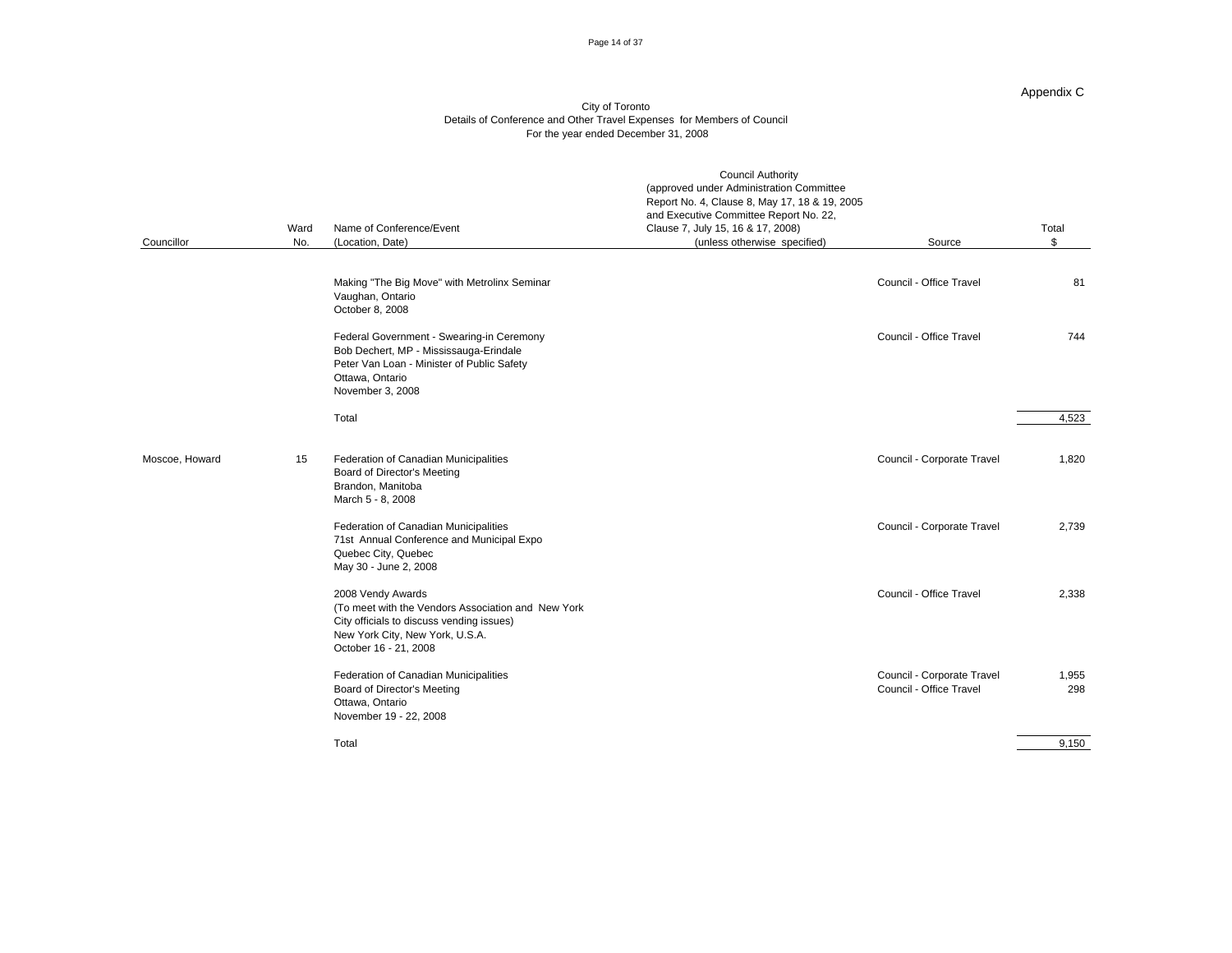#### Page 15 of 37

#### Appendix C

| Councillor     |    | Ward Name of Conference/Event<br>No. (Location, Date)                                                                                                                 | <b>Council Authority</b><br>(approved under Administration Committee<br>Report No. 4, Clause 8, May 17, 18 & 19, 2005<br>and Executive Committee Report No. 22,<br>Clause 7, July 15, 16 & 17, 2008)<br>(unless otherwise specified) | Source                                                            | Total           |
|----------------|----|-----------------------------------------------------------------------------------------------------------------------------------------------------------------------|--------------------------------------------------------------------------------------------------------------------------------------------------------------------------------------------------------------------------------------|-------------------------------------------------------------------|-----------------|
| Pantalone, Joe |    | 19 Federation of Canadian Municipalities<br>71st Annual Conference and Municipal Expo<br>Quebec City, Quebec<br>May 30 - June 2, 2008                                 |                                                                                                                                                                                                                                      | Council - Corporate Travel                                        | 2,806           |
|                |    | International Association of Amusement Parks<br>& Attractions (IAAPA) Convention<br>Orlando, Florida, U.S.A.<br>November 18 - 21, 2008                                | 2008 Budget<br>Item No. 9 of Minutes Sept 19, 2008                                                                                                                                                                                   | Local Board -<br>Board of Governors of<br><b>Exhibition Place</b> | 3,002           |
|                |    | An investigative mission to US cities on economic<br>development and investment attraction.<br>Chicago, Washington, & New York, U.S.A.<br>December 14 - 18, 2008      | Approved by Board<br>Minutes of Nov 14, 2008                                                                                                                                                                                         | Local Board -<br><b>Invest Toronto</b>                            | 835             |
|                |    | Met with officials of HKH Hotel re development of<br>Hotel/Conference Centre Complex at Exhibition Place<br>New York City, New York, U.S.A.<br>December 18 - 22, 2008 | 2008 Budget<br>Item No. 9 of Minutes Sept 19, 2008                                                                                                                                                                                   | Local Board -<br>Board of Governors of<br><b>Exhibition Place</b> | 2,061           |
|                |    | Total                                                                                                                                                                 |                                                                                                                                                                                                                                      |                                                                   | 8,704           |
| Perks, Gord    | 14 | Determinants of Our Health Conference<br>Toronto, Ontario<br>October 30 - 31, 2008<br>(note: registration fee only)                                                   |                                                                                                                                                                                                                                      | Local Board -<br>Toronto Board of Health                          | $\frac{128}{2}$ |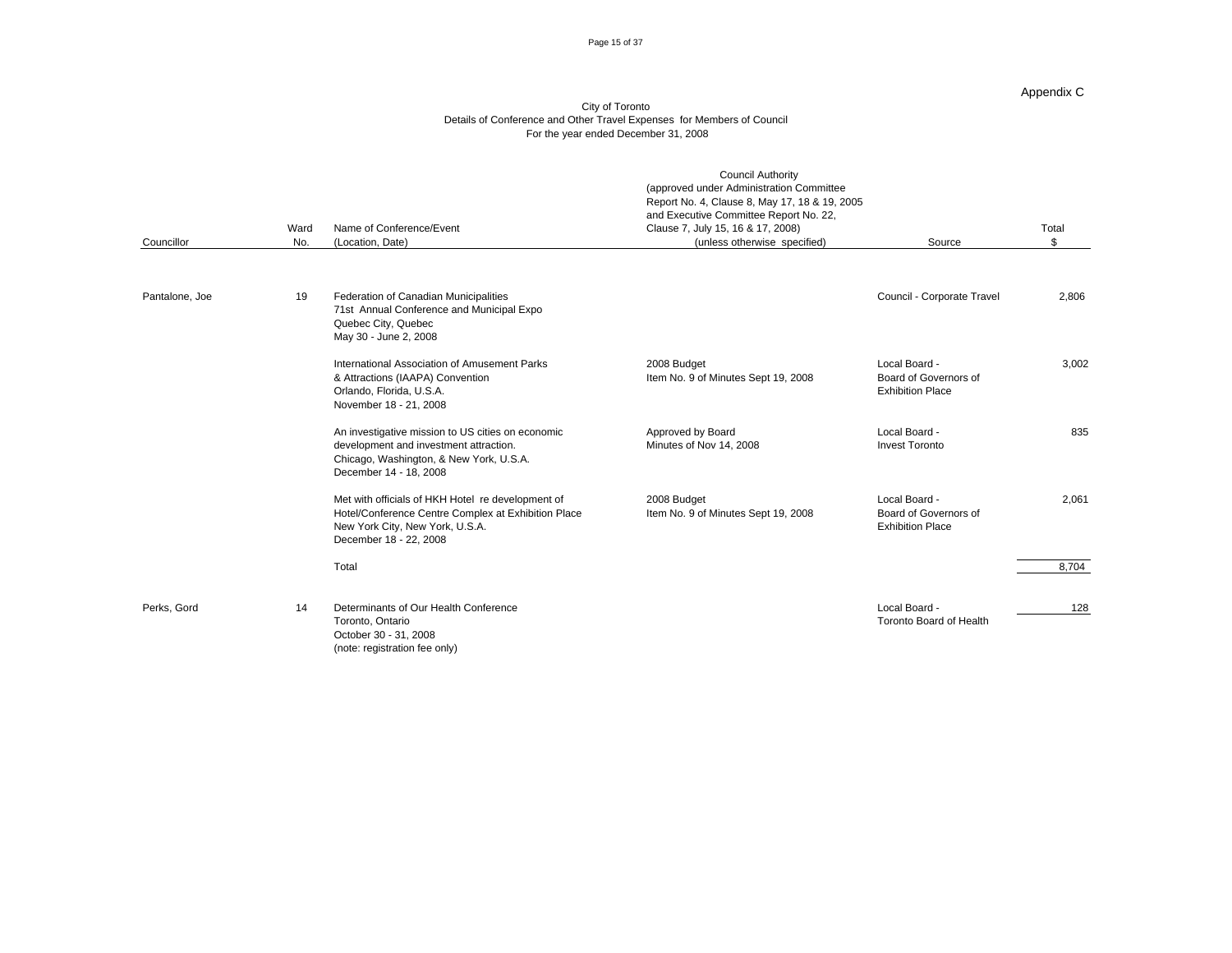#### Page 16 of 37

#### Appendix C

| Councillor        | Ward Name of Conference/Event<br>No. (Location, Date)                                                                                                                                                                                                                                                                                | <b>Council Authority</b><br>(approved under Administration Committee<br>Report No. 4, Clause 8, May 17, 18 & 19, 2005<br>and Executive Committee Report No. 22,<br>Clause 7, July 15, 16 & 17, 2008)<br>(unless otherwise specified) | Source                                                           | Total<br>$\sqrt{2}$ |
|-------------------|--------------------------------------------------------------------------------------------------------------------------------------------------------------------------------------------------------------------------------------------------------------------------------------------------------------------------------------|--------------------------------------------------------------------------------------------------------------------------------------------------------------------------------------------------------------------------------------|------------------------------------------------------------------|---------------------|
| Perruzza, Anthony | International Federation of Library Associations<br>and Institutions (IFLA) Conference<br>Quebec City, Quebec<br>August 10 - 14, 2008                                                                                                                                                                                                | <b>Board Expense Policy</b>                                                                                                                                                                                                          | Local Board -<br>Toronto Public Library                          | 2,704               |
|                   | European Urban Research Association (EURA)<br>10th Anniversary Conference<br>Politecnico Di Milano, Milan, Italy<br>October 9 - 11, 2008                                                                                                                                                                                             | Approved by Board<br>February 13, 2008                                                                                                                                                                                               | Local Board -<br><b>Toronto Community Housing</b><br>Corporation | 3,219               |
|                   | Total                                                                                                                                                                                                                                                                                                                                |                                                                                                                                                                                                                                      |                                                                  | 5,923               |
| Rae, Kyle         | 27 University as a Civic Partner Conference<br>Phoenix, Arizona, U.S.A.<br>February 14 - 16, 2008                                                                                                                                                                                                                                    |                                                                                                                                                                                                                                      | Council - Office Travel                                          | 3,246               |
|                   | (MIPIM) Le Marche International des Professionnels<br>de L'immobilier<br>Cannes, France & Madrid, Spain<br>March 5 - 15, 2008                                                                                                                                                                                                        |                                                                                                                                                                                                                                      | City Division - Economic<br>Development, Culture &<br>Tourism    | 4,651               |
|                   | China Mission<br>Beijing, Chongqing, & Shanghai, China<br>April 12 - 24, 2008                                                                                                                                                                                                                                                        |                                                                                                                                                                                                                                      | City Division - Economic<br>Development, Culture &<br>Tourism    | 7,294               |
|                   | To meet with City Officials & Mayor of Madrid<br>Madrid, Spain<br>June 15 - 18, 2008                                                                                                                                                                                                                                                 |                                                                                                                                                                                                                                      | City Division - Economic<br>Development, Culture &<br>Tourism    | 5,511               |
|                   | XVII International Aids Conference<br>Mexico City, Mexico<br>August 3 - 8, 2008<br>(Note: The total expenses for this trip is \$5,362:<br>\$2,091 for registration fee and airfare were expensed<br>and reported in 2007; \$3,271 for accommodation, ground<br>transportation and sundry expenses were paid and<br>expensed in 2008) | Executive Committee Report EX16.15<br>January 29 - 30, 2008                                                                                                                                                                          | Council - Office Travel                                          | 3,271               |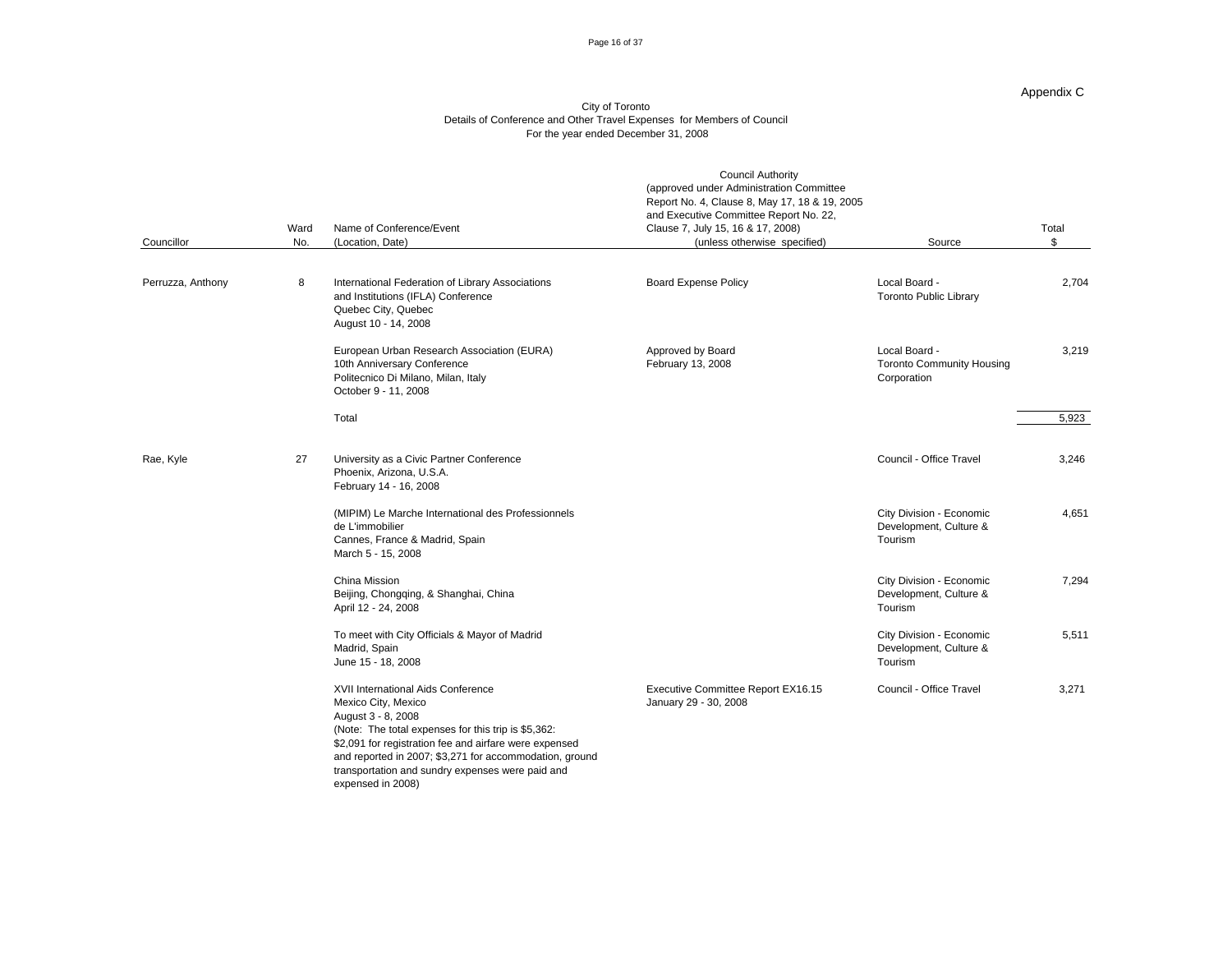#### Page 17 of 37

#### Appendix C

| Councillor        | Ward Name of Conference/Event<br>No. (Location, Date)                                                                                                                                                                                                                                                                                     | <b>Council Authority</b><br>(approved under Administration Committee<br>Report No. 4, Clause 8, May 17, 18 & 19, 2005<br>and Executive Committee Report No. 22,<br>Clause 7, July 15, 16 & 17, 2008)<br>(unless otherwise specified) | Source                                             | Total           |
|-------------------|-------------------------------------------------------------------------------------------------------------------------------------------------------------------------------------------------------------------------------------------------------------------------------------------------------------------------------------------|--------------------------------------------------------------------------------------------------------------------------------------------------------------------------------------------------------------------------------------|----------------------------------------------------|-----------------|
|                   | Federation of Canadian Municipalities-HIV/AIDS<br>Partnership with Botswana<br>(Opening Clubhouse for Girls for HIV/Aids Education)<br>Botswana, Africa<br>October 7 - 15, 2008<br>(Amount is net of \$265 for hotel accomodation reimbursed<br>by the Federation of Canadian Municipalities (FCM). Air fare<br>was paid directly by FCM) |                                                                                                                                                                                                                                      | Council - Office Travel                            | 1,189           |
|                   | An investigative mission to US cities on economic<br>development and investment attraction.<br>Chicago, Washington, & New York, U.S.A.<br>December 14 - 18, 2008                                                                                                                                                                          | Approved by Board<br>Minutes of Nov 14, 2008                                                                                                                                                                                         | Local Board -<br><b>Invest Toronto</b>             | 1,387           |
| Saundercook, Bill | Total<br>13 American Public Transport Association (APTA)<br>Conference<br>San Francisco, California, U.S.A.<br>May 31 - June 4, 2008                                                                                                                                                                                                      | <b>Commission Approval</b><br>Meeting No. 1894 - Minutes<br>February 27, 2008                                                                                                                                                        | Local Board -<br><b>Toronto Transit Commission</b> | 26,549<br>2,744 |
|                   | Walk21 Annual Pedestrian Conference<br>Barcelona, Spain<br>October 7 - 11, 2008<br>Total                                                                                                                                                                                                                                                  |                                                                                                                                                                                                                                      | Council - Office Travel                            | 4,371<br>7,115  |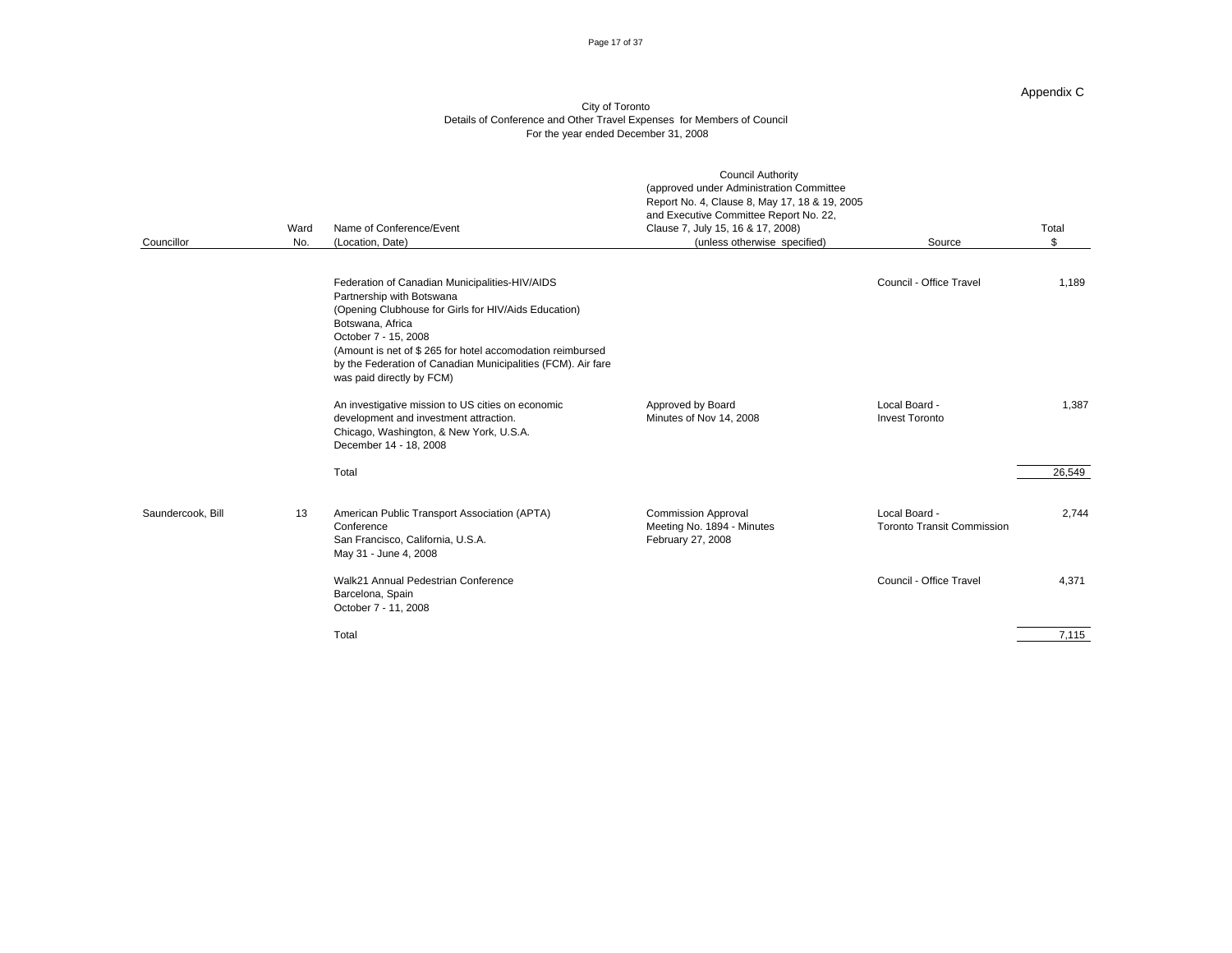#### Page 18 of 37

#### Appendix C

|                   |    | Ward Name of Conference/Event                                                                                                      | <b>Council Authority</b><br>(approved under Administration Committee<br>Report No. 4, Clause 8, May 17, 18 & 19, 2005<br>and Executive Committee Report No. 22,<br>Clause 7, July 15, 16 & 17, 2008) |                            | Total           |
|-------------------|----|------------------------------------------------------------------------------------------------------------------------------------|------------------------------------------------------------------------------------------------------------------------------------------------------------------------------------------------------|----------------------------|-----------------|
| Councillor        |    | No. (Location, Date)                                                                                                               | (unless otherwise specified)                                                                                                                                                                         | Source                     |                 |
| Stintz, Karen     | 16 | 6th Annual GTA Transportation Summit<br>Toronto, Ontario<br>March 5 - 6, 2008<br>(Registration fee only)                           |                                                                                                                                                                                                      | Council - Office Travel    | $\frac{997}{2}$ |
| Thompson, Michael | 37 | Federation of Canadian Municipalities<br><b>Board of Director's Meeting</b><br>Brandon, Manitoba<br>March 5 - 8, 2008              |                                                                                                                                                                                                      | Council - Corporate Travel | 1,405           |
|                   |    | Federation of Canadian Municipalities<br>71st Annual Conference and Municipal Expo<br>Quebec City, Quebec<br>May 30 - June 2, 2008 |                                                                                                                                                                                                      | Council - Corporate Travel | 2,316           |
|                   |    | Federation of Canadian Municipalities<br><b>Board of Director's Meeting</b><br>Jasper, Alberta<br>September 3 - 6, 2008            |                                                                                                                                                                                                      | Council - Corporate Travel | 1,870           |
|                   |    | Total                                                                                                                              |                                                                                                                                                                                                      |                            | 5,591           |
| Vaughan, Adam     | 20 | Canadian Urban Institute<br>Niagarapalooza: Re-thinking our Cities<br>Niagara Falls, Ontario<br>January 31, 2008                   |                                                                                                                                                                                                      | Council - Office Travel    | 150             |
|                   |    | Federation of Canadian Municipalities<br>71st Annual Conference and Municipal Expo<br>Quebec City, Quebec<br>May 30 - June 2, 2008 |                                                                                                                                                                                                      | Council - Corporate Travel | 2,221           |
|                   |    | Total                                                                                                                              |                                                                                                                                                                                                      |                            | 2,371           |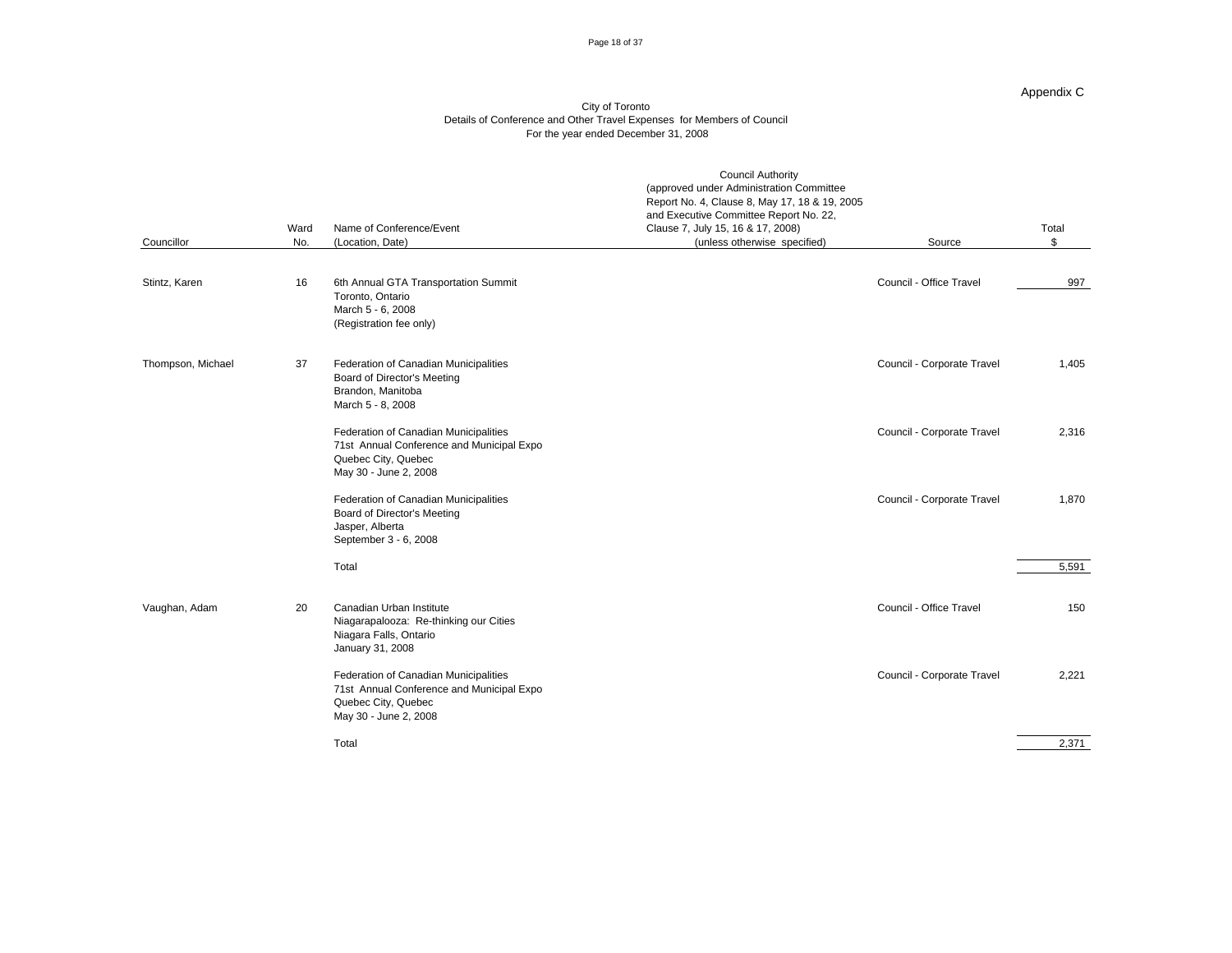#### Page 19 of 37

#### Appendix C

#### City of Toronto Details of Conference and Other Travel Expenses for Members of Council For the year ended December 31, 2008

|               | Ward Name of Conference/Event                                                                                                                                                                                                             | <b>Council Authority</b><br>(approved under Administration Committee<br>Report No. 4, Clause 8, May 17, 18 & 19, 2005<br>and Executive Committee Report No. 22,<br>Clause 7, July 15, 16 & 17, 2008) |                                                               | Total                                                    |
|---------------|-------------------------------------------------------------------------------------------------------------------------------------------------------------------------------------------------------------------------------------------|------------------------------------------------------------------------------------------------------------------------------------------------------------------------------------------------------|---------------------------------------------------------------|----------------------------------------------------------|
| Councillor    | No. (Location, Date)                                                                                                                                                                                                                      | (unless otherwise specified)                                                                                                                                                                         | Source                                                        | $\overline{P}$                                           |
| Miller, David | Mayor Conference Board of Canada<br>Quebec City, Quebec<br>January 24 - 26, 2008                                                                                                                                                          |                                                                                                                                                                                                      | Mayor's Office                                                | 1,397                                                    |
|               | China Mission<br>Beijing, Chongqing, & Shanghai, China<br>April 12 - 19, 2008                                                                                                                                                             |                                                                                                                                                                                                      | City Division - Economic<br>Development, Culture &<br>Tourism | 4,799                                                    |
|               | Federation of Canadian Municipalities<br>71st Annual Conference and Municipal Expo<br>Quebec City, Quebec<br>May 30 - June 2, 2008                                                                                                        |                                                                                                                                                                                                      | Mayor's Office                                                | 2,851                                                    |
|               | Parliamentary Standing Committee Presentation<br>Ottawa, Ontario<br>June 5, 2008                                                                                                                                                          |                                                                                                                                                                                                      | Mayor's Office                                                | 568                                                      |
|               | To meet with City Officials & Mayor of Madrid<br>Madrid, Spain<br>June 15 - 18, 2008                                                                                                                                                      |                                                                                                                                                                                                      | City Division - Economic<br>Development, Culture &<br>Tourism | 5,534                                                    |
|               | Emergency return flight from Vancouver (during vacation) to<br>Toronto due to the explosion of Sunrise Propane<br>Toronto, Ontario<br>August 10-12, 2008                                                                                  |                                                                                                                                                                                                      | <b>City Division - Technical Servid</b>                       | 1,035                                                    |
|               | Meeting of Mayors re: Federal Election<br>Montreal, Quebec<br>September 22 - 23, 2008                                                                                                                                                     |                                                                                                                                                                                                      | Mayor's Office                                                | 895                                                      |
|               | OECD (Organization for Economic Co-operation &<br>Development) Conference on "Competitive Cities<br>and Climate Change"<br>Milan, Italy<br>October 9 - 10, 2008<br>(Amount is net of \$697 for hotel accommodation reimbursed<br>by OECD) |                                                                                                                                                                                                      | Mayor's Office                                                | 3,745                                                    |
|               | C40 Tokyo Conference on Climate Change<br>Tokyo, Japan<br>October 20 - 24, 2008                                                                                                                                                           |                                                                                                                                                                                                      | Mayor's Office                                                | 5,066<br>the contract of the contract of the contract of |

Total 25,890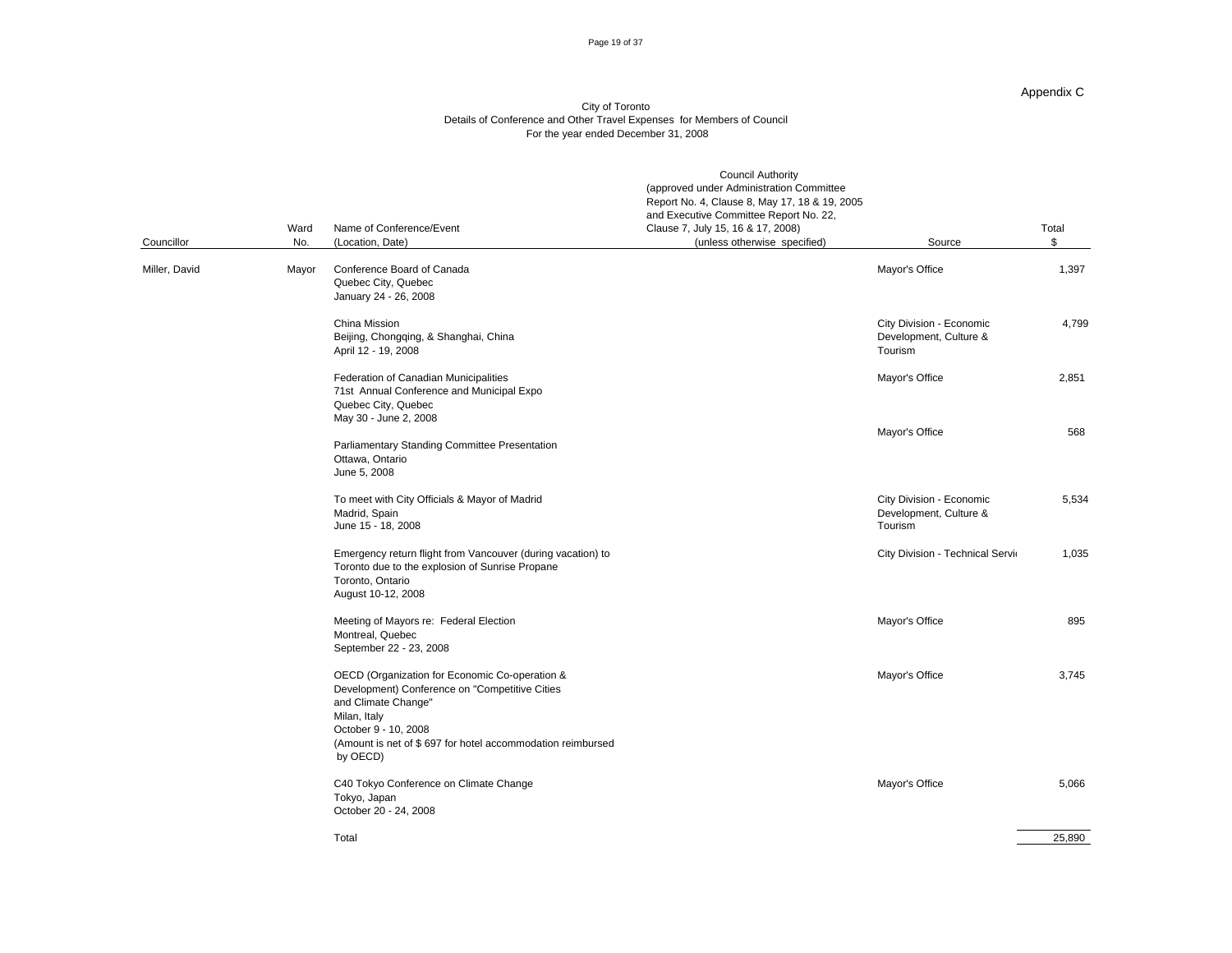#### Page 20 of 37

#### Appendix C

#### City of Toronto Details of Conference and Other Travel Expenses for Members of Council For the year ended December 31, 2008

| Councillor | Ward Name of Conference/Event<br>No. (Location, Date) | <b>Council Authority</b><br>(approved under Administration Committee<br>Report No. 4, Clause 8, May 17, 18 & 19, 2005<br>and Executive Committee Report No. 22,<br>Clause 7, July 15, 16 & 17, 2008)<br>(unless otherwise specified) | Source                                                    | Total   |
|------------|-------------------------------------------------------|--------------------------------------------------------------------------------------------------------------------------------------------------------------------------------------------------------------------------------------|-----------------------------------------------------------|---------|
|            |                                                       |                                                                                                                                                                                                                                      |                                                           |         |
|            |                                                       | <b>GRAND TOTAL</b>                                                                                                                                                                                                                   |                                                           | 206,275 |
|            |                                                       | <b>Summary by Source</b>                                                                                                                                                                                                             | $\mathcal{L}^{\text{max}}$ and $\mathcal{L}^{\text{max}}$ |         |
|            |                                                       | Council - Corporate Travel<br>Council - Office Travel<br>Mayor's Office<br><b>City Divisions</b><br>Local Boards & Special Purpose Bodies                                                                                            | 68,674<br>46,736<br>14,522<br>28,824<br>47,519            |         |
|            |                                                       | <b>GRAND TOTAL</b>                                                                                                                                                                                                                   | 206,275<br>the contract of the contract of the            |         |

Note: The reported travel expenses include as applicable, airfare, registration fees, hotel accommodation, ground transportation, kilometrage and sundry expenses which include per diem allowance.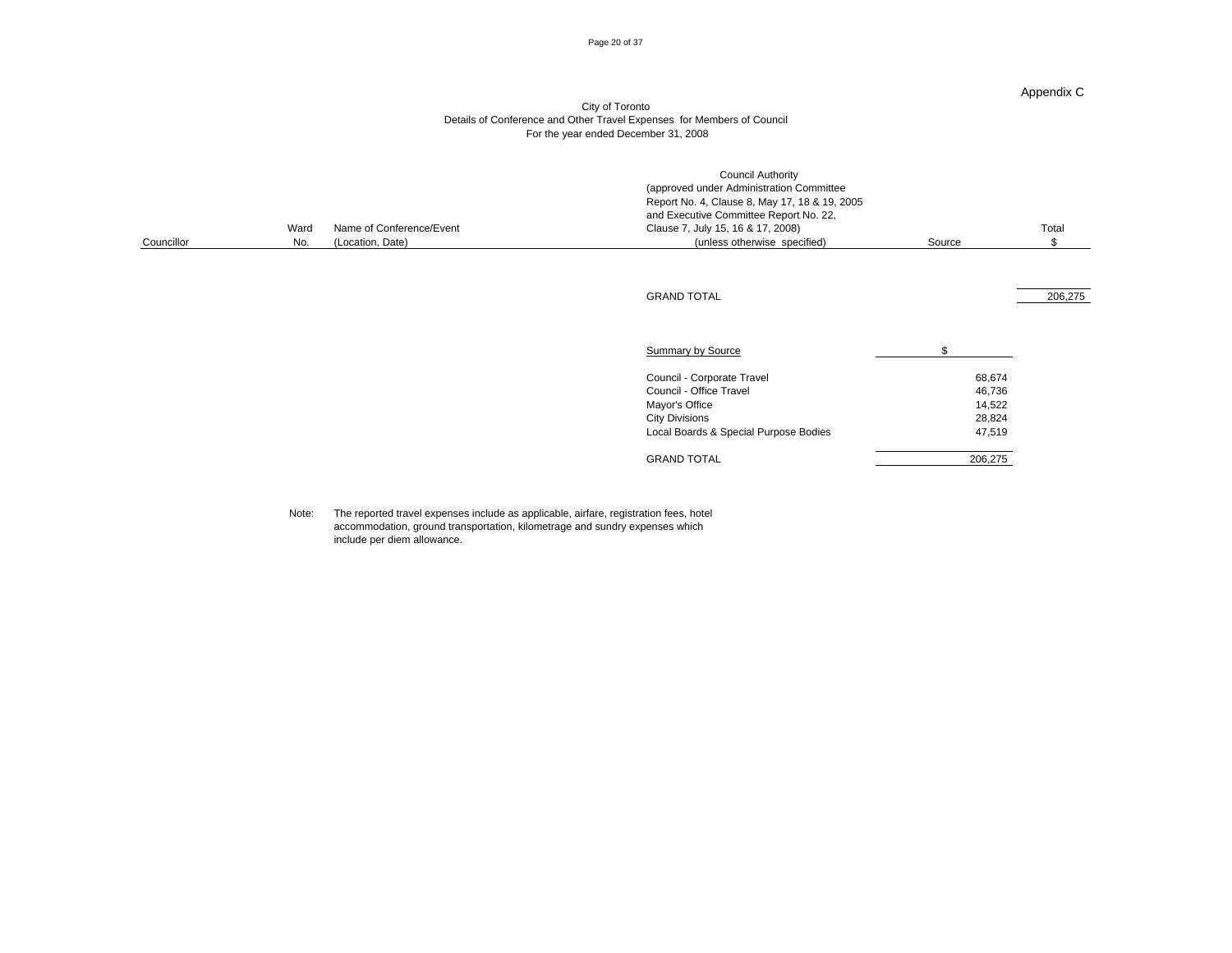### Page 21 of 37

## City of Toronto Expenses for Members of Council Charged to City Divisions For the year ended December 31, 2008

|                       |                                                     |                                                            | Travel/         |          |            |
|-----------------------|-----------------------------------------------------|------------------------------------------------------------|-----------------|----------|------------|
|                       | Ward                                                |                                                            | Conference      |          | Total      |
| Councillor            | No.                                                 | <b>City Division</b>                                       | (See Appendix C | Other    | Expenses   |
|                       |                                                     |                                                            |                 |          |            |
| Bussin, Sandra        |                                                     | 32 Technical Services Division - Survey & Mapping Services |                 | 100      | 100        |
| Cho, Raymond          |                                                     | 42 Technical Services Division - Survey & Mapping Services |                 | 750      | 750        |
| Davis, Janet          |                                                     | 31 Technical Services Division - Survey & Mapping Services |                 | 500      | 500        |
| De Baeremaeker, Glenn |                                                     | 38 Technical Services Division - Survey & Mapping Services |                 | 100      | 100        |
| Feldman, Mike         |                                                     | 10 Technical Services Division - Survey & Mapping Services |                 | 200      | 200        |
| Fletcher, Paula       | 30 City Clerk's Office - Multilingual Services      |                                                            |                 | 287      |            |
|                       |                                                     | Technical Services Division - Survey & Mapping Services    |                 | 2,600    | 2,887      |
| Giambrone, Adam       |                                                     | 18 Technical Services Division - Survey & Mapping Services |                 | 150      | 150        |
| Hall, Suzan           |                                                     | Technical Services Division - Survey & Mapping Services    |                 | 900      | 900        |
| Kelly, Norm           |                                                     | 40 Technical Services Division - Survey & Mapping Services |                 | 125      | 125        |
| McConnell, Pam        |                                                     | 28 Technical Services Division - Survey & Mapping Services |                 | 100      | 100        |
| Mihevc, Joe           |                                                     | 21 Technical Services Division - Survey & Mapping Services |                 |          | 350        |
| Minnan-Wong, Denzil   |                                                     | 34 Technical Services Division - Survey & Mapping Services |                 | 400      | 400        |
| Moscoe, Howard        |                                                     | 15 Technical Services Division - Survey & Mapping Services |                 | 375      |            |
| Palacio, Caesar       |                                                     | 17 Technical Services Division - Survey & Mapping Services |                 | 225      | 375<br>225 |
| Pantalone, Joe        |                                                     | 19 Technical Services Division - Survey & Mapping Services |                 | 550      | 550        |
| Parker, John          |                                                     | 26 Technical Services Division - Survey & Mapping Services |                 | 775      | 775        |
| Perks, Gord           |                                                     | 14 Technical Services Division - Survey & Mapping Services |                 | 325      | 325        |
| Rae, Kyle             | 27 Economic Development, Culture & Tourism Division |                                                            | 17,456          |          |            |
|                       |                                                     | Technical Services Division - Survey & Mapping Services    |                 | 1,550    | 19,006     |
| Shiner, David         |                                                     | 24 Technical Services Division - Survey & Mapping Services |                 | 100      | 100        |
| Stintz, Karen         |                                                     | 16 Technical Services Division - Survey & Mapping Services |                 | 175      | 175        |
| Thompson, Michael     |                                                     | 37 Technical Services Division - Survey & Mapping Services |                 | 100      | 100        |
| Mayor Miller          | Mayor City Clerk's Office - Multilingual Services   |                                                            |                 | 456      |            |
|                       |                                                     | Economic Development, Culture & Tourism Division           | 10,333          |          |            |
|                       |                                                     | Technical Services Division - Emergency Response Services  | 1,035           |          | 11,824     |
|                       |                                                     |                                                            | 28,824          | 11,193   | 40,017     |
|                       |                                                     |                                                            |                 | (Note 1) |            |
|                       |                                                     |                                                            |                 |          |            |

Note 1 Other expenses are made up of \$10,450 for standard and customized maps provided by Technical Services Division, Survey & Mapping Services Section, and \$ 743 for translation services provided by City Clerk's Division, Multilingual Services.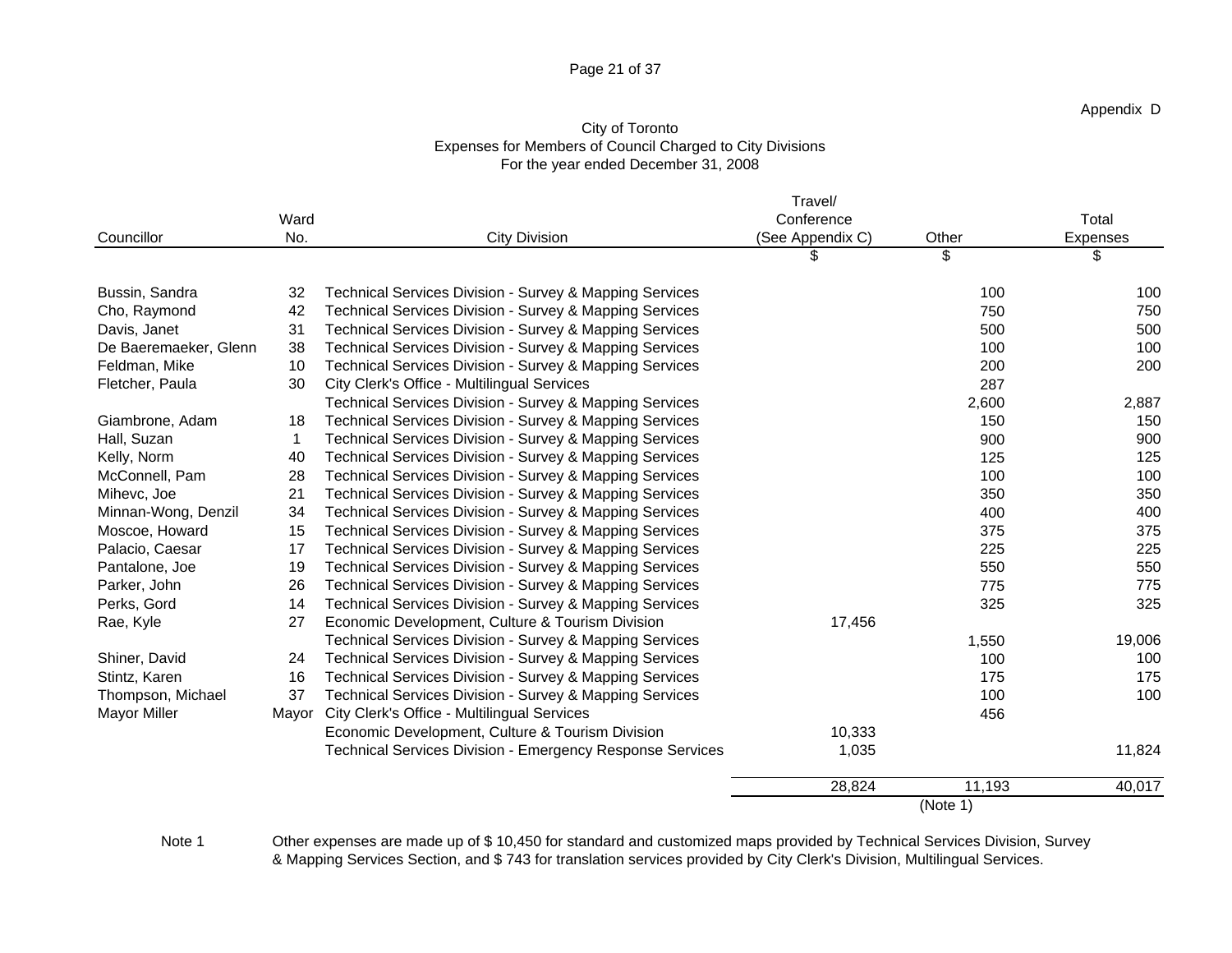#### Page 22 of 37

#### Appendix E

### For the Year Ended December 31, 2008 City of Toronto Remuneration and Expenses of Members of Council Paid by Agencies, Boards, Commission, Corporations and Other Special Purpose Bodies

| Councillor                                        | (note 2 & 3) | Ward<br>No. | Remuneration | Kilometrage   | Conference              |        | Total                                |
|---------------------------------------------------|--------------|-------------|--------------|---------------|-------------------------|--------|--------------------------------------|
|                                                   |              |             |              |               |                         |        |                                      |
|                                                   |              |             |              |               | (See Appendix C)        | Other  | Expenses<br><b>Contract Contract</b> |
|                                                   |              |             |              |               |                         |        |                                      |
| Ainslie, Paul                                     |              | 43          |              | 20            |                         |        |                                      |
|                                                   | (note 4)     |             | 1.776        | 378           |                         |        | 378                                  |
|                                                   |              | າາ          |              |               |                         |        |                                      |
| Augimeri, Maria<br>Bussin, Sandra<br>Cho, Raymond |              |             |              |               | 2,652<br>3,834<br>3,098 |        | 2,652<br>3,834<br>3,098              |
| Davis, Janet                                      |              |             |              |               |                         |        |                                      |
| De Baeremaeker, Glen                              |              | 38          | waived       | waived        |                         |        |                                      |
|                                                   |              | 12          |              |               | 525                     |        | 525                                  |
| Di Giorgio, Frank<br>Feldman, Mike                | (note 5)     | 10          | 3,600        |               |                         |        |                                      |
| Fletcher, Paula                                   |              | 30          |              |               | 4,704                   | 166    | 4,870                                |
|                                                   | (note 3)     |             | 1,689        | 501           |                         |        | 501                                  |
| Ford, Rob<br>Giambrone, Adam                      | (note 6)     | 18          |              |               | 5,052                   | 89,943 | 94,995                               |
| Hall, Suzan                                       | (note 2)     |             | 260          |               |                         |        |                                      |
| <b>CONTRACTOR</b>                                 |              |             |              | waived<br>374 |                         |        |                                      |
|                                                   |              |             |              |               |                         | 62     | 436                                  |
| Mammoliti, Giorgio                                |              |             |              | 60            | 3,864                   | 19     | 3,943<br>2,698                       |
| McConnell, Pam                                    |              |             |              |               | 2,698                   |        |                                      |
| Mihevc, Joe                                       |              |             |              |               | 2,968                   |        | 2,968                                |
| Milczyn, Peter                                    |              |             | 520          | 130<br>797    | 2,044                   |        | 2,174<br>797                         |
| Moeser, Ron                                       |              |             |              |               |                         |        |                                      |
| Pantalone, Joe                                    |              | 19          |              |               | 5,898                   | 1,074  | 6,972                                |
| Parker, John                                      | (note 2 & 3) | 26          | <b>780</b>   | 237           |                         |        | 237                                  |
| Perks, Gord                                       |              |             |              |               | 128                     |        | 128                                  |
| Perruzza, Anthony                                 |              |             | 1,256        | 230           | 5,923                   |        | 6,153                                |
| Rae, Kyle                                         |              |             |              |               | 1,387                   |        | 1,387                                |
| Saundercook, Bill                                 |              |             |              |               | 2,744                   |        | 2,744                                |
|                                                   |              |             | 11,354       | 2,732         | 47,519                  | 91,264 | 141,515                              |
|                                                   |              |             | (Note 1)     |               |                         |        |                                      |

notes: the contract of the contract of the contract of the contract of the contract of the contract of the contract of the contract of the contract of the contract of the contract of the contract of the contract of the con

1. The remuneration was paid by the following organizations:

and members receives 50% of the per diem for conference call meetings: \$7,754; - Toronto and Region Conservation Authority, being a per diem of \$86.62 per meeting attended per twenty-four hour period. The Chair or Acting Chair, if an elected official, receives two times the per diem

- Social Housing Services Corporation: \$3,600 being a per diem of \$400 for attendance at Board and Committee meetings.

2. Donated the per diem remuneration received from the Toronto and Region Conservation Authority to the Conservation Foundation of Greater Toronto.

3. Donated the kilometrage payment received from the Toronto and Region Conservation Authority to the Conservation Foundation of Greater Toronto.

4. Donated \$1,473 of per diem remuneration and \$322 mileage to the Conservation Foundation of Greater Toronto.

5. Donated remuneration of \$3,600 from the Social Housing Services Corp. to Youthdale Treatment Centre Fund.

6. The Other Expenses pertains to expenses incurred by the Toronto Transit Commission as follows: - Councillor Giambrone (Chair): \$89,943, being staff asistance and office expenses.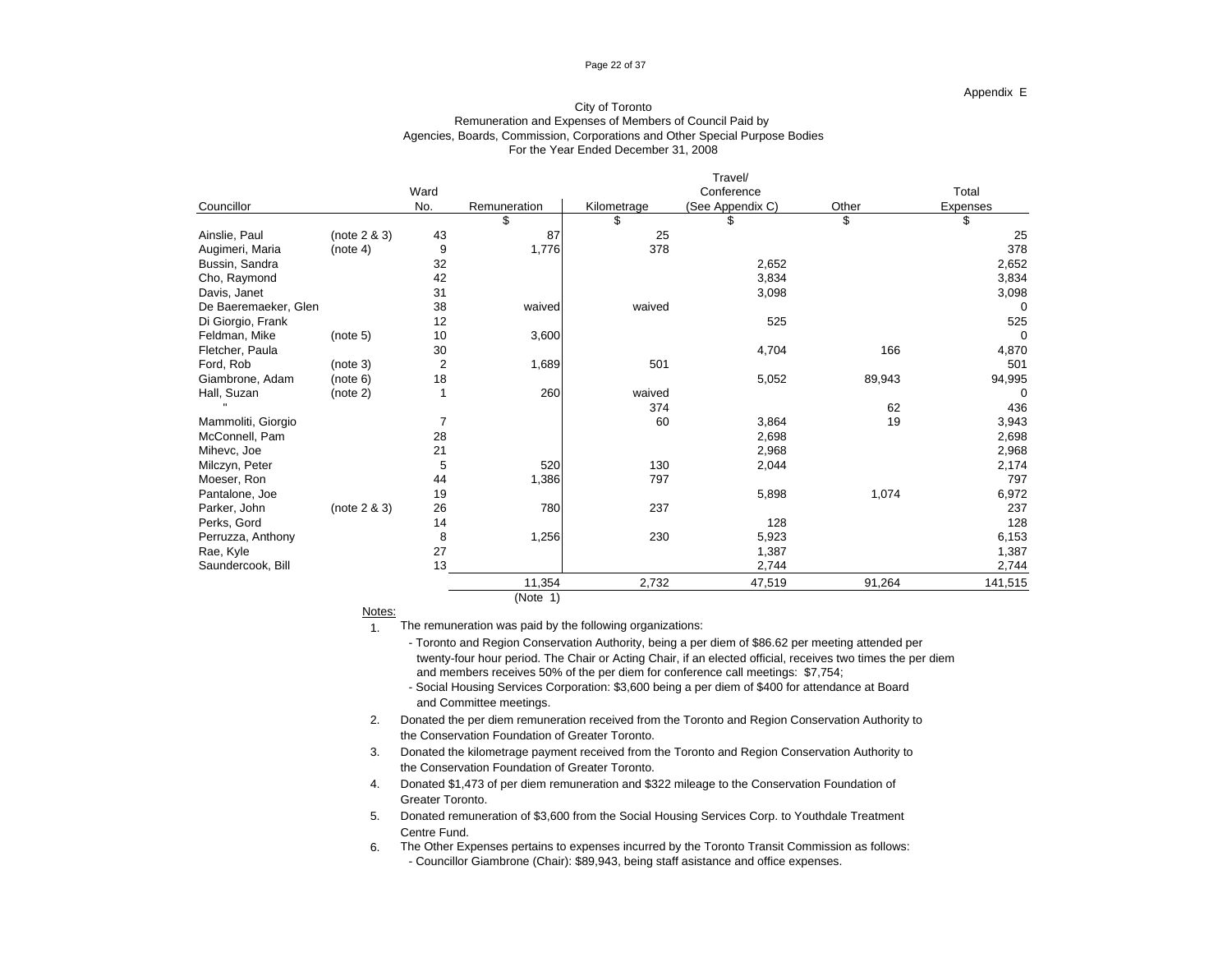|                      |           |                                            | Office Transportation, Printing |         |          | Business |       | Professional Travel |                                                          |                 |               |
|----------------------|-----------|--------------------------------------------|---------------------------------|---------|----------|----------|-------|---------------------|----------------------------------------------------------|-----------------|---------------|
|                      |           | Salaries & Equipment Kilometrage Postage & |                                 |         | Telecom  |          |       |                     | Meeting Advertising & Technical (See Other               |                 |               |
|                      |           | Benefits & Supplies & Parking              |                                 | Courier | Services |          |       |                     | Expenses & Promotion Services Appendix C) Expenses Total |                 |               |
|                      |           |                                            |                                 |         |          |          |       |                     |                                                          |                 |               |
| Mayor                | 194,230   |                                            | 3,637                           |         | 2,713    |          |       |                     | 14,522                                                   |                 | 215,102       |
|                      |           |                                            |                                 |         |          |          |       |                     |                                                          |                 |               |
| Staff                | 1,784,546 |                                            | 1,513                           |         | 15,580   |          |       |                     | 19,768                                                   |                 | 1,821,407     |
| Misc. Other (Note 1) |           | 20,315                                     |                                 | 4.167   | 13,616   | 1,595    | 3,744 | 227,688             |                                                          |                 | 9,038 280,163 |
| Total                |           |                                            |                                 |         | 31.YUY   | 1.595    | .744  | 227,688             | 34,290                                                   | 9,038 2,316,672 |               |
|                      |           |                                            |                                 |         |          |          |       | (Note 2)            |                                                          |                 |               |

### City of Toronto Expenses for Office of the Mayor For the year ended December 31, 2008

### <u>Notes:</u> with a state of the state of the state of the state of the state of the state of the state of the state of the state of the state of the state of the state of the state of the state of the state of the state of th

1. Expenses charged to the Mayor's Office accounts but not assigned to a particular staff.

2. Professional & Technical Services of \$ 221,106 were required for the Safe City and Waterfront Portfolios with funds provided from underspending in the salary budget.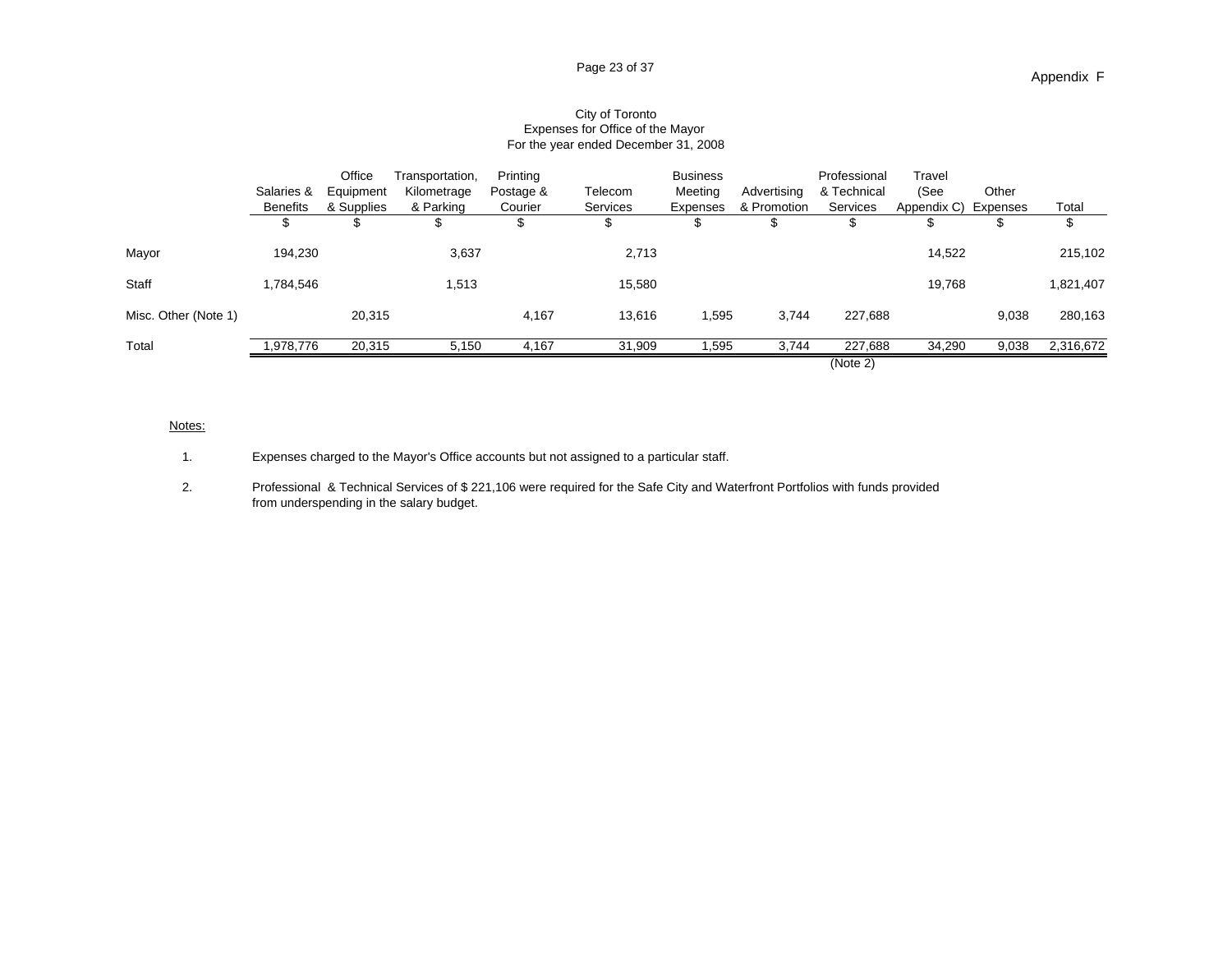### Page 24 of 37

### Appendix G

### City of Toronto

## Remuneration and Expenses of Council Appointees to Agencies, Boards, Commission, Corporations (ABCCs) and Special Purpose Bodies For the Year ended December 31, 2008

## Note: Members of Council are indicated by a single asterisk (\*). The authority for these payments is shown on Appendix H (b).

|                                                          | ABCCs & Other Special Purpose Bodies | Remuneration<br>as Member of ABCC or<br>Other Special Purpose Body | Expenses |
|----------------------------------------------------------|--------------------------------------|--------------------------------------------------------------------|----------|
|                                                          |                                      |                                                                    |          |
| Arenas                                                   |                                      |                                                                    |          |
| George Bell Arena                                        |                                      | ni                                                                 | nil      |
| Larry Grossman Forest Hill Memorial Arena                |                                      | ni                                                                 | nil      |
| Leaside Memorial Community Gardens                       |                                      |                                                                    | nil      |
| McCormick Arena                                          |                                      |                                                                    | nil      |
| Moss Park Arena                                          |                                      |                                                                    | nil      |
| North Toronto Memorial Arena                             |                                      |                                                                    | nil      |
| Ted Reeve Arena                                          |                                      |                                                                    | nil      |
| William H. Bolton Arena                                  |                                      | ni                                                                 | nil      |
| Art Gallery of Ontario                                   |                                      | nil                                                                | nil      |
| Balmy Beach Park, Board of Management                    |                                      | nil                                                                | nil      |
| 70 Berkeley Street Community Centre, Board of Management |                                      | nil                                                                | nil      |
| <b>Bridgepoint Health</b>                                |                                      | nil                                                                | nil      |
| Bring Back the Don Task Force                            |                                      | nil                                                                | nil      |
| <b>Build Toronto</b>                                     |                                      | nil                                                                | nil      |
| Campbell House (Sir William Campbell Foundation)         |                                      | nil                                                                | nil      |
| 192 Carlton Street, Board of Management                  |                                      | nil                                                                | nil      |
| Committees of Adjustment                                 |                                      |                                                                    |          |
| Etobicoke/York                                           |                                      |                                                                    |          |
| D. Colbourne                                             |                                      | 9,208                                                              | 620      |
| R. Florio                                                |                                      | 6,150                                                              | 49       |
| M. A. Popescu                                            |                                      | 8,250                                                              | 70       |
| P. Valenti                                               |                                      | 9,033                                                              | 93       |
| C. Whittingham                                           |                                      | 8,600                                                              | 1,611    |
|                                                          |                                      |                                                                    |          |
| North York                                               |                                      |                                                                    |          |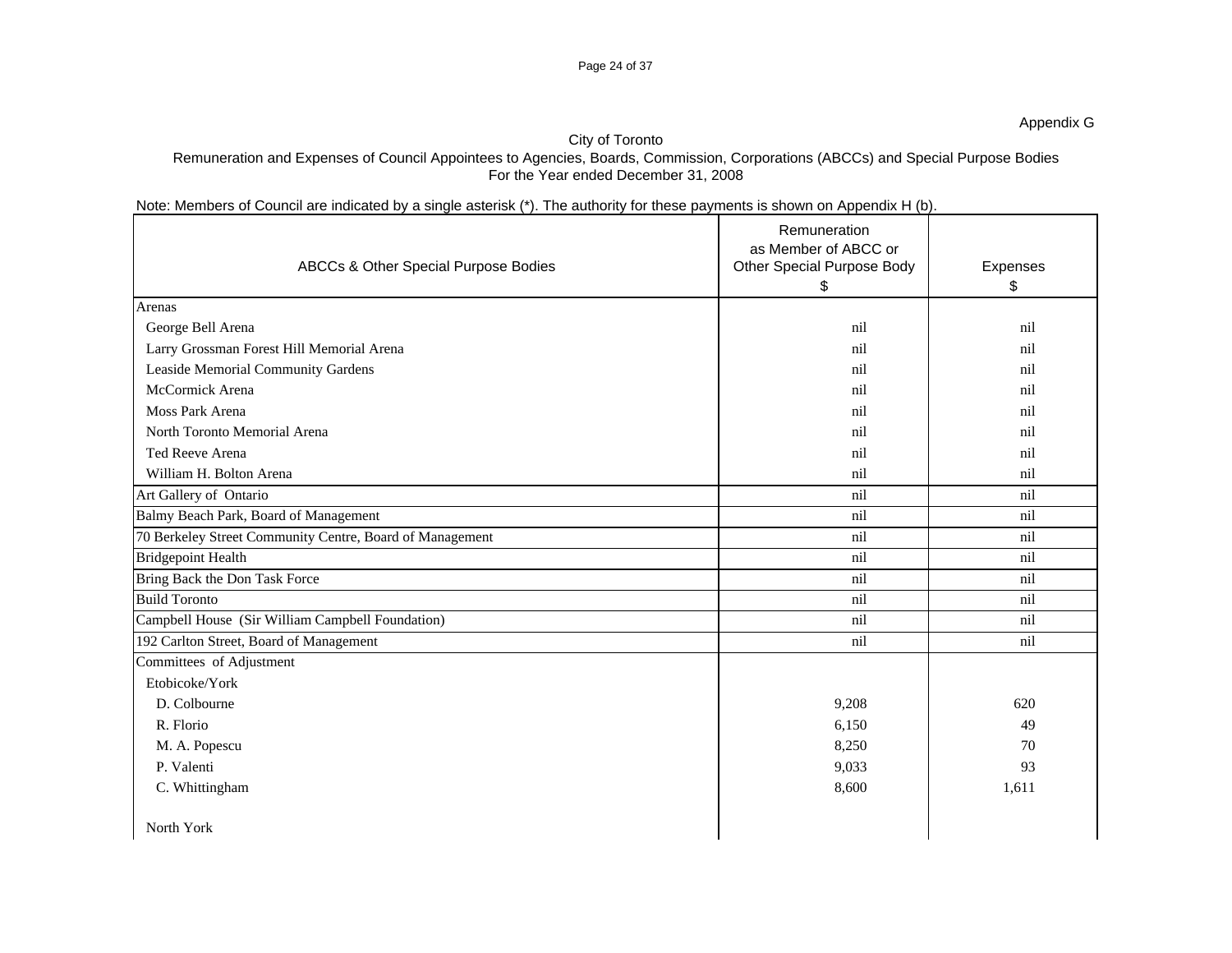### Page 25 of 37

### City of Toronto Remuneration and Expenses of Council Appointees to Agencies, Boards, Commission, Corporations (ABCCs) and Special Purpose Bodies For the Year ended December 31, 2008

## Note: Members of Council are indicated by a single asterisk (\*). The authority for these payments is shown on Appendix H (b).

|                       | ABCCs & Other Special Purpose Bodies | Remuneration<br>as Member of ABCC or<br>Other Special Purpose Body | Expenses |
|-----------------------|--------------------------------------|--------------------------------------------------------------------|----------|
|                       |                                      |                                                                    |          |
| D. Di Prospero        |                                      | 4,550                                                              | 610      |
| R. Forbes             |                                      | 4,267                                                              | 211      |
| D. Gurin              |                                      | 4,200                                                              | 86       |
| I. Lallouz            |                                      | 4,267                                                              | 37       |
| D. McCormick          |                                      | 3,850                                                              | 131      |
| S. Mirkarimi          |                                      | 2,800                                                              | nil      |
| D. Peacock            |                                      | 5,150                                                              | 290      |
| R. Pletsch            |                                      | 5,483                                                              | 19       |
| V. Solomon            |                                      | 3,400                                                              | 144      |
| J. Tsang              |                                      | 4,450                                                              | 251      |
| Scarborough           |                                      |                                                                    |          |
| R. Froner             |                                      | 5,624                                                              | 291      |
| S. Gopikrishna        |                                      | 5,100                                                              | 451      |
| A. Khan               |                                      | 4,271                                                              | 393      |
| P. Mahant             |                                      | 5,100                                                              | 329      |
| R. Rogde              |                                      | 5,100                                                              | 343      |
|                       |                                      |                                                                    |          |
| Toronto and East York |                                      |                                                                    |          |
| S. K. Agrawal         |                                      | 3,850                                                              | 208      |
| R. Brown              |                                      | 5,842                                                              | 598      |
| G. Burton             |                                      | 6,675                                                              | 437      |
| F. D. Costa           |                                      | 5,183                                                              | 624      |
| H. Gardiner           |                                      | 6,172                                                              | 120      |
| K. Gardner            |                                      | 5,950                                                              | nil      |
| C. Muccilli           |                                      | 5,994                                                              | 216      |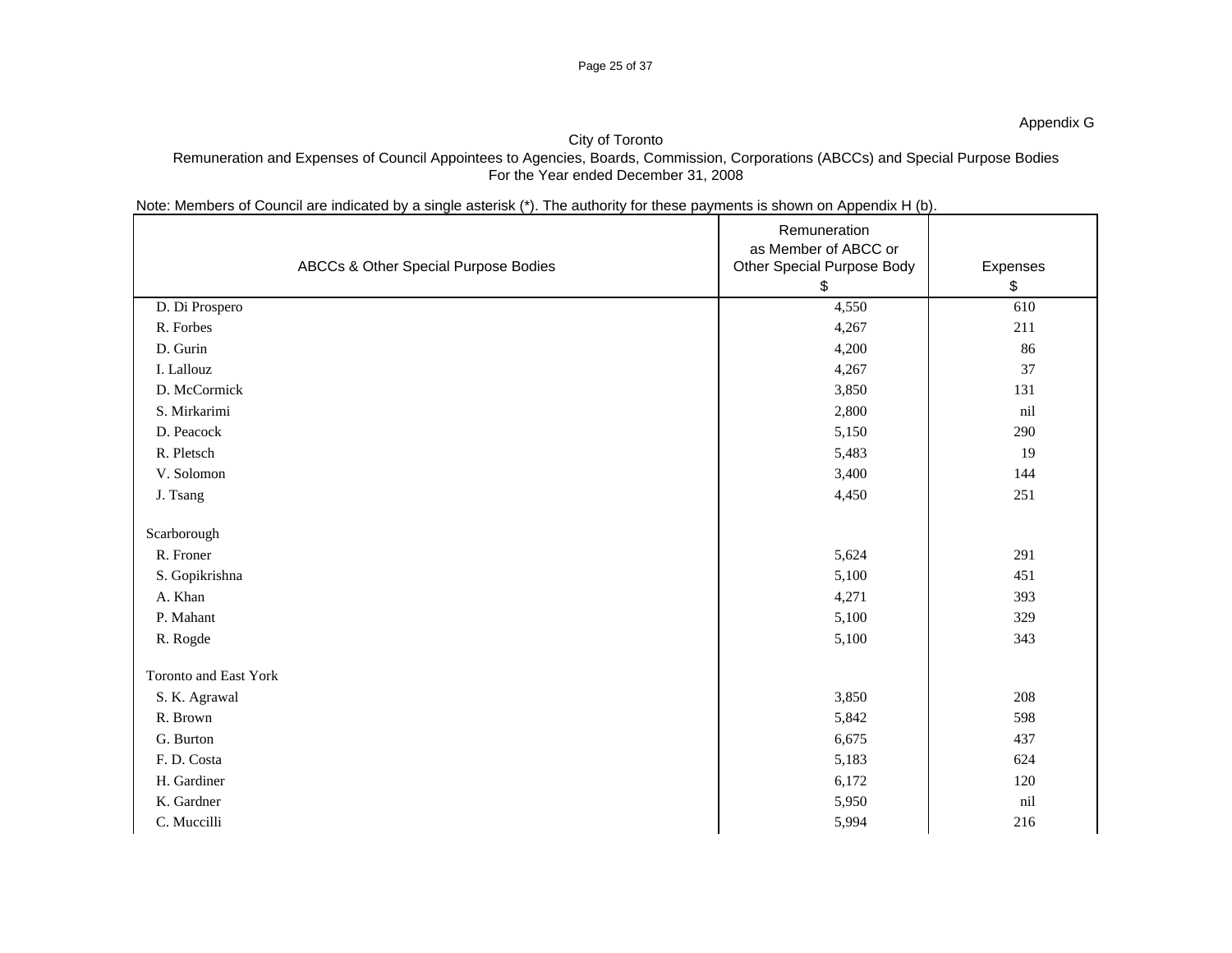### Page 26 of 37

### City of Toronto

Remuneration and Expenses of Council Appointees to Agencies, Boards, Commission, Corporations (ABCCs) and Special Purpose Bodies For the Year ended December 31, 2008

| Note: Members of Council are indicated by a single asterisk (*). The authority for these payments is shown on Appendix H (b). |  |
|-------------------------------------------------------------------------------------------------------------------------------|--|
|                                                                                                                               |  |

|                                                                      | Remuneration                      |          |
|----------------------------------------------------------------------|-----------------------------------|----------|
|                                                                      | as Member of ABCC or              |          |
| ABCCs & Other Special Purpose Bodies                                 | <b>Other Special Purpose Body</b> | Expenses |
|                                                                      |                                   |          |
| S. Pin                                                               | 4,750                             | nil      |
| G. Vasilopoulos                                                      | 6,150                             | 1,976    |
| <b>Community Centres</b>                                             |                                   |          |
| Applegrove Community Complex                                         |                                   |          |
| E. Halbach                                                           | nil                               | 30       |
| Cecil Community Centre                                               | nil                               | nil      |
| Central Eglinton Community Centre                                    |                                   | nil      |
| 519 Church Street Community Centre                                   |                                   | ni       |
| <b>Community Centre 55</b>                                           |                                   | nil      |
| Eastview Neighbourhood Community Centre                              |                                   |          |
| <b>Harbourfront Community Centre</b>                                 |                                   | ni1      |
| Ralph Thornton Community Centre                                      |                                   | ni       |
| Scadding Court Community Centre                                      |                                   | ni       |
| Swansea Town Hall Community Centre                                   | n <sub>i</sub> 1                  | nil      |
| Crescent Town Club Inc.                                              |                                   |          |
| B. Dale                                                              | 500                               | nil      |
| Note: The remuneration was authorized by the Crescent Town Club Inc. |                                   |          |
| By-law No. 5 of October 18, 1994.                                    |                                   |          |
| Design Exchange                                                      | nil                               | nil      |
| <b>Enwave Energy Corporation</b>                                     |                                   |          |
| P. Brown                                                             | 40,000                            | nil      |
| V. Fonseca                                                           | 20,000                            | nil      |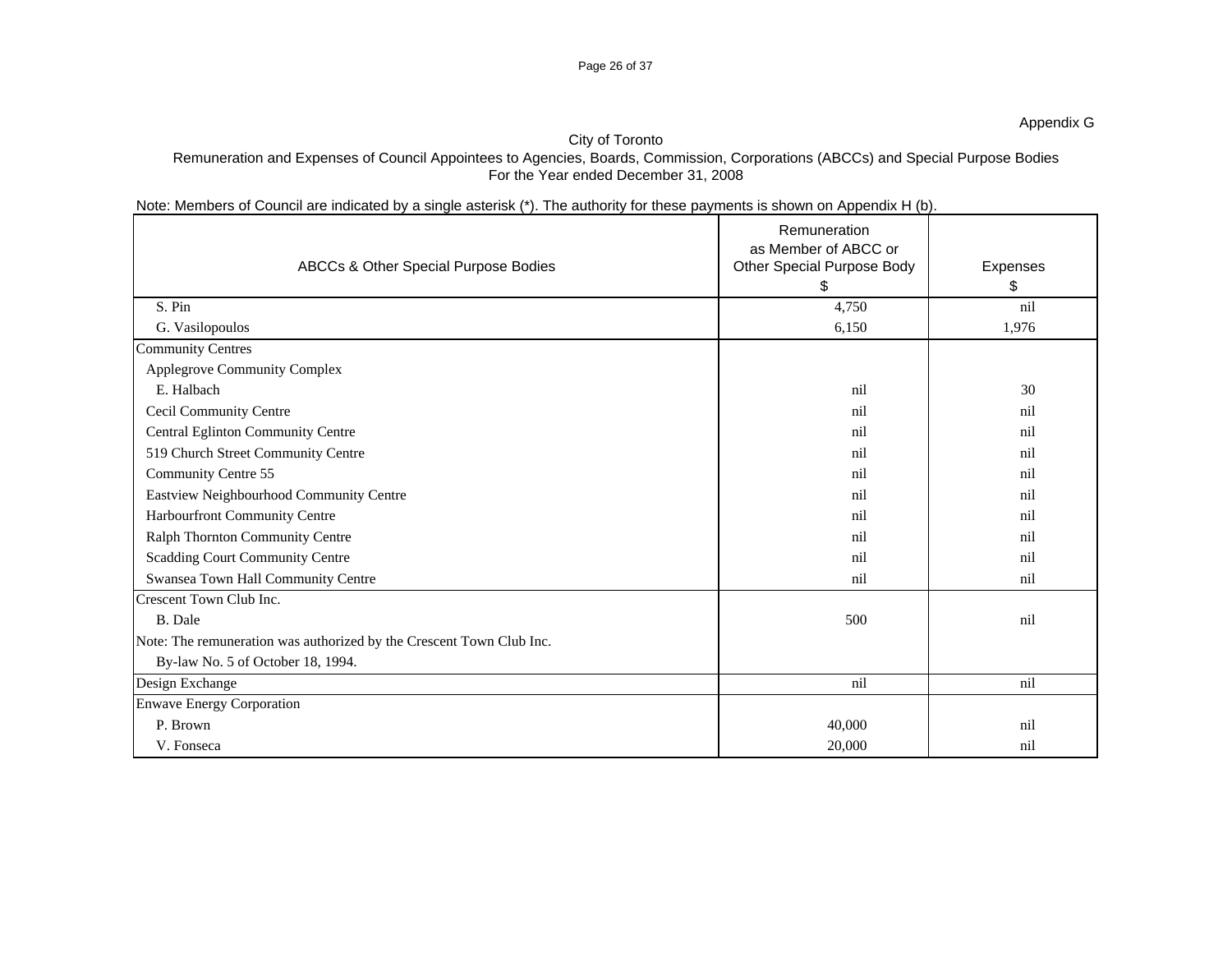### Page 27 of 37

### City of Toronto Remuneration and Expenses of Council Appointees to Agencies, Boards, Commission, Corporations (ABCCs) and Special Purpose Bodies For the Year ended December 31, 2008

## Note: Members of Council are indicated by a single asterisk (\*). The authority for these payments is shown on Appendix H (b).

|                                         |                                                                   | Remuneration<br>as Member of ABCC or |          |
|-----------------------------------------|-------------------------------------------------------------------|--------------------------------------|----------|
|                                         | ABCCs & Other Special Purpose Bodies                              | <b>Other Special Purpose Body</b>    | Expenses |
|                                         |                                                                   |                                      |          |
| Examining Board                         |                                                                   |                                      |          |
| R. Cadoo                                |                                                                   | 4,180                                | nil      |
| W. Ruhig                                |                                                                   | 4,180                                | nil      |
| E. Tipping                              |                                                                   | 1,010                                | nil      |
| D. Todd                                 |                                                                   | 1,515                                | nil      |
| <b>Exhibition Place</b>                 |                                                                   |                                      |          |
|                                         | <b>Canadian National Exhibition Association</b>                   | nil                                  | nil      |
|                                         | <b>Canadian National Exhibition Association</b>                   | nil                                  | nil      |
|                                         | Municipal Section of the Membership                               |                                      |          |
| Exhibition Place, Board of Governors    |                                                                   |                                      |          |
| R. Maragna                              |                                                                   | nil                                  | 5,790    |
| *J. Pantalone                           |                                                                   | nil                                  | 6,137    |
| Federation of Canadian Municipalities   |                                                                   | nil                                  | nil      |
| Good Neighbour's Club                   |                                                                   | nil                                  | nil      |
| <b>Guild Renaissance Group</b>          |                                                                   | nil                                  | nil      |
| <b>Harbourfront Centre</b>              |                                                                   | nil                                  | nil      |
| Heritage Toronto                        |                                                                   | nil                                  | nil      |
| <b>Homes First Society</b>              |                                                                   | nil                                  | nil      |
|                                         | International Council for Local Environmental Initiatives (ICLEI) | nil                                  | nil      |
| <b>Invest Toronto</b>                   |                                                                   |                                      |          |
| *J. Pantalone                           |                                                                   | nil                                  | 835      |
| *K. Rae                                 |                                                                   | nil                                  | 1,387    |
| Lorraine Kimsa Theatre for Young People |                                                                   | nil                                  | nil      |
| Metropolitan Toronto Convention Centre  |                                                                   |                                      |          |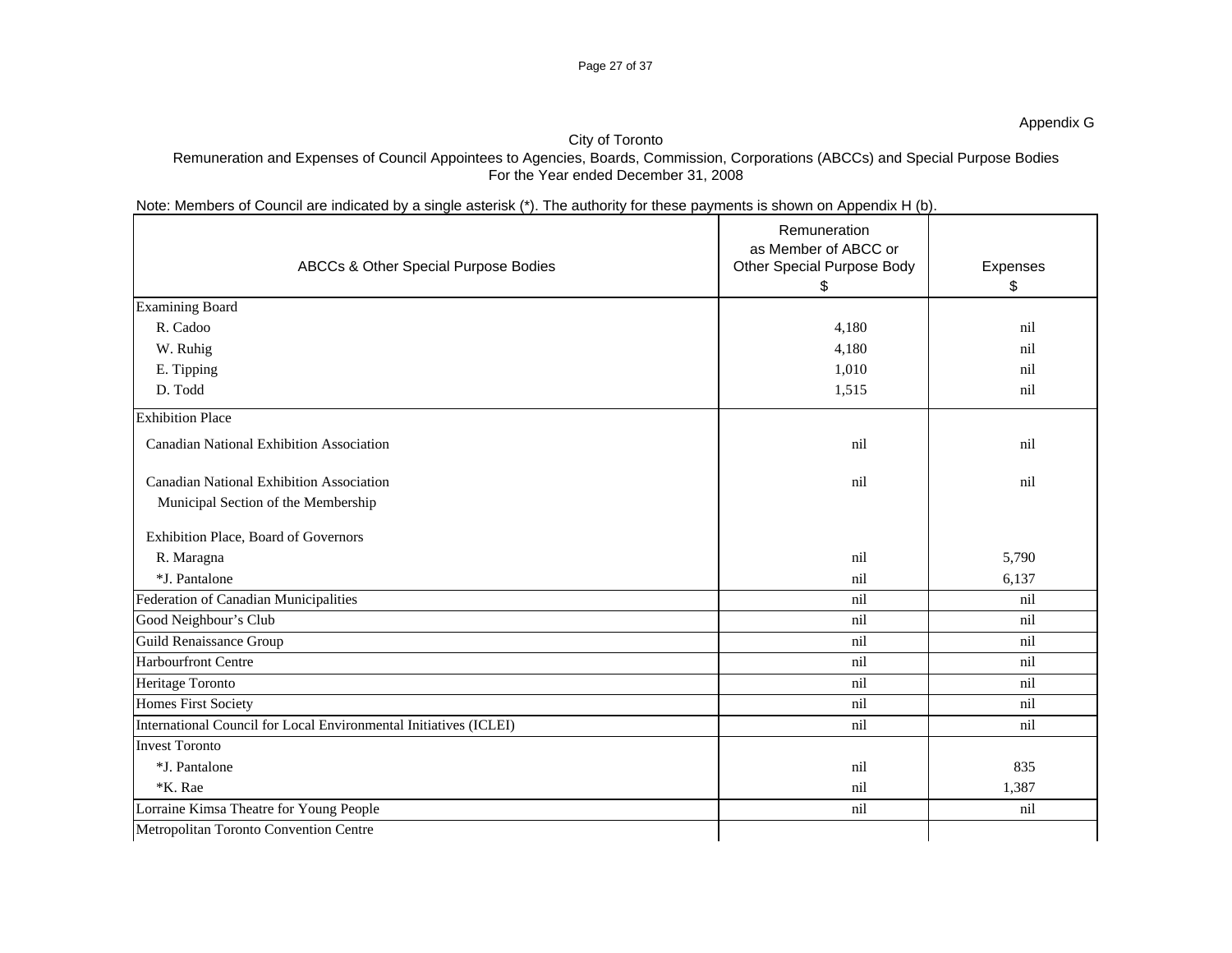### Page 28 of 37

Appendix G

## City of Toronto

## Remuneration and Expenses of Council Appointees to Agencies, Boards, Commission, Corporations (ABCCs) and Special Purpose Bodies For the Year ended December 31, 2008

## Note: Members of Council are indicated by a single asterisk (\*). The authority for these payments is shown on Appendix H (b).

|                                   |                                                         | Remuneration<br>as Member of ABCC or |          |
|-----------------------------------|---------------------------------------------------------|--------------------------------------|----------|
|                                   | ABCCs & Other Special Purpose Bodies                    | Other Special Purpose Body           | Expenses |
|                                   |                                                         |                                      |          |
| R. Brent                          |                                                         | 625                                  | nil      |
| U. Obeyesekere                    |                                                         | 500                                  | nil      |
| Museum Boards                     |                                                         |                                      |          |
| Collection & Conservation         |                                                         | nil                                  | nil      |
| Fort York Museum                  |                                                         |                                      |          |
| H. De Koven                       |                                                         | nil                                  | 70       |
| Gibson House/Zion School House    |                                                         | nil                                  | nil      |
| Montgomery's Inn                  |                                                         | nil                                  | nil      |
| Museum & Heritage Services        |                                                         |                                      | nil      |
| Scarborough Historical Museum     |                                                         |                                      |          |
| J. Barton                         |                                                         | nil                                  |          |
|                                   | Spadina/Colborne Lodge/Mackenzie House                  | nil                                  | nil      |
| Todmorden Mills                   |                                                         |                                      |          |
| York Museum                       |                                                         | nil                                  | nil      |
| Pension Plans                     |                                                         |                                      |          |
|                                   | City of York Employee Pension Plan                      | nil                                  | nil      |
| Metropolitan Toronto Pension Plan |                                                         |                                      |          |
| G. Clarkson                       |                                                         | 7,500                                | nil      |
|                                   | Metropolitan Toronto Police Benefit Fund                |                                      |          |
| G. Clarkson                       |                                                         | 7,500                                | nil      |
|                                   | Toronto Civic Employees' Pension & Benefit Fund         |                                      |          |
| A. Smith                          |                                                         | 7,500                                | nil      |
|                                   | Toronto Fire Department Superannuation and Benefit Fund |                                      |          |
| A. Smith                          |                                                         | 7,500                                | nil      |
|                                   | Property Standards Committee as Fence Viewers           |                                      |          |
| B. Ally                           |                                                         | 500                                  | nil      |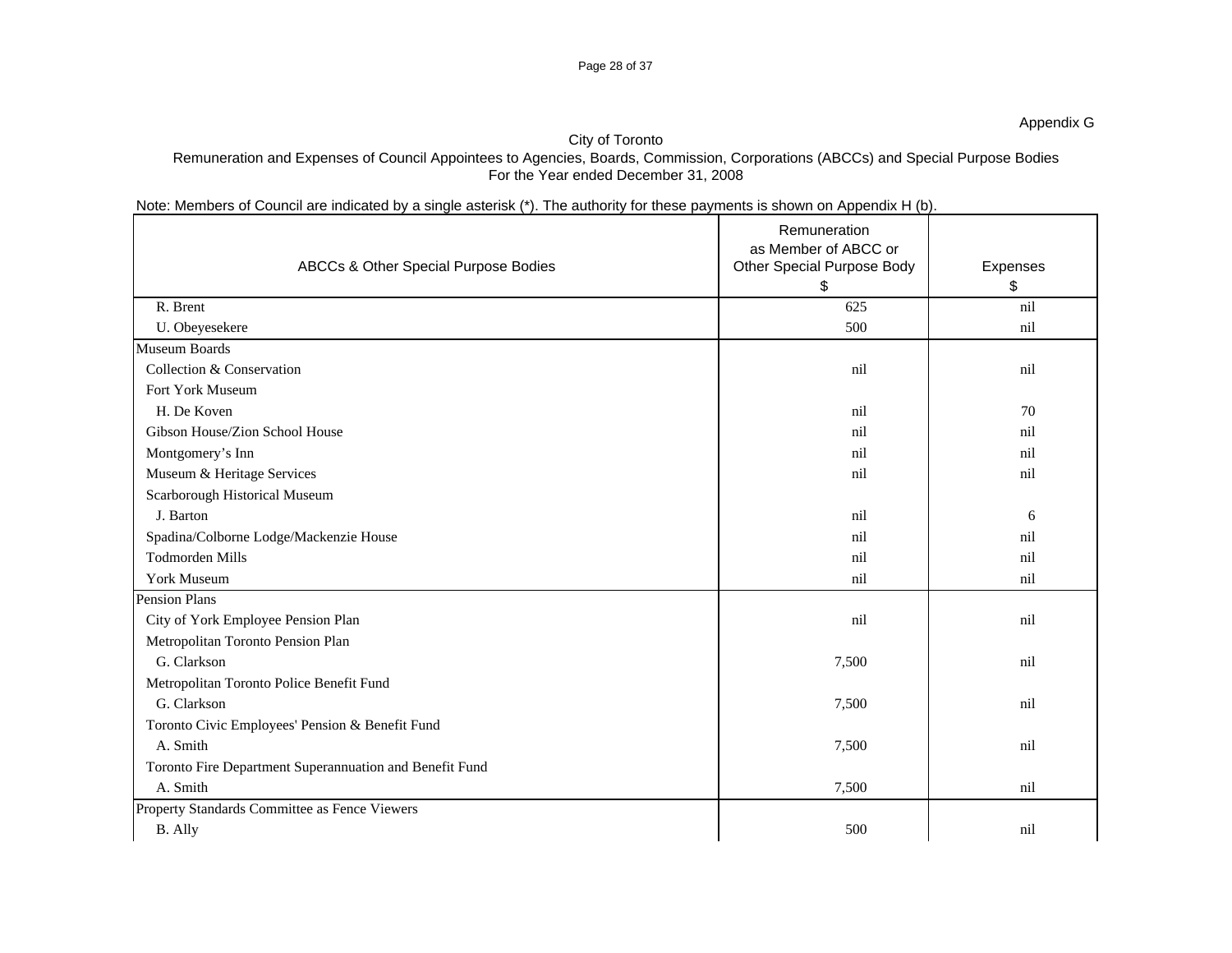### Page 29 of 37

### City of Toronto Remuneration and Expenses of Council Appointees to Agencies, Boards, Commission, Corporations (ABCCs) and Special Purpose Bodies For the Year ended December 31, 2008

## Note: Members of Council are indicated by a single asterisk (\*). The authority for these payments is shown on Appendix H (b).

|                                 | ABCCs & Other Special Purpose Bodies           | Remuneration<br>as Member of ABCC or<br>Other Special Purpose Body | Expenses |
|---------------------------------|------------------------------------------------|--------------------------------------------------------------------|----------|
| A. Beaumont                     |                                                | 750                                                                | nil      |
| Y. Chan                         |                                                | 625                                                                | nil      |
| L. Dang                         |                                                | 1,000                                                              | nil      |
| D. Di Serio                     |                                                | 750                                                                | nil      |
| W. J. Dolan                     |                                                | 750                                                                | nil      |
| <b>B.</b> Ewles                 |                                                | 1,125                                                              | nil      |
| D. Fancher                      |                                                | 1,250                                                              | nil      |
| M. Handler                      |                                                | 625                                                                | nil      |
| T. Izzard                       |                                                | 625                                                                | nil      |
| R. Jennings                     |                                                | 1,375                                                              | nil      |
| M. Marini                       |                                                | 1,250                                                              | nil      |
| M. L. McCumber Eals             |                                                | 500                                                                | nil      |
| W. McDonald                     |                                                | 750                                                                | nil      |
| Z. Ozden                        |                                                | 875                                                                | nil      |
| E. H. Straus                    |                                                | 125                                                                | nil      |
| A. Telfer                       |                                                | 750                                                                | nil      |
| Rooming House Hearing Committee |                                                |                                                                    |          |
| L. Colle                        |                                                | 1,610                                                              | nil      |
| C. Gaster                       |                                                | 2,760                                                              | nil      |
| Runnymede Healthcare Centre     |                                                | nil                                                                | nil      |
| <b>Ryerson Centre</b>           |                                                | nil                                                                | nil      |
|                                 | The Salvation Army Toronto Grace Health Centre | nil                                                                | nil      |
| The Scarborough Hospital        |                                                | nil                                                                | nil      |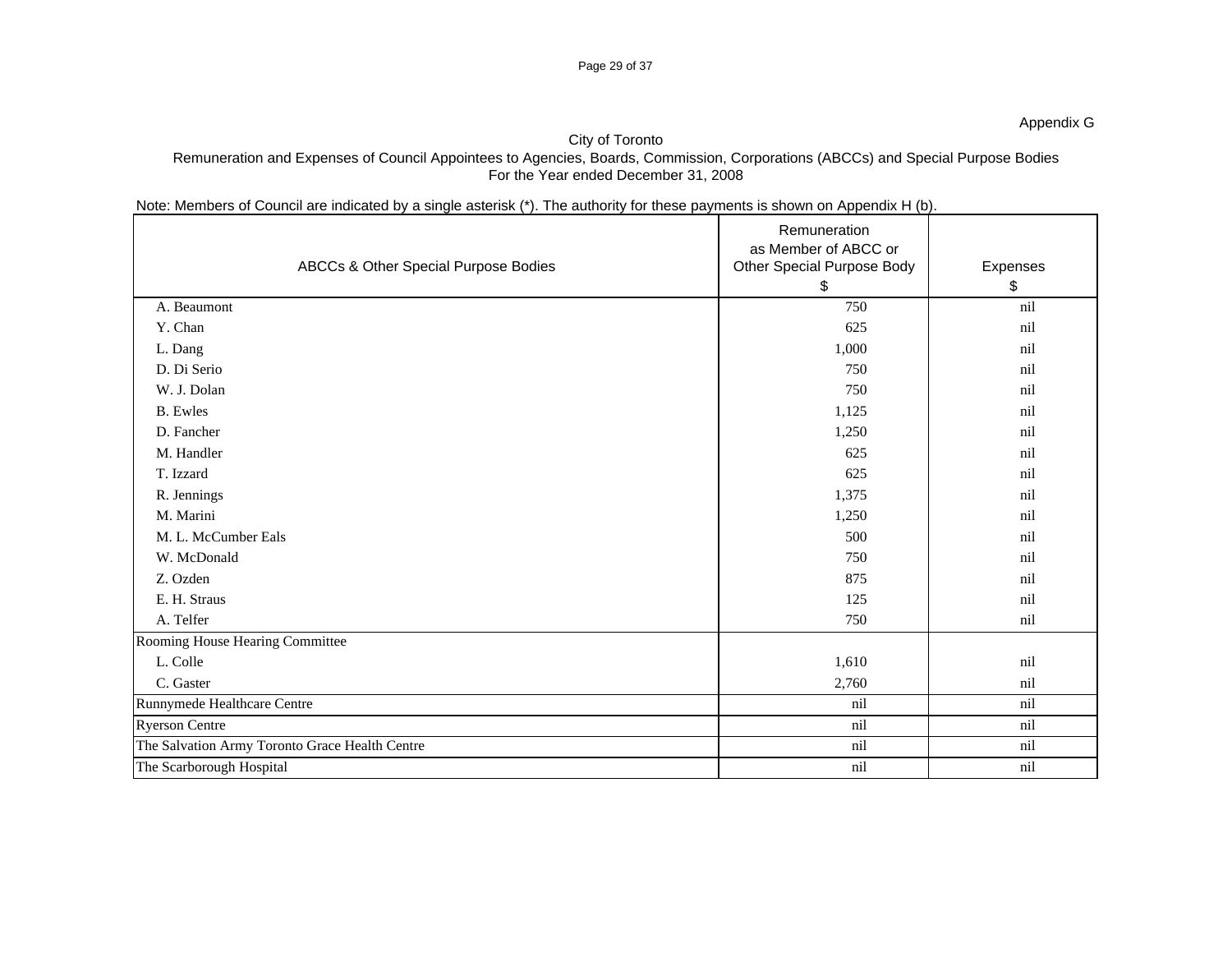### Page 30 of 37

## City of Toronto

## Remuneration and Expenses of Council Appointees to Agencies, Boards, Commission, Corporations (ABCCs) and Special Purpose Bodies For the Year ended December 31, 2008

## Note: Members of Council are indicated by a single asterisk (\*). The authority for these payments is shown on Appendix H (b).

|                                                                              | Remuneration                      |          |
|------------------------------------------------------------------------------|-----------------------------------|----------|
|                                                                              | as Member of ABCC or              |          |
| ABCCs & Other Special Purpose Bodies                                         | <b>Other Special Purpose Body</b> | Expenses |
|                                                                              |                                   |          |
| <b>Sinking Fund Committee</b>                                                |                                   |          |
| J. Alexander                                                                 | 5,000                             | nil      |
| J. Black                                                                     | 5,000                             | nil      |
| J. Claydon                                                                   | 5,000                             | nil      |
| L. Thompson                                                                  | 5,000                             | nil      |
| Social Housing Services Corporation (note 1)                                 |                                   |          |
| *M. Feldman (donated remuneration to Youthdale Treatment Centre Fund)        | 3,600                             | nil      |
| Note 1: This is an independent, non-profit corporation created by provincial |                                   |          |
| legislation (Social Housing Reform Act, 2000). The remuneration of Board     |                                   |          |
| member is authorized by Section 147 of this Act.                             |                                   |          |
| Sony Centre for the Performing Arts                                          | nil                               | nil      |
| St. Lawrence Centre for the Arts                                             | nil                               | nil      |
| Thistletown Multi-Service Centre                                             | nil                               | nil      |
| Toronto Arts Council                                                         | nil                               | nil      |
| Toronto Artscape Inc.                                                        | nil                               | nil      |
| Toronto Atmospheric Fund                                                     | nil                               | nil      |
| Toronto Board of Health                                                      |                                   |          |
| A. Bravo                                                                     | 1,125                             | nil      |
| V. Chari                                                                     | 1,750                             | nil      |
| W. Muriuki                                                                   | 1,875                             | 719      |
| F. Nelson                                                                    | 1,500                             | 241      |
| L. O'Brien                                                                   | 1,250                             | 26       |
| *G. Perks                                                                    | nil                               | 128      |
| V. Sterling                                                                  | 1,375                             | 1,718    |
| S. Wong                                                                      | 1,125                             | nil      |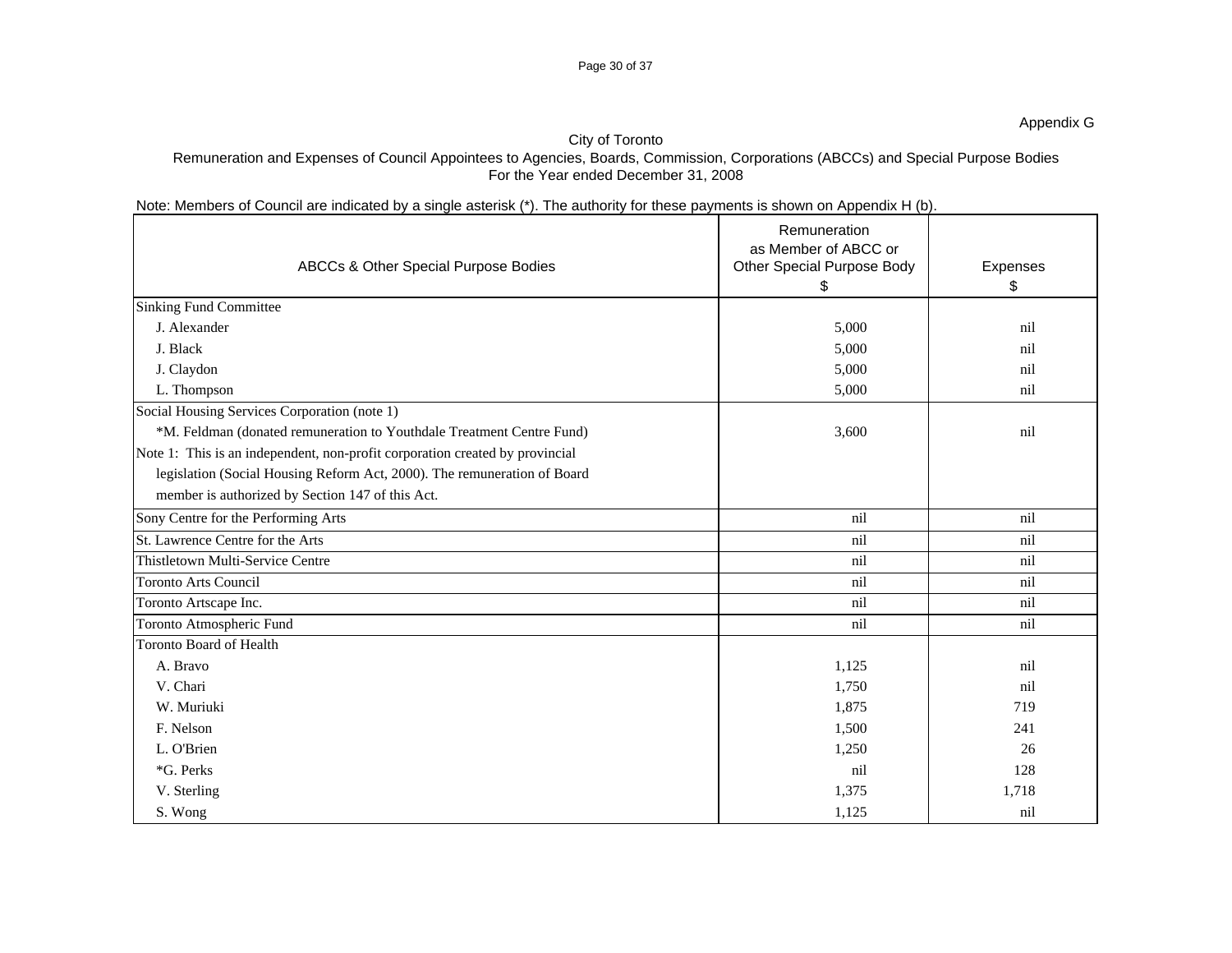### Page 31 of 37

# City of Toronto

Remuneration and Expenses of Council Appointees to Agencies, Boards, Commission, Corporations (ABCCs) and Special Purpose Bodies For the Year ended December 31, 2008

## Note: Members of Council are indicated by a single asterisk (\*). The authority for these payments is shown on Appendix H (b).

|                                                  | ABCCs & Other Special Purpose Bodies | Remuneration<br>as Member of ABCC or<br>Other Special Purpose Body | Expenses |
|--------------------------------------------------|--------------------------------------|--------------------------------------------------------------------|----------|
|                                                  |                                      |                                                                    |          |
| Toronto Centre for the Arts                      |                                      | nil                                                                | nil      |
| Toronto Community Housing Corporation            |                                      |                                                                    |          |
| J. Brewin                                        |                                      | 3,625                                                              | 87       |
| Z. Dhanani                                       |                                      | 8,875                                                              | 108      |
| *P. Fletcher                                     |                                      | nil                                                                | 4,870    |
| *S. Hall                                         |                                      | nil                                                                | 436      |
| M. Joseph                                        |                                      | 8,875                                                              | 2,174    |
| G. Kalil                                         |                                      | 8,250                                                              | nil      |
| D. King                                          |                                      | 10,000                                                             | 3,661    |
| M. Kosny                                         |                                      | 5,000                                                              | 4,334    |
| *G. Mammoliti                                    |                                      | nil                                                                | 3,943    |
| P. Milton                                        |                                      | 1,625                                                              | nil      |
| D. Mitchell                                      |                                      | 20,000                                                             | 7,523    |
| C. Osler                                         |                                      | 9,875                                                              | nil      |
| *A. Perruzza                                     |                                      | nil                                                                | 3,219    |
| S. A. Sheikh                                     |                                      | 10,000                                                             | 3,455    |
| J. Simalchik                                     |                                      | 3,625                                                              | nil      |
| R. Struys                                        |                                      | 10,000                                                             | nil      |
| N. Volk                                          |                                      | 3,125                                                              | nil      |
| C. Wilkinson (paid an additional \$500 in error) |                                      | 10,500                                                             | 1,761    |
| Toronto Economic Development Corporation (TEDCO) |                                      |                                                                    |          |
| H. Burstyn                                       |                                      | 9,000                                                              | 110      |
| A. Dagg                                          |                                      | 6,000                                                              | nil      |
| R. Fleming                                       |                                      | 24,000                                                             | 6,465    |
| A. Mawani                                        |                                      | 9,000                                                              | 339      |
| D. McFadden                                      |                                      | 10,000                                                             | nil      |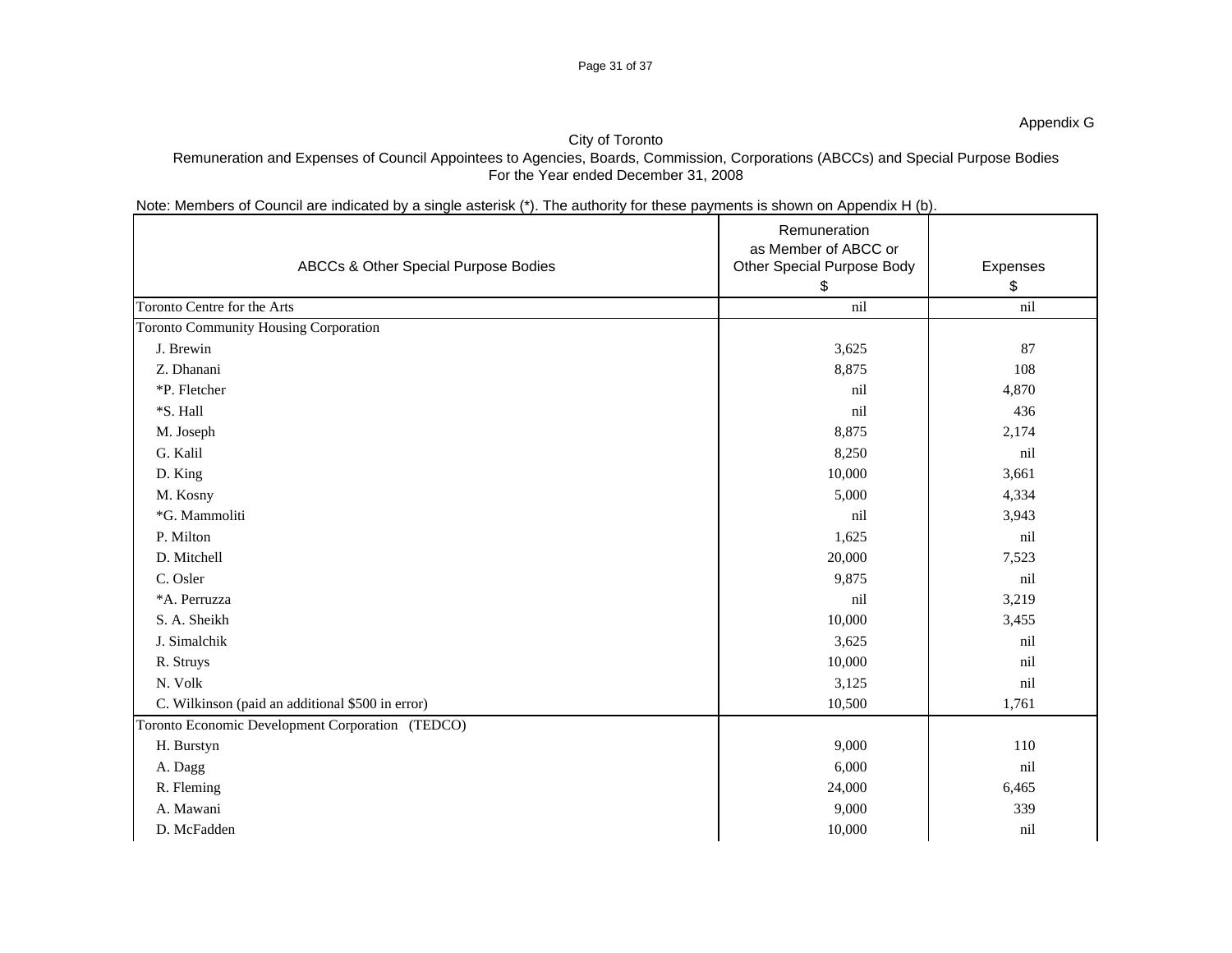### Page 32 of 37

### Appendix G

### City of Toronto

### Remuneration and Expenses of Council Appointees to Agencies, Boards, Commission, Corporations (ABCCs) and Special Purpose Bodies For the Year ended December 31, 2008

## Note: Members of Council are indicated by a single asterisk (\*). The authority for these payments is shown on Appendix H (b).

|                                      | Remuneration                                              |          |
|--------------------------------------|-----------------------------------------------------------|----------|
| ABCCs & Other Special Purpose Bodies | as Member of ABCC or<br><b>Other Special Purpose Body</b> | Expenses |
|                                      |                                                           |          |
| N. Seagram                           | 10,000                                                    | nil      |
| Toronto Film Board                   | nil                                                       | nil      |
| Toronto Hydro Corporation            |                                                           |          |
| J. Beed                              | 24,500                                                    | nil      |
| D. Bumstead                          | 38,500                                                    | nil      |
| P. Callon                            | 36,500                                                    | 23       |
|                                      |                                                           |          |
| B. Chu                               | 38,500                                                    | nil      |
| C. R. Copeland                       | 75,000                                                    | nil      |
| L. R. Cullingworth                   | 35,500                                                    | nil      |
| F. Frantisak                         | 33,500                                                    | nil      |
| J. Marshall                          | 25,500                                                    | nil      |
| Toronto Hydro Electric System Ltd.   |                                                           |          |
| C. Bastable                          | 16,500                                                    | nil      |
| D. M. Williams                       | 16,500                                                    | nil      |
| <b>Toronto Licensing Tribunal</b>    |                                                           |          |
| A. Amenta                            | 5,050                                                     | nil      |
| M. Calderwood                        | 9,450                                                     | nil      |
| C. A. Cushnie                        | 7,450                                                     | nil      |
| J. Dick                              | 7,450                                                     | nil      |
| L. Miskin                            | 1,050                                                     | nil      |
| E. Shiller                           | 7,950                                                     | nil      |
| C. Shirtliff-Hinds                   | 19,050                                                    | nil      |
| M. Thomas                            | 9,850                                                     | nil      |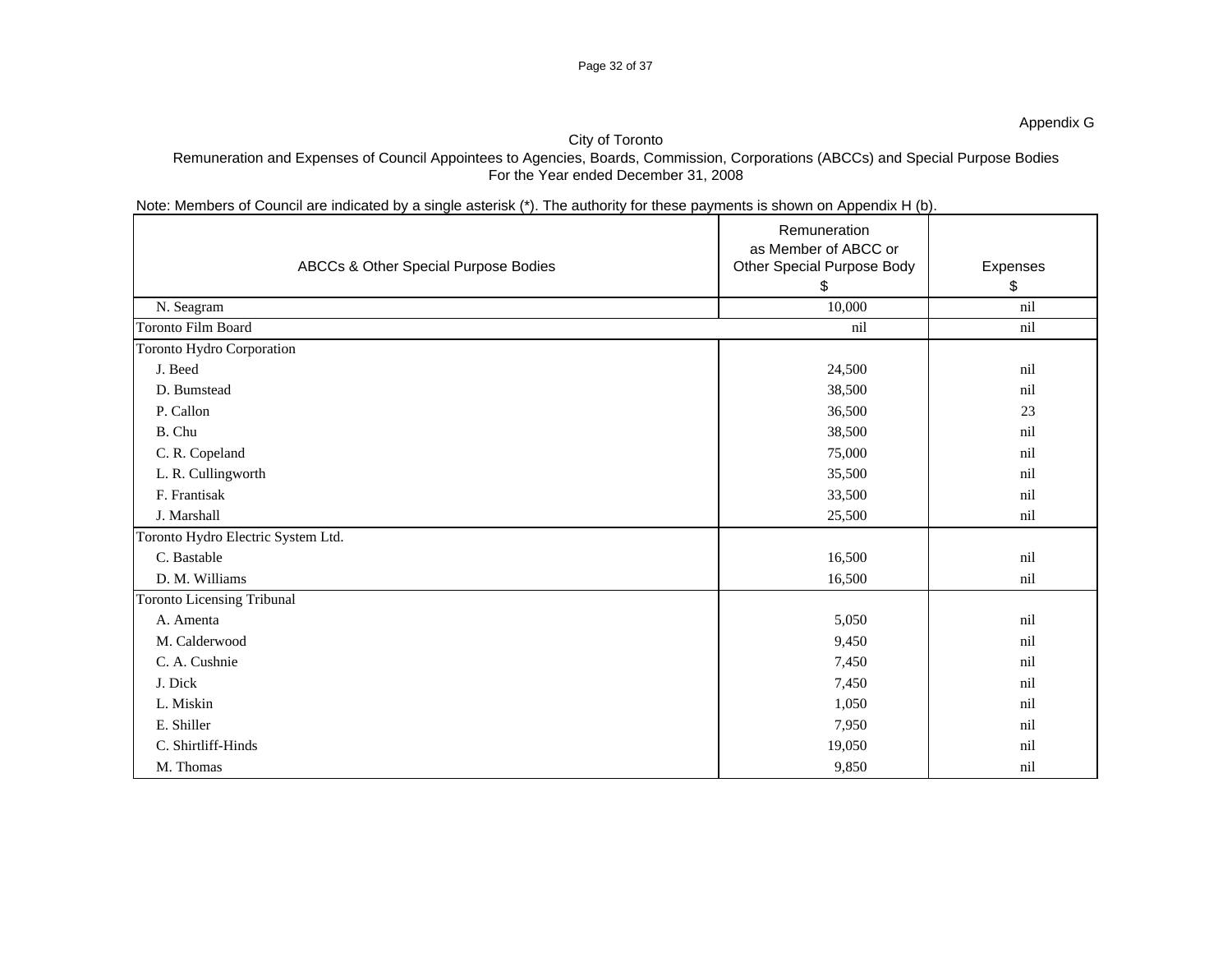### Page 33 of 37

## City of Toronto

## Remuneration and Expenses of Council Appointees to Agencies, Boards, Commission, Corporations (ABCCs) and Special Purpose Bodies For the Year ended December 31, 2008

## Note: Members of Council are indicated by a single asterisk (\*). The authority for these payments is shown on Appendix H (b).

| ABCCs & Other Special Purpose Bodies                                                     | Remuneration<br>as Member of ABCC or<br><b>Other Special Purpose Body</b> |          |
|------------------------------------------------------------------------------------------|---------------------------------------------------------------------------|----------|
|                                                                                          |                                                                           | Expenses |
| <b>Toronto Parking Authority</b>                                                         |                                                                           |          |
| D. Birchall                                                                              | 5,500                                                                     | 5,023    |
| S. Kumorek (note)                                                                        | 7,500                                                                     | 2,403    |
| J. Maletich (note)                                                                       | 7,500                                                                     | 254      |
| G. K. Soulis (note)                                                                      | 10,000                                                                    | 4,043    |
| R.Y.Tsin                                                                                 | 7,500                                                                     | 886      |
| Note: Excludes payments of \$500; \$500; and \$256 respectively, being short-payment for |                                                                           |          |
| 2007 arising from compliance with new per diem rates.                                    |                                                                           |          |
| Toronto Police Services Board                                                            |                                                                           |          |
| *F. Di Giorgio                                                                           | nil                                                                       | 525      |
| *P. McConnell                                                                            | nil                                                                       | 2,698    |
| A. Mukherjee                                                                             | 90,914                                                                    | 5,764    |
| Toronto Public Library Board                                                             |                                                                           |          |
| E. Ahmed                                                                                 | 500                                                                       | nil      |
| A. Chaleff-Freudenthaler                                                                 | 500                                                                       | 2,652    |
| M. Church                                                                                | 500                                                                       | nil      |
| *J. Davis                                                                                | nil                                                                       | 3,098    |
| A. Decter                                                                                | 500                                                                       | nil      |
| T. Edan                                                                                  | 500                                                                       | nil      |
| K. Gallagher-Ross                                                                        | 1,000                                                                     | nil      |
| O. Lawrence                                                                              | 750                                                                       | 2,291    |
| *A. Perruzza                                                                             | nil                                                                       | 2,704    |
| K. Wilson                                                                                | 500                                                                       | nil      |
| Note: The remuneration is an honorarium to cover reasonable expenses that                |                                                                           |          |
| members may incur.                                                                       |                                                                           |          |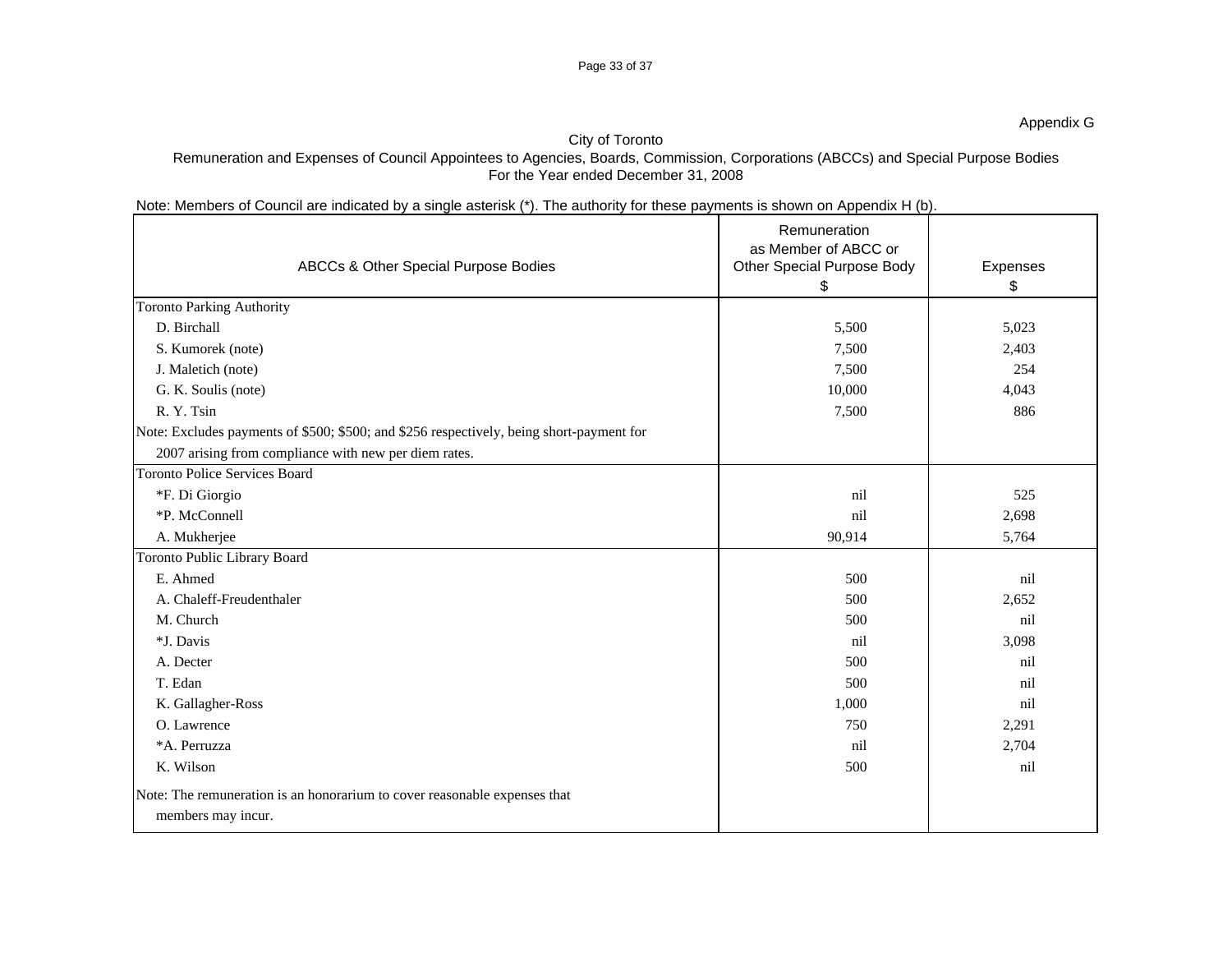### Page 34 of 37

### Appendix G

### City of Toronto

## Remuneration and Expenses of Council Appointees to Agencies, Boards, Commission, Corporations (ABCCs) and Special Purpose Bodies For the Year ended December 31, 2008

## Note: Members of Council are indicated by a single asterisk (\*). The authority for these payments is shown on Appendix H (b).

|                                                                         | Remuneration<br>as Member of ABCC or |          |
|-------------------------------------------------------------------------|--------------------------------------|----------|
| ABCCs & Other Special Purpose Bodies                                    | <b>Other Special Purpose Body</b>    | Expenses |
|                                                                         |                                      |          |
| Toronto and Region Conservation Authority                               |                                      |          |
| *P. Ainslie (note $1 \& 2$ )                                            | 87                                   | 25       |
| *M. Augimeri (donated \$1,472.54 per diem and \$321.70 mileage to CFGT) | 1,776                                | 378      |
| <b>B.</b> Bertie                                                        | 866                                  | 262      |
| L. Bruce (donated \$60.12 mileage to CFGT)                              | 780                                  | 77       |
| G. Cowbourne (note 1)                                                   | 693                                  | 338      |
| *G. De Baeremaeker (note 4)                                             | nil                                  | nil      |
| *R. Ford (note 2)                                                       | 1,689                                | 501      |
| L Griffin (note $1 & 2$ )                                               | 260                                  | 28       |
| $\cdot$ S. Hall (note 1 & 3)                                            | 260                                  | nil      |
| R. Mathivanan                                                           | 1,516                                | 94       |
| *P. Milczyn                                                             | 520                                  | 130      |
| *R. Moeser                                                              | 1,386                                | 797      |
| $*$ J. Parker (note 1 & 2)                                              | 780                                  | 237      |
| *A. Perruzza                                                            | 1,256                                | 230      |
| Note 1: Donated per diem payment to <sup>1</sup> CFGT                   |                                      |          |
| Note 2: Donated mileage payment to <sup>1</sup> CFGT                    |                                      |          |
| Note 3: Waived mileage payment                                          |                                      |          |
| Note 4: Waived perdiem and mileage                                      |                                      |          |
| $\vert$ <sup>1</sup> CFGT - Conservation Foundation of Greater Toronto  |                                      |          |
| <b>Toronto Transit Commission</b>                                       |                                      |          |
| * S. Bussin                                                             | nil                                  | 2,652    |
| *A. Giambrone                                                           | ni                                   | 94,995   |
| *J. Mihevc                                                              | n <sub>1</sub>                       | 2,968    |
| *P. Milczyn                                                             | nil                                  | 2,044    |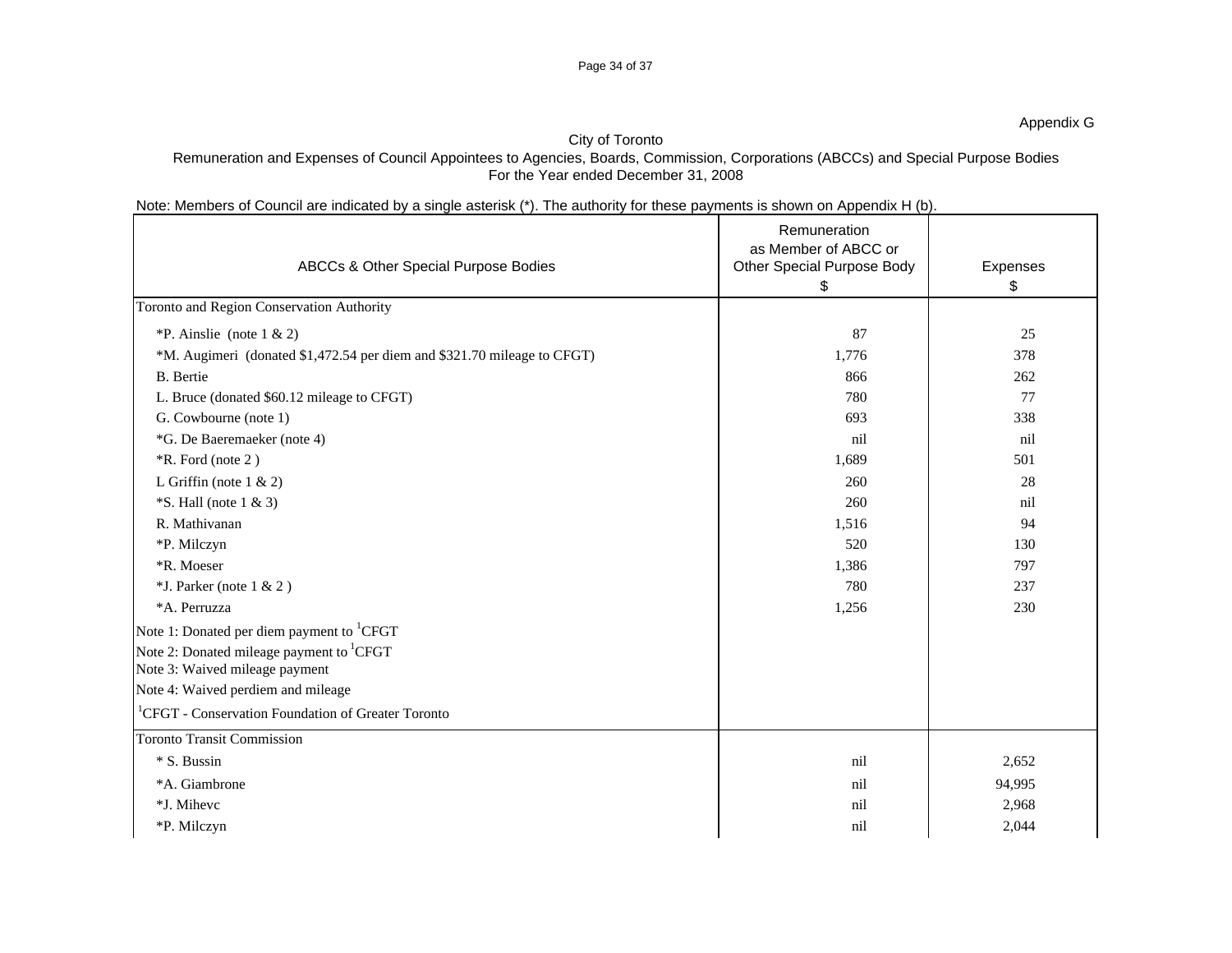### Page 35 of 37

### Appendix G

### City of Toronto

## Remuneration and Expenses of Council Appointees to Agencies, Boards, Commission, Corporations (ABCCs) and Special Purpose Bodies For the Year ended December 31, 2008

## Note: Members of Council are indicated by a single asterisk (\*). The authority for these payments is shown on Appendix H (b).

|                                        |                                                                     | Remuneration                                              |          |
|----------------------------------------|---------------------------------------------------------------------|-----------------------------------------------------------|----------|
|                                        | ABCCs & Other Special Purpose Bodies                                | as Member of ABCC or<br><b>Other Special Purpose Body</b> | Expenses |
|                                        |                                                                     |                                                           |          |
| *B. Saundercook                        |                                                                     |                                                           | 2,744    |
|                                        | Note: The Toronto Coach Terminal Inc. and the TTC Insurance Co. Ltd |                                                           |          |
| reported nil payments.                 |                                                                     |                                                           |          |
|                                        | Toronto Waterfront Revitalization Corporation                       |                                                           |          |
| R. Discenza                            |                                                                     | 13,250                                                    | nil      |
| J. Graham                              |                                                                     | 13,000                                                    | nil      |
| M. Wilson                              |                                                                     | 46,000                                                    | nil      |
| Toronto World Expo Corporation         |                                                                     | nil                                                       | nil      |
| Toronto Zoo                            |                                                                     |                                                           |          |
| *R. Cho                                |                                                                     |                                                           | 3,834    |
| J. Torzsok                             |                                                                     | ni                                                        | 3,834    |
| Tourism Toronto                        |                                                                     | $\sim$ 11.                                                | nil      |
| Town of York Historical Society        |                                                                     |                                                           | nil      |
| University Settlement Community Centre |                                                                     |                                                           | nil      |
| Yonge-Dundas Square                    |                                                                     | ni1.                                                      | nil      |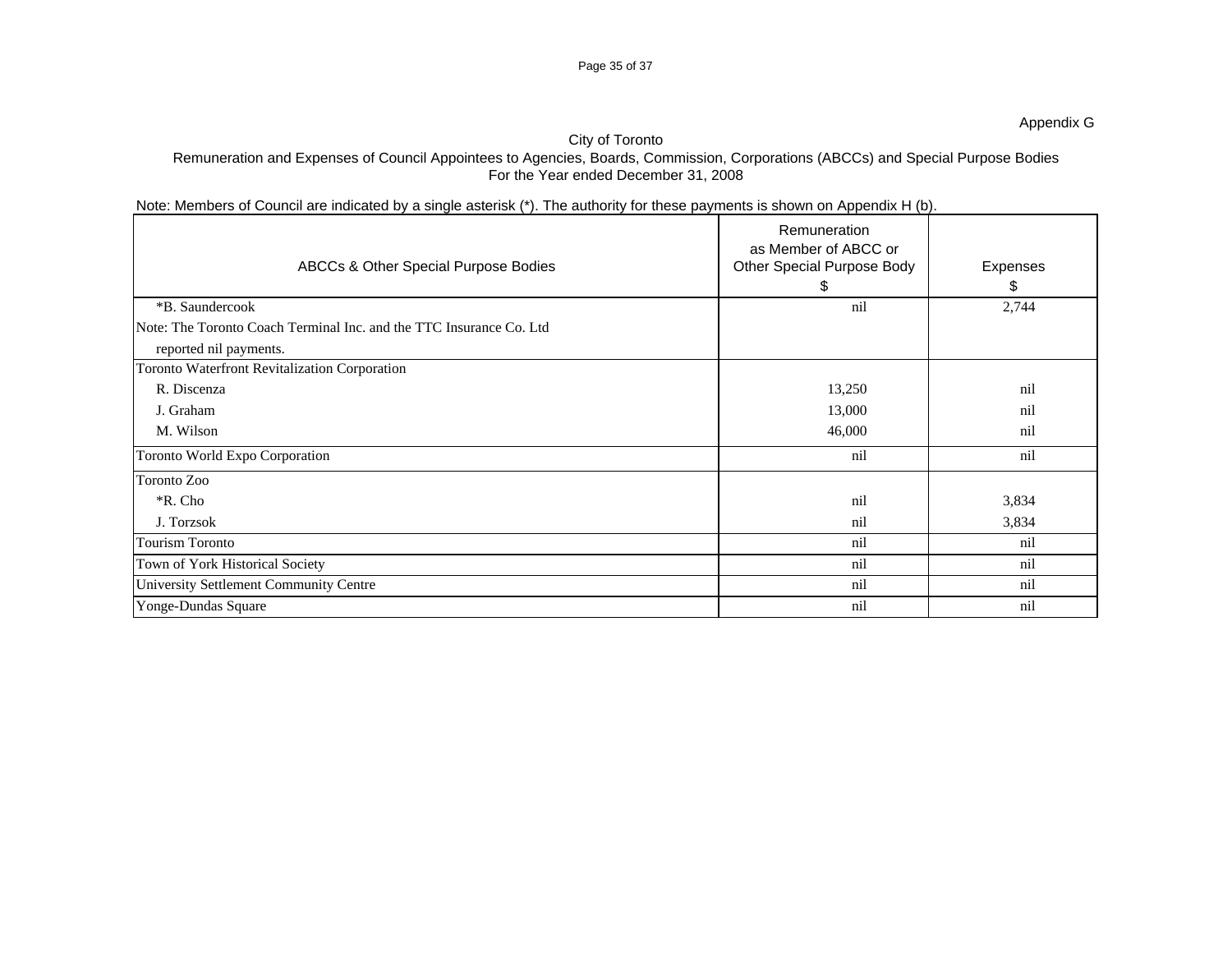### Appendix H

### City of Toronto Authority for Payment of Remuneration and Expenses For the Year ended December 31, 2008

### (a) Members of Council

- Administration Committee Report No. 13, Clause 3, as adopted by Council on June 7-9, 2000, and Administration Committee Report No. 19, Clause 4, as adopted by Toronto City Council at its regular meeting on October 3-5, 2000, and its Special Meeting of October 6, 10 and 11, 2000, for Conditions of Employment - Council Staff Members.
- Administration Committee Report No. 14, Clause 2, as adopted by Toronto City Council on November 26-28, 2002, regarding the new Municipal Act 2003 adjustment to elected officials salary, pension and benefits. The new Municipal Act eliminated the one-third tax free portion of an elected official salary. The adjustment increased the gross salary for Councillors to \$82,097.64 and for the Mayor to \$139,197.90, effective January 1, 2003, thereby ensuring that their normal net pay was maintained.
- Policy and Finance Committee Report No. 6, Clause 57, adopted as amended by Toronto City Council on July 25-27, 2006, regarding the compensation review of Elected Officials. The salary level of Councillors and the Mayor was set, effective January 1, 2007, at the greater of their current compensation or the 75th percentile of the comparator market group as at January 1st of each new term, being \$95,000 for Councillors and \$160,000 for the Mayor. This compensation is to be increased annually, beginning in January 1,2008, by the increase in the Statistics Canada's Toronto Consumer Price Index, as calculated by the Deputy City Manager and Chief Financial Officer and based on the previous year's average.
- Policy and Finance Committee Report No. 6, Clause 56, as adopted by Toronto City Council on July 25-27, 2006, for the Conditions of Employment for Council staff.
- Executive Committee Report No. 22 Clause 7, titled Councillor Expense Policy, adopted as amended by Toronto City Council on July 15-17, 2008. This policy provides requirements and procedures related to expenses payable from each Councillor's \$53,100 discretionary office expense budget.
- Executive Committee Report No. 15 Clause 4, titled Donations to Councillor-Organized Community Events adopted by Toronto City Council on December 11, 12 and 13, 2007, and Executive Committee Report No. 22 Clause 6, titled Report on Issues Arising Out of Operation of Members Code of Conduct and Complaint Protocol, adopted by Toronto City Council on July 15 and 16, 2008, permitting Members of Council to accept sponsorships and donations for Council Member-Organized Community Events.